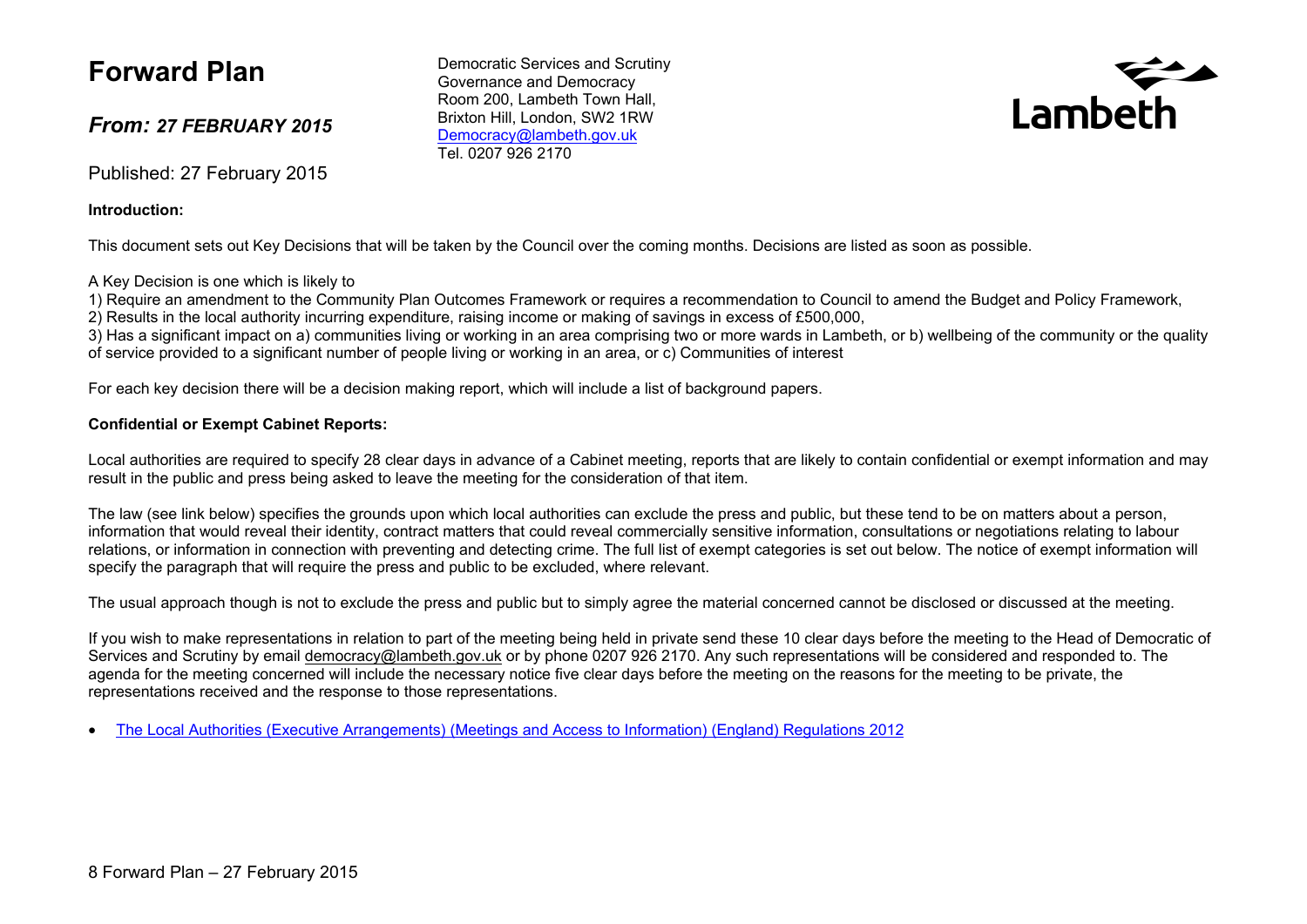Exempt information means information falling within the following seven categories (subject to any condition or qualification):

| Category                                                                                                                                                                                                                                 | <b>Condition</b>                                                                                                                                                                                                                                                                                                                                                                                                                                                                                          |
|------------------------------------------------------------------------------------------------------------------------------------------------------------------------------------------------------------------------------------------|-----------------------------------------------------------------------------------------------------------------------------------------------------------------------------------------------------------------------------------------------------------------------------------------------------------------------------------------------------------------------------------------------------------------------------------------------------------------------------------------------------------|
| 1. Information relating to any individual.                                                                                                                                                                                               |                                                                                                                                                                                                                                                                                                                                                                                                                                                                                                           |
| 2. Information which is likely to reveal the identity of an individual.                                                                                                                                                                  |                                                                                                                                                                                                                                                                                                                                                                                                                                                                                                           |
| 3. Information relating to the financial or business affairs of a particular<br>person. (Including the authority holding that information).                                                                                              | Information falling within paragraph 3 above is not exempt information by virtue of<br>that paragraph if it is required to be registered under—<br>(a) the Companies Act 1985; (b) the Friendly Societies Act 1974; (c) the Friendly<br>Societies Act 1992;, (d) the Industrial and Provident Societies Acts 1965 to 1978;<br>(e) the Building Societies Act 1986; or, (f) the Charities Act 1993.,<br>To be exempt the information must relate to a particular third person who must be<br>identifiable. |
| 4. Information relating to any consultations or negotiations, in connection<br>with any labour relations matter arising between the authority or a Minister of<br>the Crown and employees of, or office holders under, the authority.    | "Labour relations matters" are as specified in paragraphs (a) to (g) of section 29(1)<br>of the Trade Unions and Labour Relations Act 1974, i.e. matters which may be the<br>subject of a trade dispute.                                                                                                                                                                                                                                                                                                  |
| 5. Information in respect of which a claim to legal professional privilege could<br>be maintained in legal proceedings.                                                                                                                  |                                                                                                                                                                                                                                                                                                                                                                                                                                                                                                           |
| 6. Information which reveals that the authority proposes -<br>(a) to give under any enactment a notice under or by virtue of which<br>requirements are imposed on a person; or<br>(b) to make an order or direction under any enactment. |                                                                                                                                                                                                                                                                                                                                                                                                                                                                                                           |
| 7. Information relating to any action taken or to be taken in connection with<br>the prevention, investigation or prosecution of crime.                                                                                                  |                                                                                                                                                                                                                                                                                                                                                                                                                                                                                                           |

#### **Confidential information means**

Information furnished to the council by a Government department upon terms, however expressed, which forbid the disclosure of the information to the public, or

Information the disclosure of which to the public is prohibited by or under any enactment or by the order or a court

**Relevant Documents:** The full addresses of main Council buildings where relevant documents may be obtained:

Lambeth Town Hall, Brixton Hill, SW2 1RW, Blue Star House, 234-244 Stockwell Road SW9 9SP, International House, Canterbury Crescent, SW9 7QE Hambrook House, Porden Road SW2 1RP, Olive Morris House, 18 Brixton Hill, London, SW2 1RL, Phoenix House, 10 Wandsworth Road, London SW8 2LL

How to make representations or obtain relevant documents:

- Contact the lead officer (before the decision date) who will include the responses received in the report to be considered by the decision-maker.
- Reports for Cabinet are published five clear (working) days before the meeting concerned. After publication, you can send your views to the report author or the Democratic Services These views will be reported to Cabinet members at the meeting.
- Write to the relevant Cabinet Member: <http://www.lambeth.gov.uk/Services/CouncilDemocracy/ElectedRepresentatives/Cabinet.htm>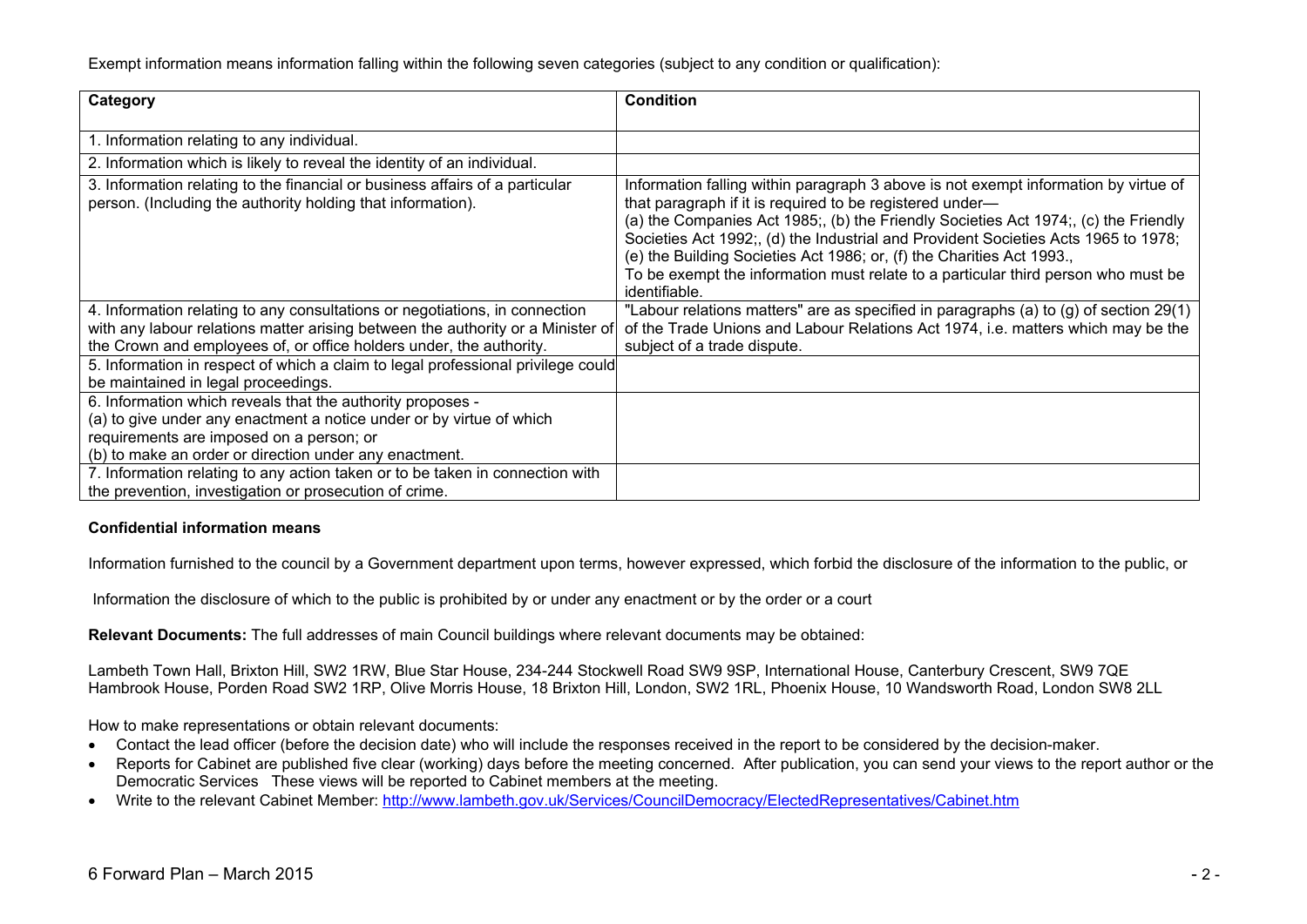# **Reports to be considered by Cabinet**

| Response to Environmental Crime<br><b>Scrutiny Commission'</b><br>Response to the recommendations in<br>the Environmental Crime Scrutiny<br>Commission report'<br>All Wards                                                                                                                                      | Cabinet             | 9 Mar 2015 | Consultation was<br>undertaken with<br>residents in the<br>course of the<br>Commission's<br>investigations                                                               | Report of the Enviro-<br>Crime Commission | Claire Butcher, Lead Scrutiny<br>Officer<br>cbutcher@lambeth.gov.uk<br>Room 200, Lambeth Town<br>Hall, INTERNAL<br>Tel: 020 7926 0024<br>020 7926 2361 |
|------------------------------------------------------------------------------------------------------------------------------------------------------------------------------------------------------------------------------------------------------------------------------------------------------------------|---------------------|------------|--------------------------------------------------------------------------------------------------------------------------------------------------------------------------|-------------------------------------------|--------------------------------------------------------------------------------------------------------------------------------------------------------|
| Lambeth Education & Learning<br>Strategy<br>To ratify the strategy which sets out<br>the Council's role as champion of<br>children, families and schools, early<br>years providers and colleges within a<br>framework of democratic<br>accountability based upon shared<br>understanding and trust.<br>All Wards | Cabinet<br>19/12/14 | 9 Mar 2015 | The strategy has<br>been developed in<br>consultation with<br>headteachers<br>working with the<br><b>Education Learning</b><br>& Skills Cluster and<br>other colleagues. | Lambeth Education &<br>Learning Strategy  | Colm Doyle<br>cdoyle@lambeth.gov.uk<br>6th Floor International House,<br>Canterbury Crescent,<br>London, SW9 7QE                                       |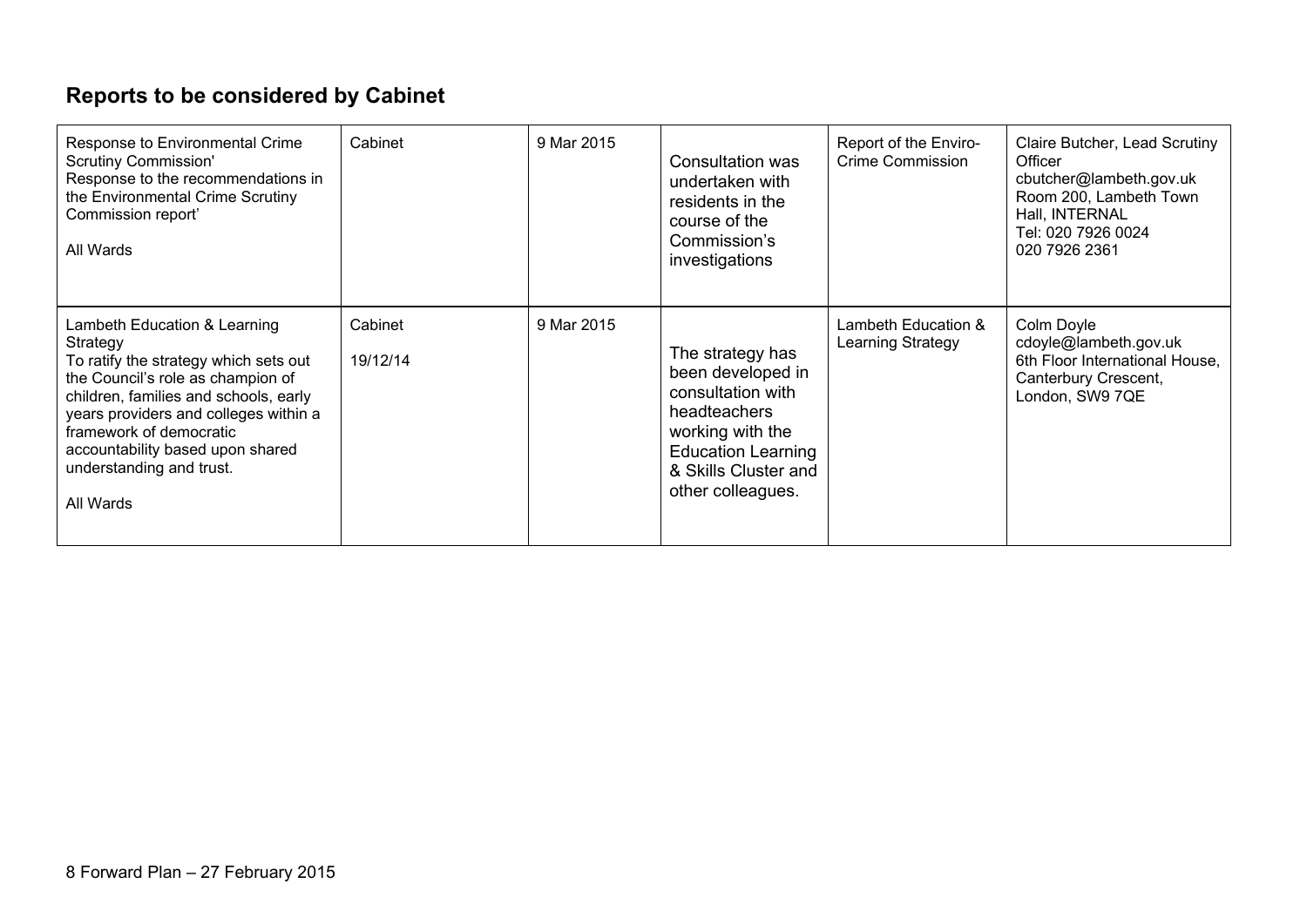| <b>Key Decision (Including Brief)</b><br><b>Summary &amp; Expected Outcome)</b><br>(including ward) $\{1\}$ | Decision-maker,<br><b>Edition of Forward</b><br><b>Plan when first</b><br>appeared and whether<br>any confidential or<br>exempt Information is<br>to be considered $\{2\}$ | Date decision<br>to be taken $\{3\}$ | <b>External</b><br><b>Consultation:</b><br>Who<br>How<br>Closing date ${4}$ | <b>Relevant documents</b><br>${5}$ | Lead Officer (to whom<br>representations should be<br>made, and holder of<br>$documents)$ {6} |
|-------------------------------------------------------------------------------------------------------------|----------------------------------------------------------------------------------------------------------------------------------------------------------------------------|--------------------------------------|-----------------------------------------------------------------------------|------------------------------------|-----------------------------------------------------------------------------------------------|
|-------------------------------------------------------------------------------------------------------------|----------------------------------------------------------------------------------------------------------------------------------------------------------------------------|--------------------------------------|-----------------------------------------------------------------------------|------------------------------------|-----------------------------------------------------------------------------------------------|

| Waste Services - Client and Support<br><b>Services Options Paper</b><br>The decision will determine the way<br>support and client functions are<br>provided in conjunction with the<br>existing waste and cleansing services<br>are delivered.<br>The appraisal will assess feasibility of<br>a number of provider models in<br>delivering the councils stated<br>cooperative aspirations and in<br>particular empowering the citizens to<br>take a central role in the governance<br>of the new model. | Cabinet<br>12 December 2014 | 13 Apr 2015 |  | Michael C Clarke, Public<br><b>Environment Manager</b><br>mcclarke@lambeth.gov.uk<br>1st Floor, Service Team<br>House, 185-205<br>Shakespeare Road, London,<br>SE24 0PZ<br>Tel: 020 7926 0528 |
|---------------------------------------------------------------------------------------------------------------------------------------------------------------------------------------------------------------------------------------------------------------------------------------------------------------------------------------------------------------------------------------------------------------------------------------------------------------------------------------------------------|-----------------------------|-------------|--|-----------------------------------------------------------------------------------------------------------------------------------------------------------------------------------------------|
| All Wards                                                                                                                                                                                                                                                                                                                                                                                                                                                                                               |                             |             |  |                                                                                                                                                                                               |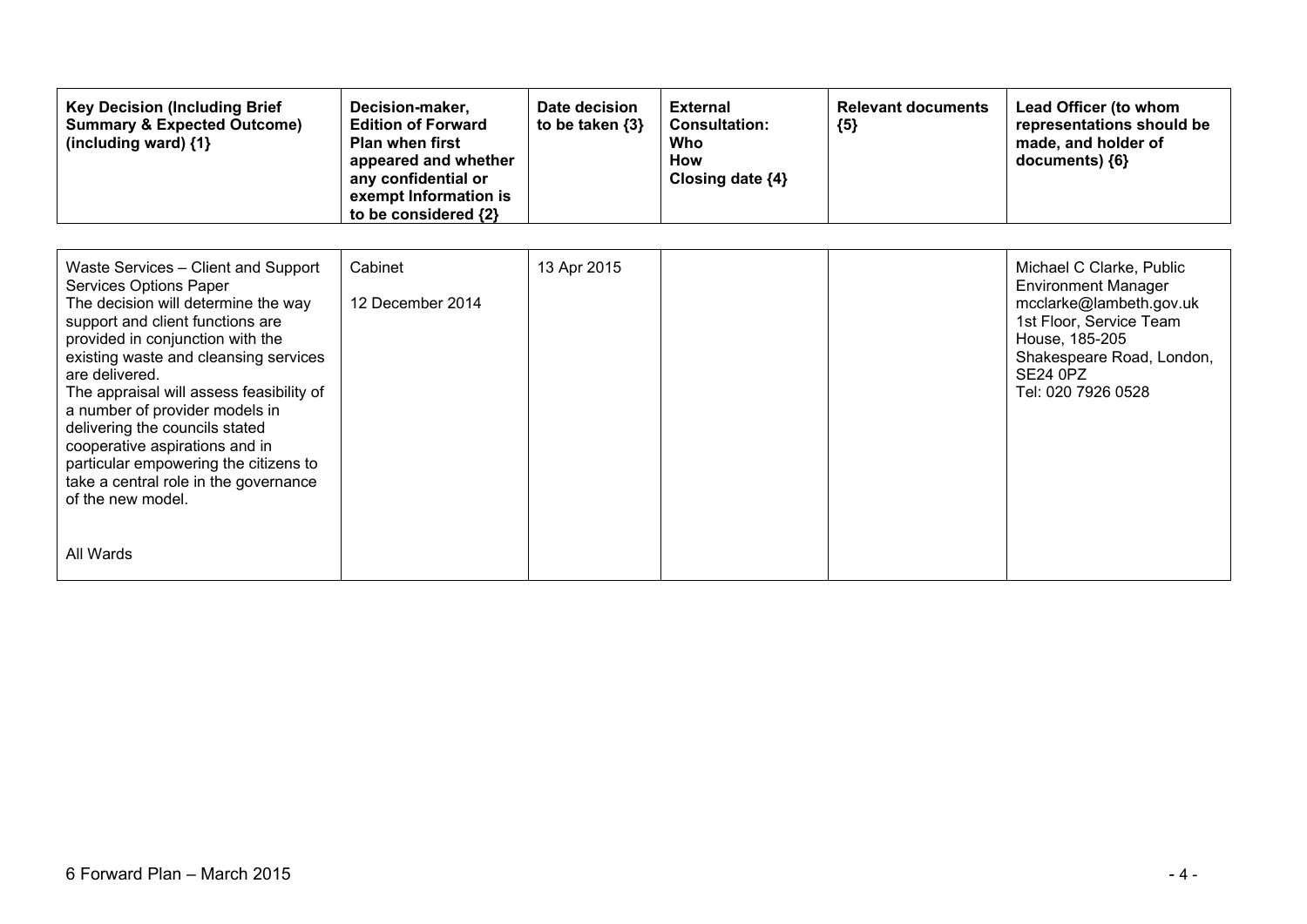| <b>Key Decision (Including Brief</b><br><b>Summary &amp; Expected Outcome)</b><br>(including ward) {1}                                                                                                                                                                                                                                                                                         | Decision-maker,<br><b>Edition of Forward</b><br><b>Plan when first</b><br>appeared and whether<br>any confidential or<br>exempt Information is<br>to be considered {2} | Date decision<br>to be taken $\{3\}$ | <b>External</b><br><b>Consultation:</b><br><b>Who</b><br><b>How</b><br>Closing date {4}                                                                                                                                                                                                                                                                                                                                                                                                                                              | <b>Relevant documents</b><br>${5}$            | Lead Officer (to whom<br>representations should be<br>made, and holder of<br>documents) ${6}$                           |
|------------------------------------------------------------------------------------------------------------------------------------------------------------------------------------------------------------------------------------------------------------------------------------------------------------------------------------------------------------------------------------------------|------------------------------------------------------------------------------------------------------------------------------------------------------------------------|--------------------------------------|--------------------------------------------------------------------------------------------------------------------------------------------------------------------------------------------------------------------------------------------------------------------------------------------------------------------------------------------------------------------------------------------------------------------------------------------------------------------------------------------------------------------------------------|-----------------------------------------------|-------------------------------------------------------------------------------------------------------------------------|
| <b>Investment and Opportunity Strategy</b><br>The Investment and Opportunity<br>Strategy will set out how the council<br>and partners will harness the benefits<br>of economic growth for local residents<br>and businesses. It will guide the<br>economic development activities that<br>the council delivers and direct our<br>efforts for attracting external<br>investment in the borough. | Cabinet<br>19.02.15                                                                                                                                                    | 13 Apr 2015                          | The strategy is being<br>produced through<br>extensive<br>engagement in<br>workshops, surveys,<br>focus groups and<br>individual discussions<br>with a range of<br>partners. This<br>includes job seekers<br>and young people;<br>employment and<br>training providers;<br>local businesses;<br><b>Business</b><br>Improvement<br>Districts; Lambeth<br>College; Jobcentre<br>Plus; enterprise<br>support providers;<br>local funding<br>organisations; health<br>and housing<br>providers; and Higher<br>Education<br>institutions. | Investment and<br><b>Opportunity Strategy</b> | John Bennett, Senior PEP<br>Officer<br>JBennett7@lambeth.gov.uk<br>Room 113, Lambeth Town<br>Hall<br>Tel: 020 7926 6452 |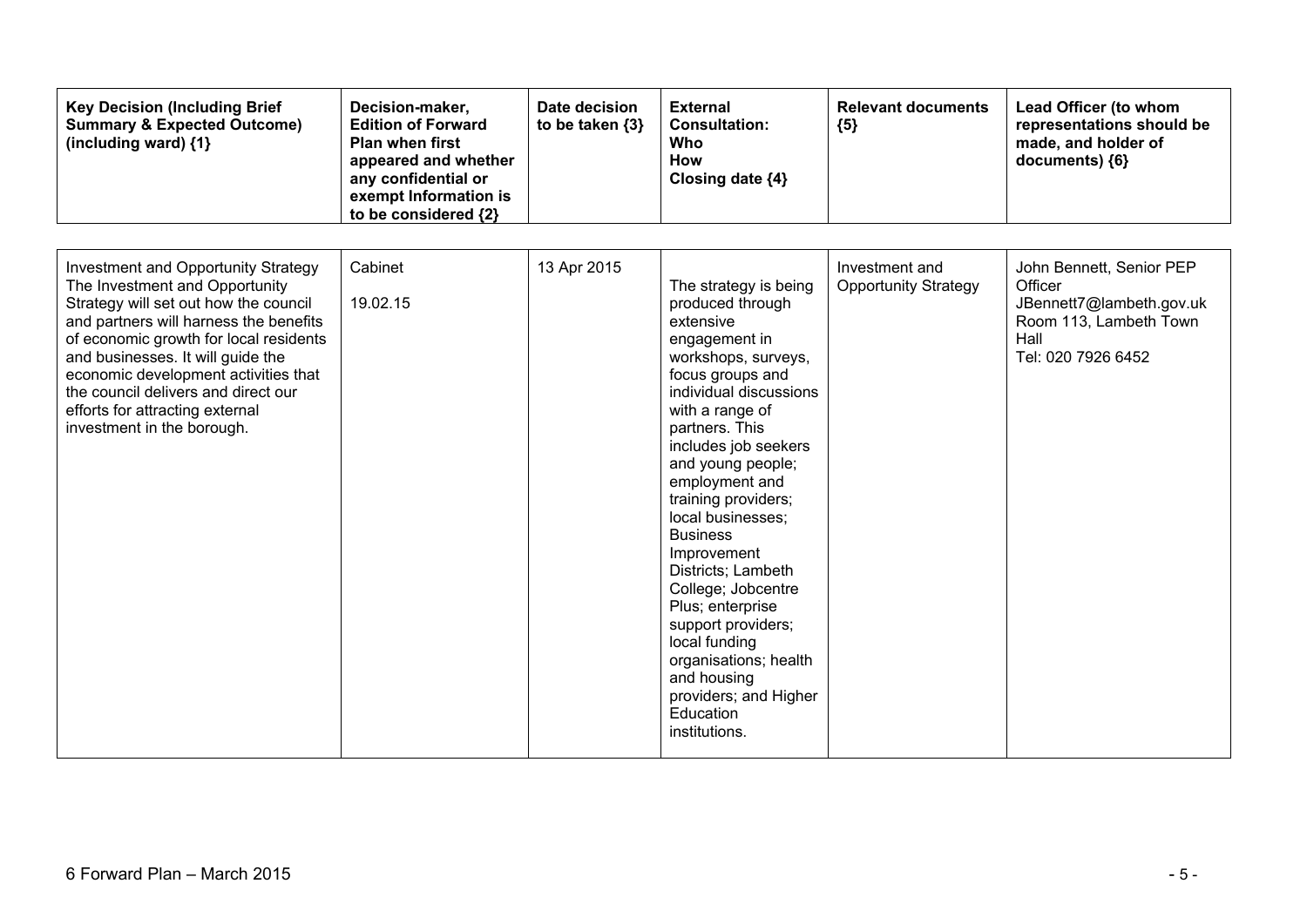| <b>Key Decision (Including Brief</b><br><b>Summary &amp; Expected Outcome)</b><br>(including ward) {1}                                                                                  | Decision-maker,<br><b>Edition of Forward</b><br><b>Plan when first</b><br>appeared and whether<br>any confidential or<br>exempt Information is<br>to be considered {2} | Date decision<br>to be taken $\{3\}$ | <b>External</b><br><b>Consultation:</b><br>Who<br><b>How</b><br>Closing date {4}                                                                                                                                                                                               | <b>Relevant documents</b><br>${5}$                         | Lead Officer (to whom<br>representations should be<br>made, and holder of<br>documents) {6}                                                                  |
|-----------------------------------------------------------------------------------------------------------------------------------------------------------------------------------------|------------------------------------------------------------------------------------------------------------------------------------------------------------------------|--------------------------------------|--------------------------------------------------------------------------------------------------------------------------------------------------------------------------------------------------------------------------------------------------------------------------------|------------------------------------------------------------|--------------------------------------------------------------------------------------------------------------------------------------------------------------|
| Lambeth's Community Plan 2013-16<br>This is the document that describes<br>our outcomes and how we will achieve<br>them.<br>All Wards                                                   | Cabinet<br>19.02.15                                                                                                                                                    | 13 Apr 2015                          | The outcomes in the<br>plan are not<br>changing, so no<br>consultation is<br>planned. The<br>document does<br>describe the actions<br>that will be taken to<br>deliver the outcomes,<br>and these are subject<br>to separate<br>consultation and co-<br>production activities. | Lambeth's Community<br>Plan 2013-16                        | Hannah Jameson, Strategy<br>Manager<br>hjameson@lambeth.gov.uk<br>Room 113, Lambeth Town<br>Hall<br>Tel: 020 7926 6918                                       |
| Vale Street recycling and reuse centre<br>options paper<br>The paper examines the different<br>options available for the Vale Street<br>recycling and reuse facility site.<br>All Wards | Cabinet<br>12 December 2014                                                                                                                                            | 13 Apr 2015                          | Information taken<br>from the resident's<br>survey and surveys<br>of Vale Street users<br>has informed the<br>paper.                                                                                                                                                           | Vale Street recycling<br>and reuse centre<br>options paper | Liz Whitson Cloud, Senior<br>Policy, Equalities and<br>Performance Officer<br>lwhitsoncloud@lambeth.gov.<br>uk<br><b>Phoenix House</b><br>Tel: 020 7926 0145 |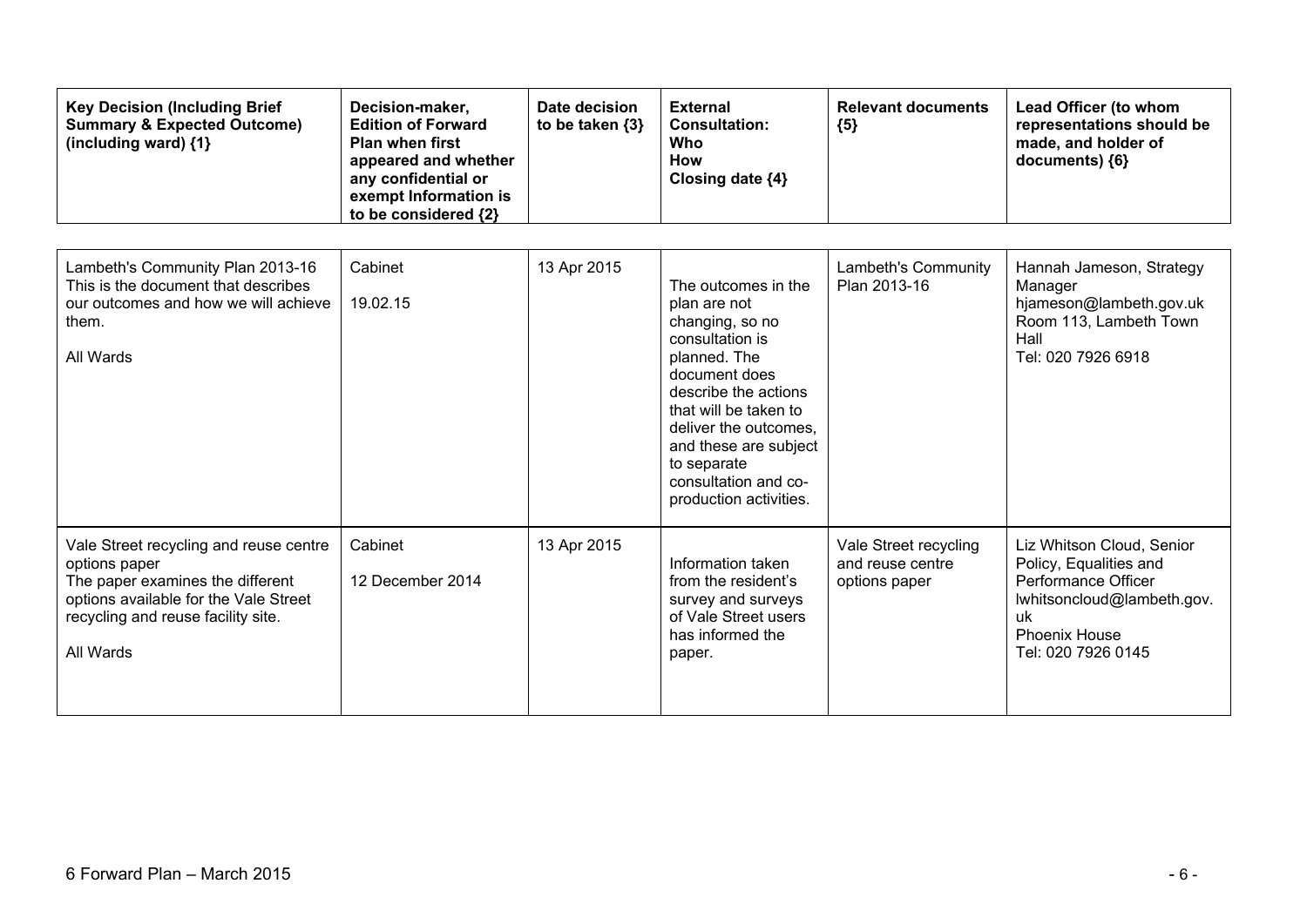| <b>Key Decision (Including Brief</b><br><b>Summary &amp; Expected Outcome)</b><br>(including ward) {1}                                                                                                                                                                                                  | Decision-maker,<br><b>Edition of Forward</b><br><b>Plan when first</b><br>appeared and whether<br>any confidential or<br>exempt Information is<br>to be considered {2} | Date decision<br>to be taken $\{3\}$ | <b>External</b><br><b>Consultation:</b><br><b>Who</b><br>How<br>Closing date {4} | <b>Relevant documents</b><br>${5}$                                                                                | Lead Officer (to whom<br>representations should be<br>made, and holder of<br>documents) {6}                                     |
|---------------------------------------------------------------------------------------------------------------------------------------------------------------------------------------------------------------------------------------------------------------------------------------------------------|------------------------------------------------------------------------------------------------------------------------------------------------------------------------|--------------------------------------|----------------------------------------------------------------------------------|-------------------------------------------------------------------------------------------------------------------|---------------------------------------------------------------------------------------------------------------------------------|
| Income and Debt Strategy review<br>Cabinet will be asked to sign off the<br>new Income and Debt Strategy                                                                                                                                                                                                | Cabinet                                                                                                                                                                | 13 Apr 2015                          |                                                                                  | Income and Debt<br>Strategy review                                                                                | Michelle Binfield, Strategic<br><b>Commissioning Manager</b><br>mbinfield@lambeth.gov.uk<br>Phoenix House<br>Tel: 020 7926 4610 |
| Future Brixton: Somerleyton Road<br>Project - Procuring a Contractor and<br>Agreeing the Financial Model<br>This further report therefore provides<br>Cabinet with a detailed update on the<br>project including the outline design,<br>procurement strategy, delivery<br>strategy and financial model. | Cabinet<br>29 August 2014                                                                                                                                              | 13 Apr 2015                          | There will be<br>extensive<br>consultation and<br>coproduction.                  | Future Brixton:<br>Somerleyton Road<br>Project - Procuring a<br>Contractor and<br>Agreeing the Financial<br>Model | Neil Vokes, Regeneration<br>Project Manager (Housing)<br>nvokes@lambeth.gov.uk<br>1st floor, Phoenix House                      |
| Cabinet will be asked to approve the<br>financial package required to deliver<br>the project and to authorise the<br>procurement of a contractor.<br>Coldharbour                                                                                                                                        |                                                                                                                                                                        |                                      |                                                                                  |                                                                                                                   |                                                                                                                                 |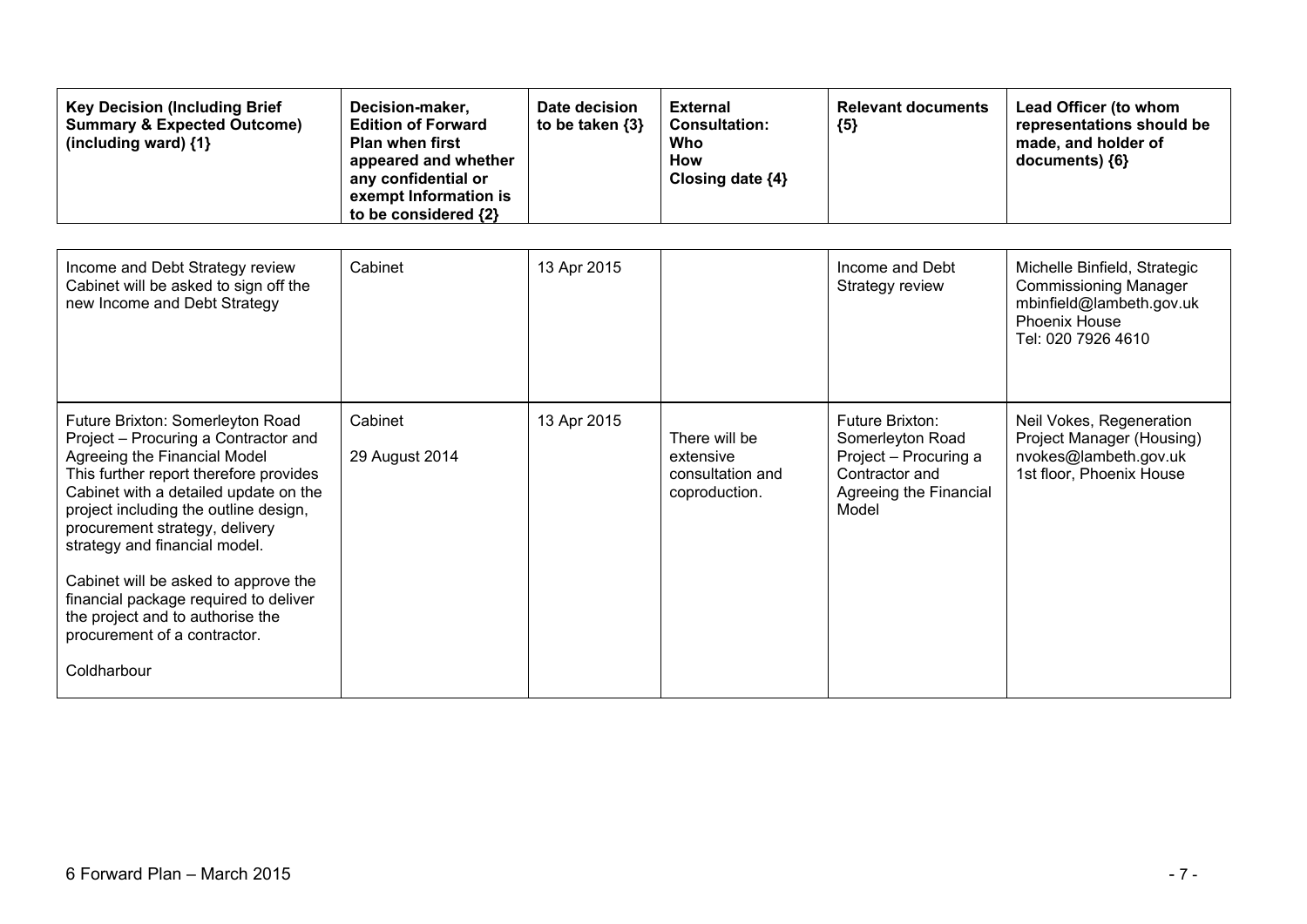| <b>Key Decision (Including Brief</b><br><b>Summary &amp; Expected Outcome)</b><br>(including ward) {1}                                                                                             | Decision-maker,<br><b>Edition of Forward</b><br><b>Plan when first</b><br>appeared and whether<br>any confidential or<br>exempt Information is<br>to be considered {2} | Date decision<br>to be taken {3} | <b>External</b><br><b>Consultation:</b><br>Who<br>How<br>Closing date {4}                                                                                                                                                                                                                                                                                                                                         | <b>Relevant documents</b><br>${5}$                                             | Lead Officer (to whom<br>representations should be<br>made, and holder of<br>documents) {6}                                        |
|----------------------------------------------------------------------------------------------------------------------------------------------------------------------------------------------------|------------------------------------------------------------------------------------------------------------------------------------------------------------------------|----------------------------------|-------------------------------------------------------------------------------------------------------------------------------------------------------------------------------------------------------------------------------------------------------------------------------------------------------------------------------------------------------------------------------------------------------------------|--------------------------------------------------------------------------------|------------------------------------------------------------------------------------------------------------------------------------|
| New Alterations and Extensions<br><b>Supplementary Planning Document</b><br>To approve the content of the<br>guidance as a Supplemetary Planning<br>Document for public consultation.<br>All Wards | Cabinet<br>Council<br>5 December 2014<br>5 December 2014                                                                                                               | 11 May 2015<br>20 May 2015       | Specific<br>individuals<br>with a stated<br>interest in the<br>subject, local<br>amenity<br>societys,<br>other<br>community<br>groups and<br>stakeholders<br>identified on<br>the planning<br>policy<br>consultation<br>database.<br>Publicity in<br>Lambeth<br>Life, press<br>release and<br>Council<br>online<br>consultation<br>diary.<br>The 28 day process<br>will take place in<br>February/ March<br>2015. | New Alterations and<br>Extensions<br>Supplementary<br><b>Planning Document</b> | Doug Black, Team Leader<br>Conservation & Urban Design<br>DBlack1@lambeth.gov.uk<br>1st floor, Phoenix House<br>Tel: 020 7926 4065 |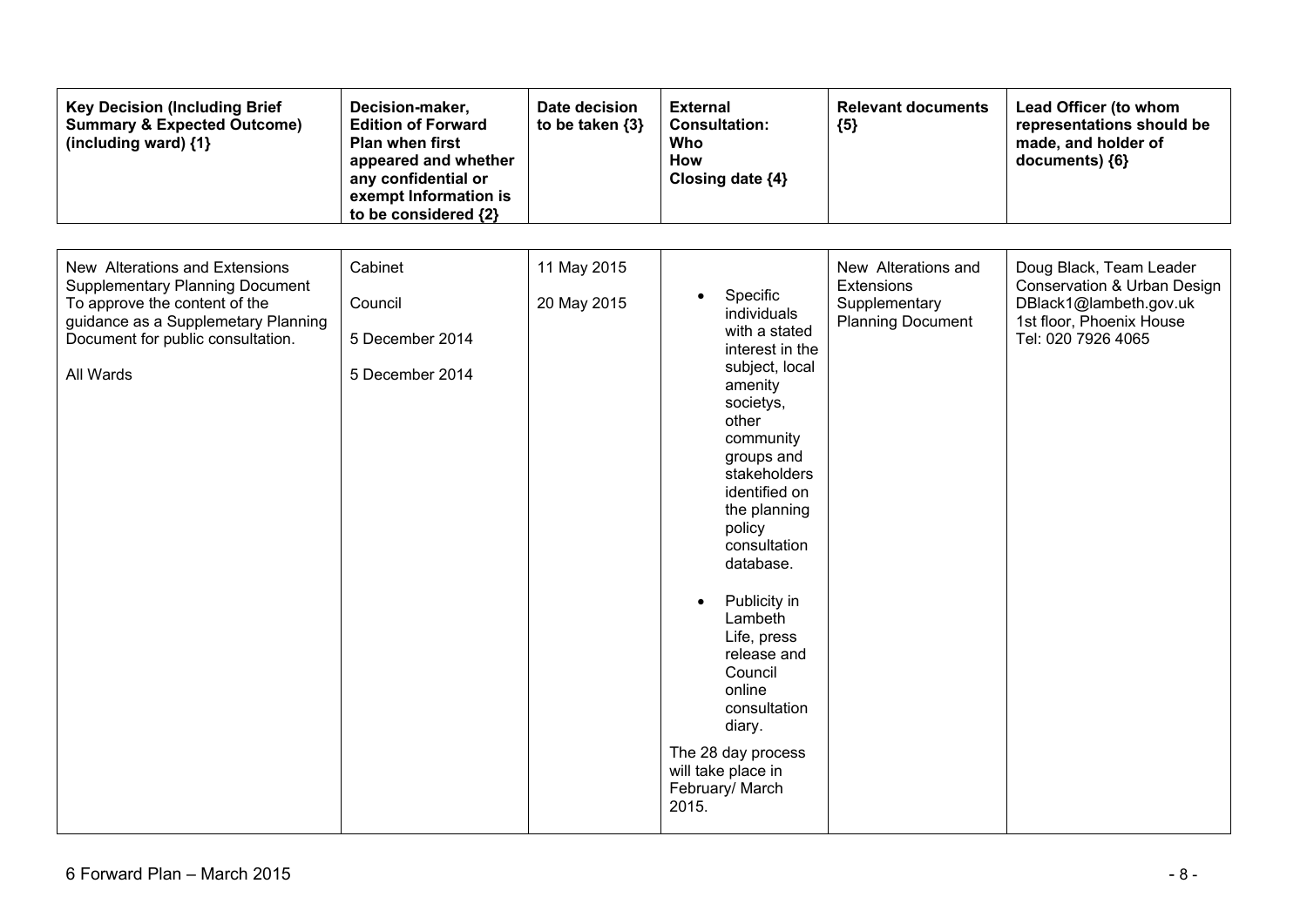| <b>Key Decision (Including Brief</b><br>Decision-maker,<br><b>Summary &amp; Expected Outcome)</b><br><b>Edition of Forward</b><br><b>Plan when first</b><br>(including ward) $\{1\}$<br>appeared and whether<br>any confidential or<br>exempt Information is<br>to be considered {2} | Date decision<br>to be taken $\{3\}$ | <b>External</b><br><b>Consultation:</b><br>Who<br>How<br>Closing date $\{4\}$ | <b>Relevant documents</b><br>${5}$ | Lead Officer (to whom<br>representations should be<br>made, and holder of<br>$documents)$ {6} |
|--------------------------------------------------------------------------------------------------------------------------------------------------------------------------------------------------------------------------------------------------------------------------------------|--------------------------------------|-------------------------------------------------------------------------------|------------------------------------|-----------------------------------------------------------------------------------------------|
|--------------------------------------------------------------------------------------------------------------------------------------------------------------------------------------------------------------------------------------------------------------------------------------|--------------------------------------|-------------------------------------------------------------------------------|------------------------------------|-----------------------------------------------------------------------------------------------|

**Reports to be approved by the Health and Wellbeing Board**

**None**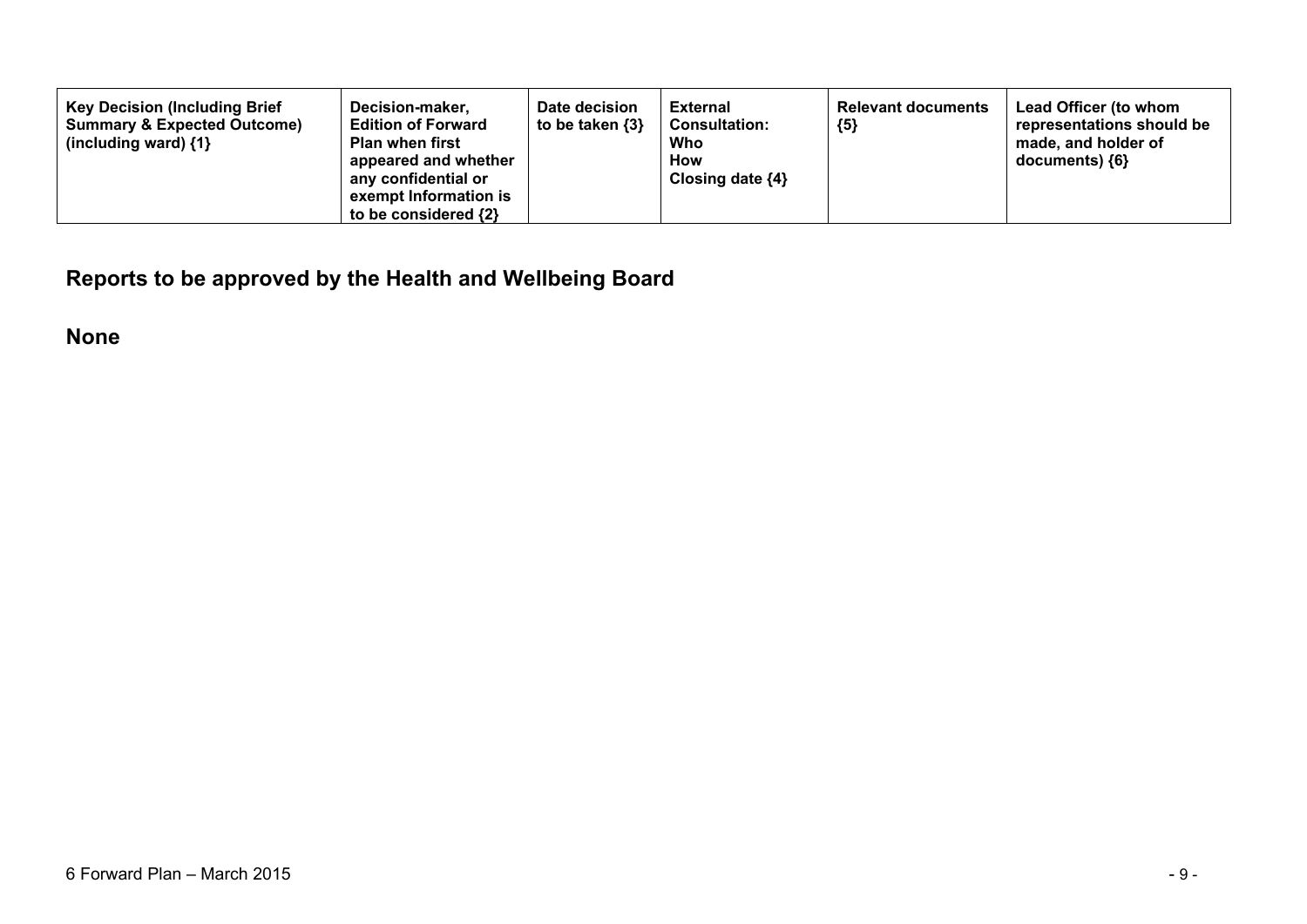### **Reports to be approved by Cabinet Members**

### **Leader of the Council**

| Nine Elms Vauxhall Business Plan<br>To endorse the annual business plan<br>of the Nine Elms on the Southbank<br>Partnership.<br>Larkhall; Oval; Prince's; Stockwell                                                                                                                                                                                                           | Leader of the Council<br>06.02.15 | 9 Mar 2015<br>Please select<br>date of when<br>decision would<br>be taken.  | Co-produced with all<br>members of the NEV<br>Partnership.                                                                                   | <b>Katy Shaw</b><br>kshaw3@lambeth.gov.uk<br>Tel: 020 7926 2225                                                                                                                 |
|-------------------------------------------------------------------------------------------------------------------------------------------------------------------------------------------------------------------------------------------------------------------------------------------------------------------------------------------------------------------------------|-----------------------------------|-----------------------------------------------------------------------------|----------------------------------------------------------------------------------------------------------------------------------------------|---------------------------------------------------------------------------------------------------------------------------------------------------------------------------------|
| Transforming Vauxhall: Funding<br>Arrangement<br>To agree the Council's financial<br>contribution of £10.5 million in addition<br>to the contribution from Transport for<br>London for the project which<br>principally includes the removal of the<br>Vauxhall gyratory to allow for two-way<br>working and a radically improved<br>transport interchange.<br>Oval; Prince's | Leader of the Council             | 30 Mar 2015<br>Please select<br>date of when<br>decision would<br>be taken. | None specific to the<br>Funding<br>Arrangements,<br>however the<br>Transforming<br>Vauxhall programme<br>includes a<br>consultation strategy | Conor McDonagh, Delivery<br>Lead - Regeneration<br>cmcdonagh@lambeth.gov.uk<br>1st Floor, Phoenix House, 10<br>Wandsworth Road, London,<br><b>SW8 2LL</b><br>Tel: 020 7926 5980 |

## **Deputy Leader of the Council (Policy)**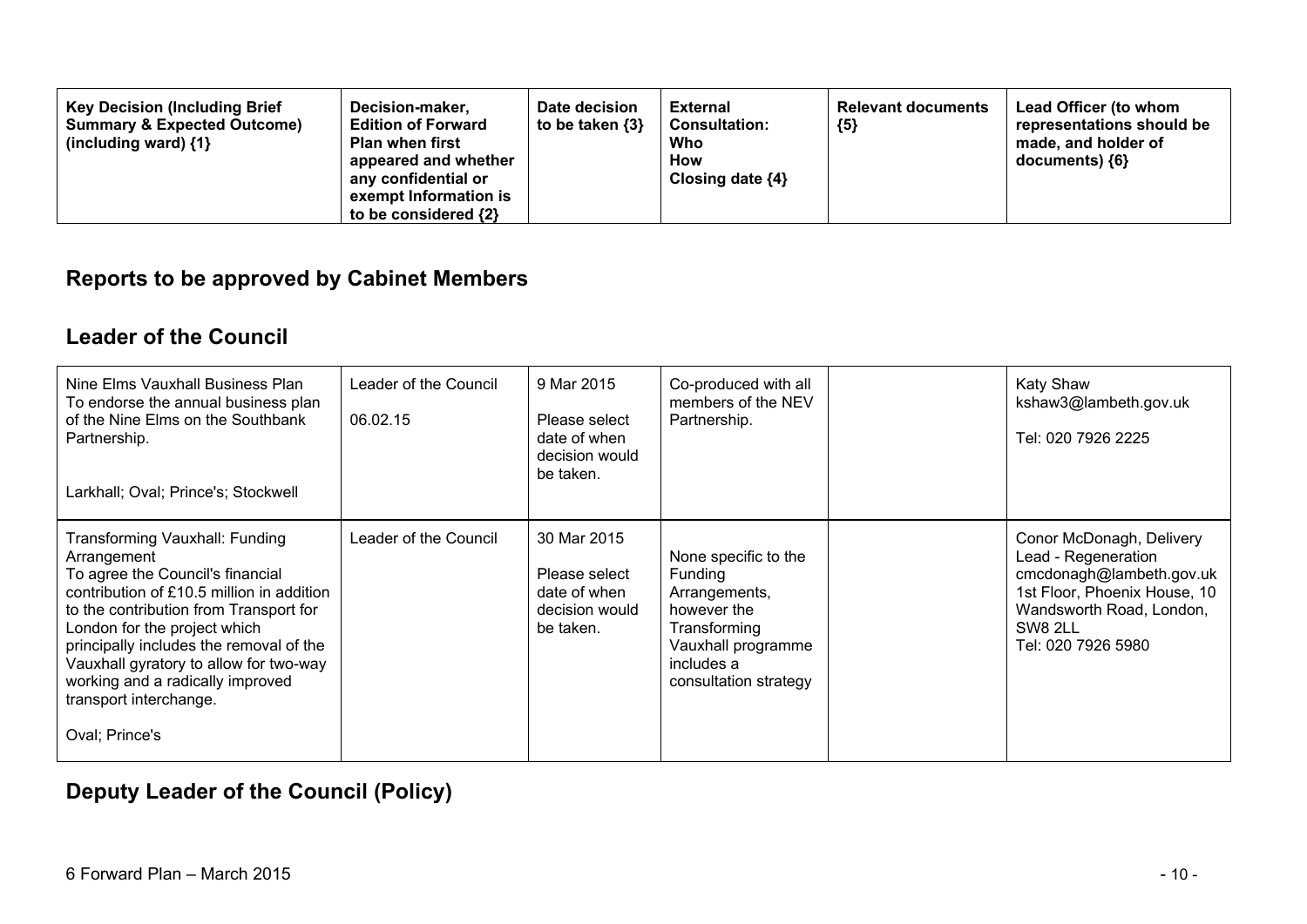| <b>Key Decision (Including Brief</b><br><b>Summary &amp; Expected Outcome)</b><br>(including ward) {1}                                                                                                            | Decision-maker,<br><b>Edition of Forward</b><br><b>Plan when first</b><br>appeared and whether<br>any confidential or<br>exempt Information is<br>to be considered {2} | Date decision<br>to be taken $\{3\}$ | <b>External</b><br><b>Consultation:</b><br><b>Who</b><br>How<br>Closing date {4}                                                                                                                                                                                                                                                                                                                                                                                                                               | <b>Relevant documents</b><br>${5}$ | Lead Officer (to whom<br>representations should be<br>made, and holder of<br>documents) {6}                                                |
|-------------------------------------------------------------------------------------------------------------------------------------------------------------------------------------------------------------------|------------------------------------------------------------------------------------------------------------------------------------------------------------------------|--------------------------------------|----------------------------------------------------------------------------------------------------------------------------------------------------------------------------------------------------------------------------------------------------------------------------------------------------------------------------------------------------------------------------------------------------------------------------------------------------------------------------------------------------------------|------------------------------------|--------------------------------------------------------------------------------------------------------------------------------------------|
| Capital Maintenance Programme<br>The decision will enable a series of<br>essential works contracts under the<br>planned "Capital Maintenance<br>Programme" to be raised and the<br>works undertaken.<br>All Wards | Deputy Leader of the<br>Council - Policy<br>3 January 2014                                                                                                             | 9 Mar 2015                           | <b>Schools</b><br>Key stakeholders<br>Consultation with key<br>stakeholders /<br>schools etc. has<br>been on-going.<br>During a process of<br>feasibility and design<br>for specific works all<br>schools and<br>stakeholders have<br>been informed of the<br>nature of the works<br>required and updated<br>along the way. Once<br>contacts are awarded<br>to specific<br>contractors more<br>detailed information<br>will be issued to all<br>regarding programme<br>dates etc. This<br>process is on-going. |                                    | <b>Steve Anstee, Business</b><br>Growth and Regeneration<br>sanstee@lambeth.gov.uk<br>6th floor, International House<br>Tel: 020 7926 3227 |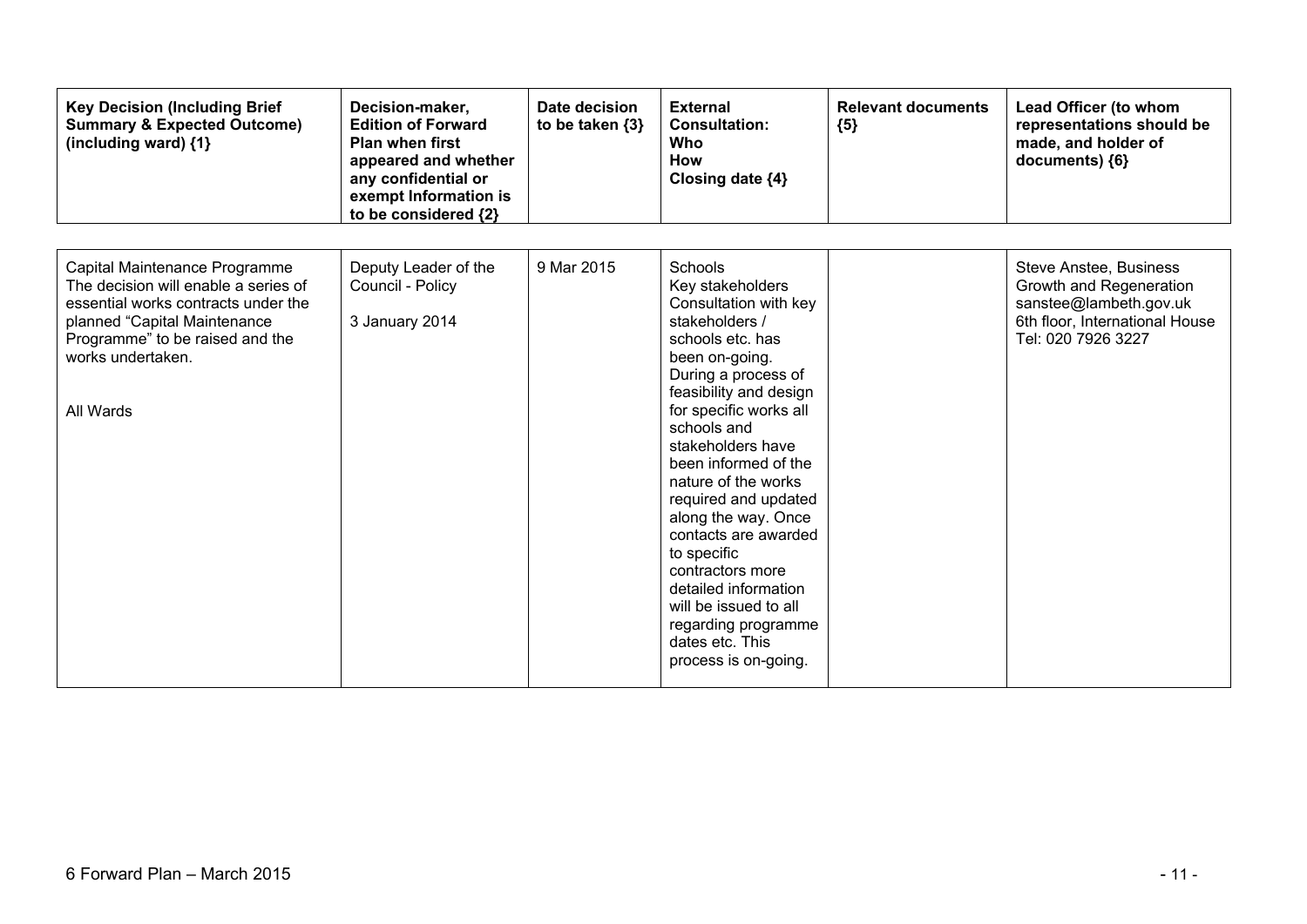| <b>Key Decision (Including Brief</b><br><b>Summary &amp; Expected Outcome)</b><br>(including ward) $\{1\}$                                                                                 | Decision-maker,<br><b>Edition of Forward</b><br><b>Plan when first</b><br>appeared and whether<br>any confidential or<br>exempt Information is<br>to be considered {2} | Date decision<br>to be taken $\{3\}$ | <b>External</b><br><b>Consultation:</b><br>Who<br>How<br>Closing date {4}                                                                                                                                                                  | <b>Relevant documents</b><br>${5}$     | Lead Officer (to whom<br>representations should be<br>made, and holder of<br>documents) ${6}$               |
|--------------------------------------------------------------------------------------------------------------------------------------------------------------------------------------------|------------------------------------------------------------------------------------------------------------------------------------------------------------------------|--------------------------------------|--------------------------------------------------------------------------------------------------------------------------------------------------------------------------------------------------------------------------------------------|----------------------------------------|-------------------------------------------------------------------------------------------------------------|
| Sudbourne School Expansion Project<br>A decision is requested for an<br>expansion project set to increase by<br>1.5 Form Entry (FE) creating 3FE for<br>the school.<br><b>Brixton Hill</b> | Deputy Leader of the<br>Council - Policy<br>26 July 2013                                                                                                               | 9 Mar 2015                           | School staff, parents,<br>children, local<br>residents, Governors,<br>council officers and<br>Cabinet Member.<br>Consultation with<br>school, service users<br>and stake holders.<br>Future statutory<br>notification process<br>with DfE. | Sudbourne Main<br>Works PART 1 - final | Sylvester Eyong, Programme<br>Manager<br>seyong@lambeth.gov.uk<br>International House<br>Tel: 020 7926 3216 |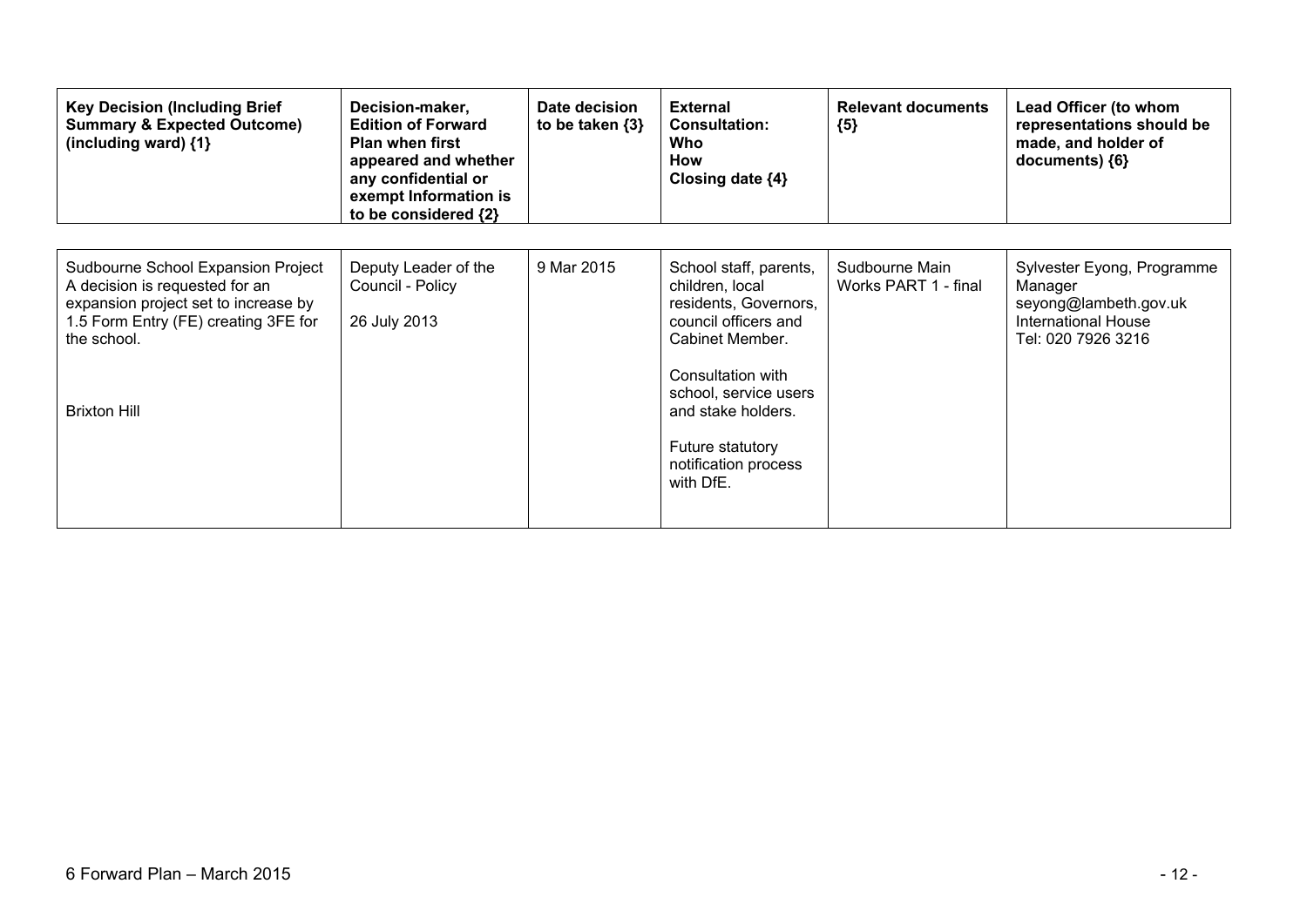| <b>Key Decision (Including Brief</b><br><b>Summary &amp; Expected Outcome)</b><br>(including ward) {1}                                                                                                                                                                                                                                                                                                                                                                                                                                                                                                                                                                                                                                                                                 | Decision-maker,<br><b>Edition of Forward</b><br><b>Plan when first</b><br>appeared and whether<br>any confidential or<br>exempt Information is<br>to be considered {2} | Date decision<br>to be taken $\{3\}$ | <b>External</b><br><b>Consultation:</b><br><b>Who</b><br>How<br>Closing date {4}                             | <b>Relevant documents</b><br>${5}$ | Lead Officer (to whom<br>representations should be<br>made, and holder of<br>documents) ${6}$                      |
|----------------------------------------------------------------------------------------------------------------------------------------------------------------------------------------------------------------------------------------------------------------------------------------------------------------------------------------------------------------------------------------------------------------------------------------------------------------------------------------------------------------------------------------------------------------------------------------------------------------------------------------------------------------------------------------------------------------------------------------------------------------------------------------|------------------------------------------------------------------------------------------------------------------------------------------------------------------------|--------------------------------------|--------------------------------------------------------------------------------------------------------------|------------------------------------|--------------------------------------------------------------------------------------------------------------------|
| Phase A: Eamonn Fottrell Centre<br>(Michael Tippett Annex) Phase B:<br>Michael Tippett School Campus<br>Consultation and design work on the<br>annex (Eamonn Fottrell Centre)<br>started September 2013. The SEN<br>consultant identified a change in the<br>delivery of teaching and learning to<br>the pupils. The recommendation was<br>that the buildings (the annex and the<br>main building) must be modified to<br>allow better integration of support<br>services. A design team has been<br>appointed to produce a detailed<br>construction design. Once this is<br>approved it is the aim to appoint a<br>Contractor. The anticipated project<br>budget is likely to be in the region of<br>£1,160,000.00 (£500k for the annex<br>and £660k for the main campus)<br>Thornton | Deputy Leader of the<br>Council - Policy<br>28.04.2014                                                                                                                 | 9 Mar 2015                           | <b>Ward Councillors</b><br>These consultations<br>are required and will<br>be planned in the<br>near future. |                                    | Sylvester Eyong, Programme<br>Manager<br>seyong@lambeth.gov.uk<br><b>International House</b><br>Tel: 020 7926 3216 |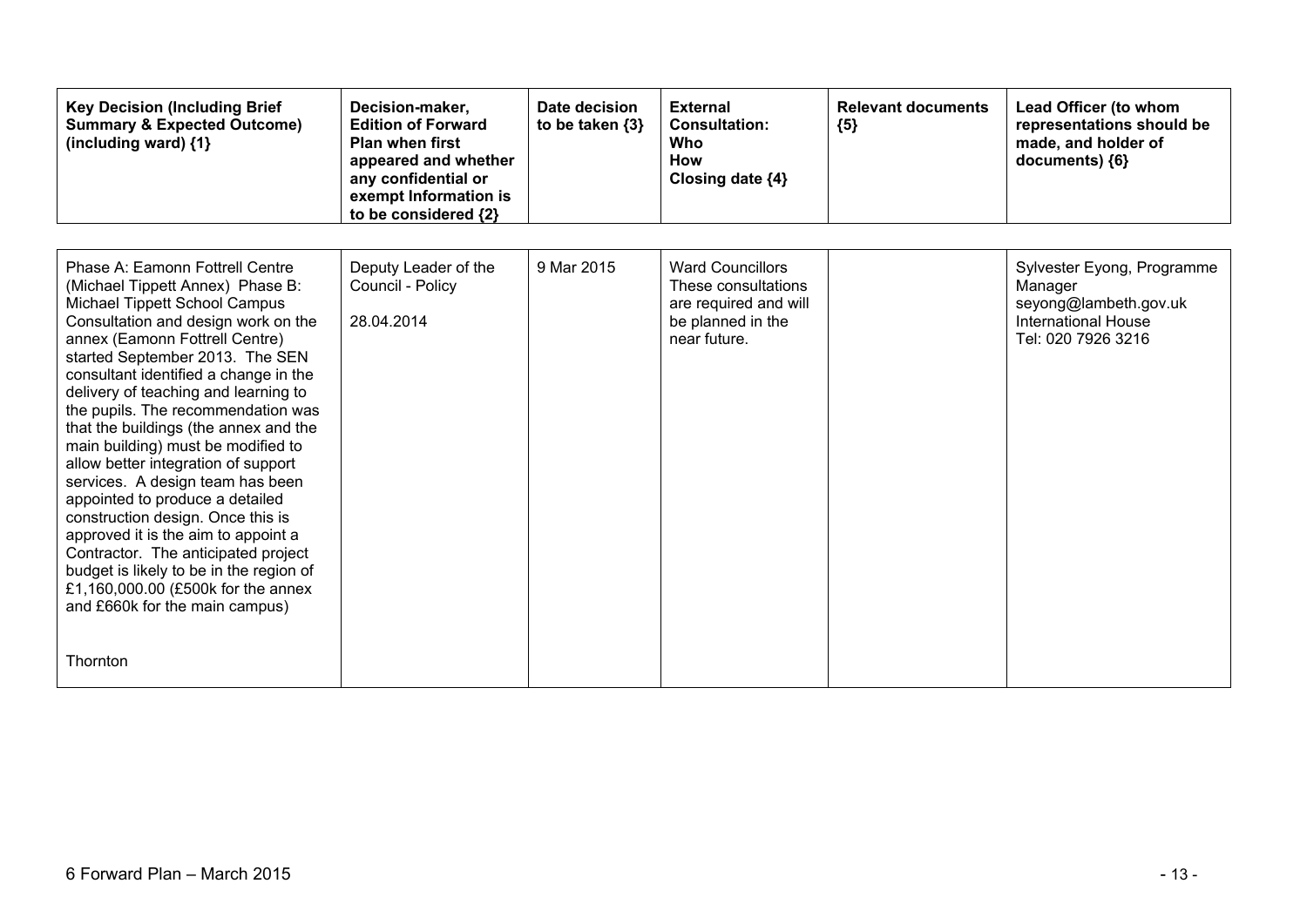| <b>Key Decision (Including Brief</b><br><b>Summary &amp; Expected Outcome)</b><br>(including ward) {1}                                                                                                                                                                                                                                               | Decision-maker,<br><b>Edition of Forward</b><br><b>Plan when first</b><br>appeared and whether<br>any confidential or<br>exempt Information is<br>to be considered {2} | Date decision<br>to be taken $\{3\}$ | <b>External</b><br><b>Consultation:</b><br>Who<br>How<br>Closing date $\{4\}$ | <b>Relevant documents</b><br>${5}$ | Lead Officer (to whom<br>representations should be<br>made, and holder of<br>documents) ${6}$ |
|------------------------------------------------------------------------------------------------------------------------------------------------------------------------------------------------------------------------------------------------------------------------------------------------------------------------------------------------------|------------------------------------------------------------------------------------------------------------------------------------------------------------------------|--------------------------------------|-------------------------------------------------------------------------------|------------------------------------|-----------------------------------------------------------------------------------------------|
| Procurement of the development of<br>Lambeth ASD Designated SEN<br>Resource Base<br>To agree works contracts in order to<br>build Autistic Spectrum Disorder SEN<br>Units in the following four primary<br>schools in Lambeth: Archbishop<br>Sumner, Bonneville, Larkhall and<br>Crown Lane.<br>Clapham Common; Knight's Hill;<br>Larkhall; Prince's | Deputy Leader of the<br>Council - Policy<br>19.02.15                                                                                                                   | 16 Mar 2015                          | <b>Ward Councillors</b>                                                       |                                    | Rosemary Mann<br>rmann1@lambeth.gov.uk<br>6th Floor International House<br>Tel: 020 7926 3221 |

## **Deputy Leader of the Council - Finance and Investment**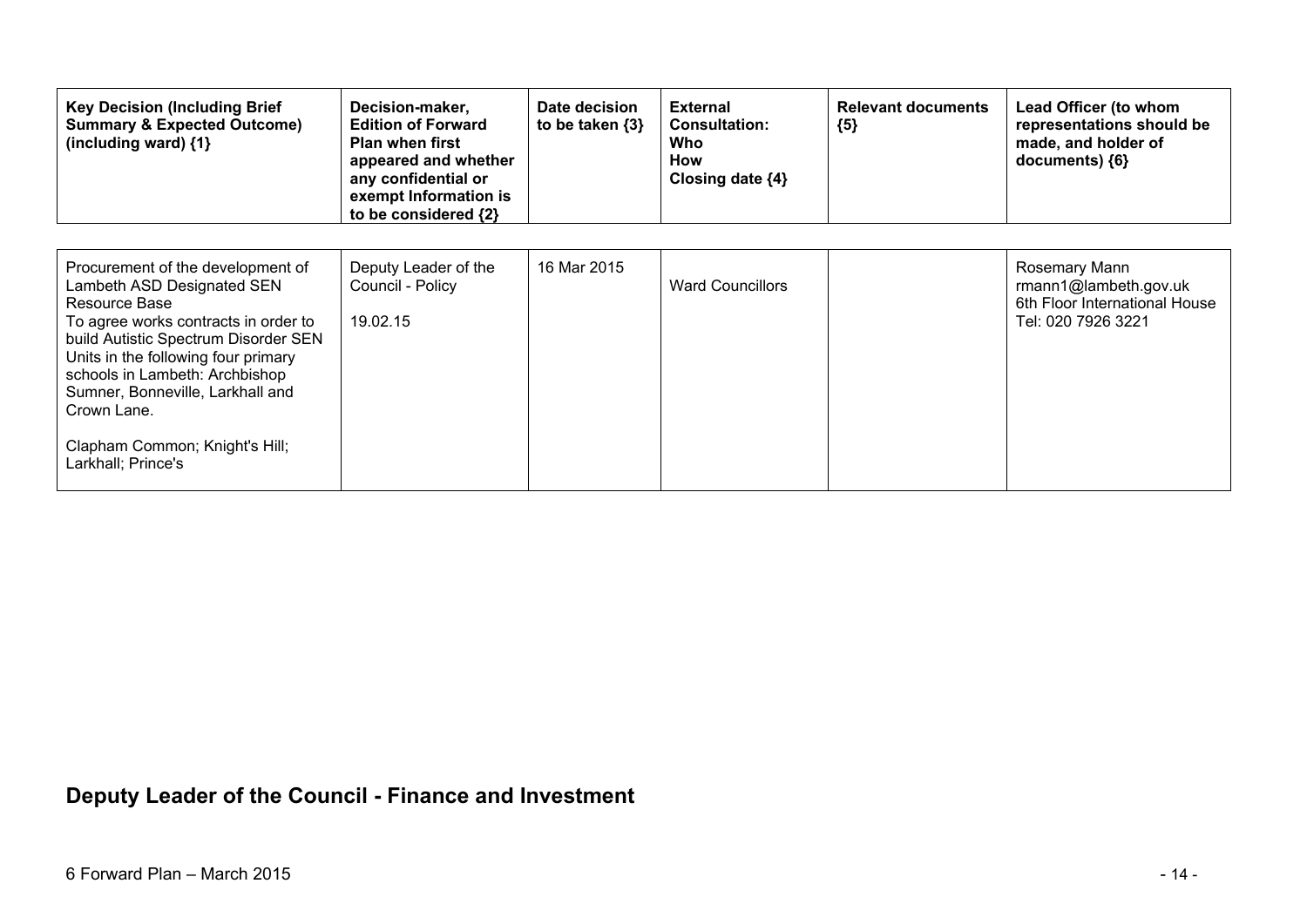| <b>Key Decision (Including Brief</b><br><b>Summary &amp; Expected Outcome)</b><br>(including ward) {1}                                                                                                                                                                                                                                                                               | Decision-maker,<br><b>Edition of Forward</b><br><b>Plan when first</b><br>appeared and whether<br>any confidential or<br>exempt Information is<br>to be considered {2} | Date decision<br>to be taken $\{3\}$ | <b>External</b><br><b>Consultation:</b><br><b>Who</b><br><b>How</b><br>Closing date {4}                                                                                                                                                                 | <b>Relevant documents</b><br>${5}$                                                                                               | Lead Officer (to whom<br>representations should be<br>made, and holder of<br>documents) {6}                                                  |
|--------------------------------------------------------------------------------------------------------------------------------------------------------------------------------------------------------------------------------------------------------------------------------------------------------------------------------------------------------------------------------------|------------------------------------------------------------------------------------------------------------------------------------------------------------------------|--------------------------------------|---------------------------------------------------------------------------------------------------------------------------------------------------------------------------------------------------------------------------------------------------------|----------------------------------------------------------------------------------------------------------------------------------|----------------------------------------------------------------------------------------------------------------------------------------------|
| Vehicle Maintenance Contract<br>(Managed Service Provision)<br>The maintenance contract will ensure<br>the council's vehicles are fully<br>operational, safe and comply with the<br>Road Traffic Act as well as supporting<br>the delivery of council services.<br>All Wards                                                                                                         | Deputy Leader of the<br>Council - Finance and<br>Investment<br>28 November 2014                                                                                        | 5 Mar 2015                           |                                                                                                                                                                                                                                                         |                                                                                                                                  | Christian Bray, Finance<br>Services Manager<br>cbray@lambeth.gov.uk<br><b>Olive Morris House</b><br>Tel: 020 7926 2693                       |
| Disposal of land to Pocket to develop<br>low cost housing<br>The GLA has agreed to fund a low<br>cost home ownership programme to<br>be delivered by Pocket in Lambeth.<br>The initial sites and terms for disposal<br>are proposed for approval, subject to<br>consultation and planning permission.<br>Bishops, Streatham Wells and Vassall<br>Bishop's; Ferndale; Streatham Wells | Deputy Leader of the<br>Council - Finance and<br>Investment<br>26 April 2013                                                                                           | 9 Mar 2015                           | We will consult with<br>local ward members.<br>resident groups and<br>stakeholders for each<br>site proposed for<br>development. We will<br>do this at throughout<br>the design<br>development<br>process, prior to<br>making planning<br>applications. | Mayor's Covenant<br>Prospectus<br>Mayor's Covenant<br>Prospectus<br>Disposal of land to<br>Pocket to develop low<br>cost housing | Lesley Johnson, Interim<br><b>Housing Regeneration</b><br>Manager<br>Ljohnson3@lambeth.gov.uk<br><b>Hambrook House</b><br>Tel: 020 7926 3765 |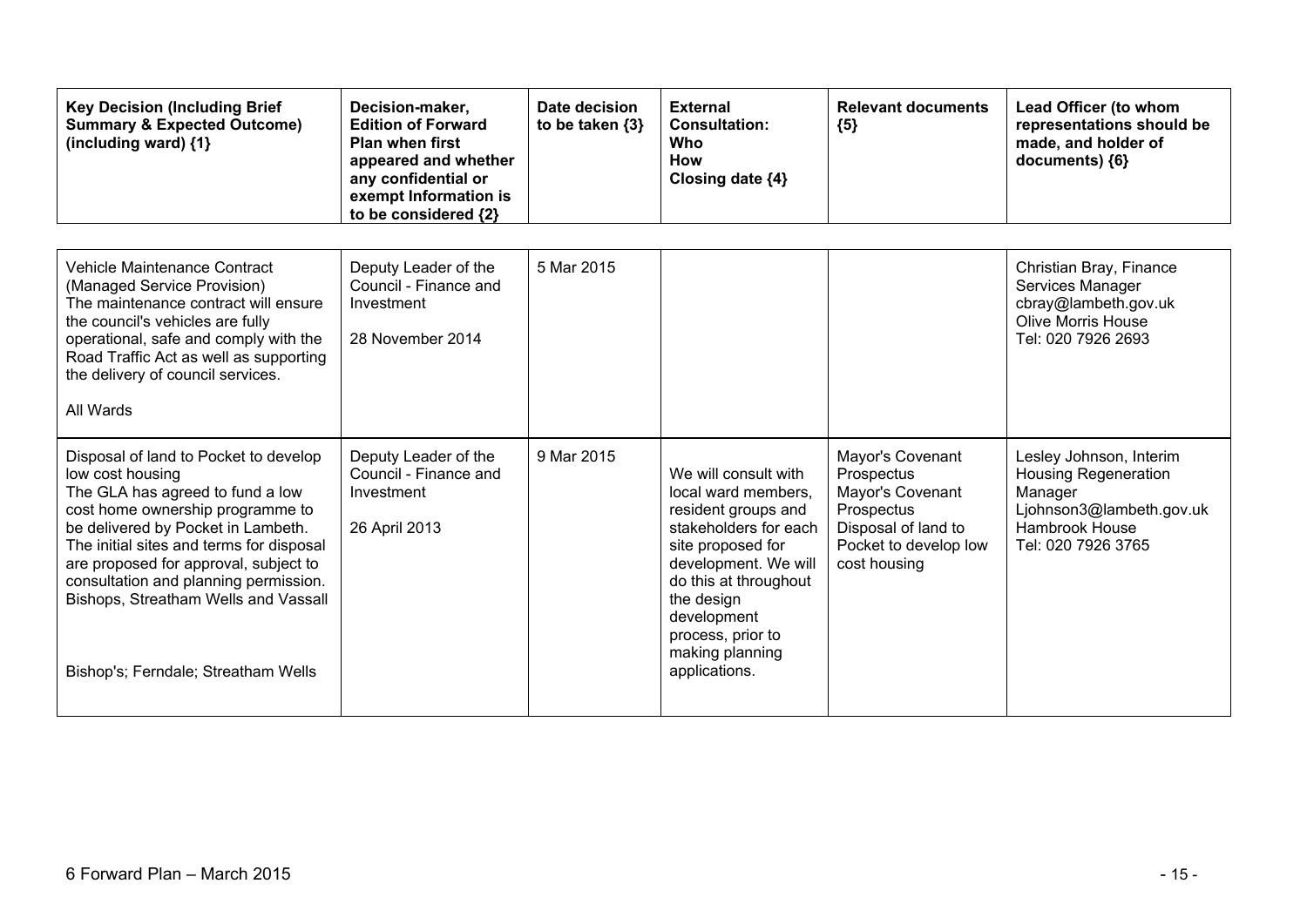| <b>Key Decision (Including Brief</b><br><b>Summary &amp; Expected Outcome)</b><br>(including ward) $\{1\}$                                                                                                       | Decision-maker,<br><b>Edition of Forward</b><br><b>Plan when first</b><br>appeared and whether<br>any confidential or<br>exempt Information is<br>to be considered {2} | Date decision<br>to be taken $\{3\}$ | <b>External</b><br><b>Consultation:</b><br><b>Who</b><br><b>How</b><br>Closing date {4} | <b>Relevant documents</b><br>${5}$ | Lead Officer (to whom<br>representations should be<br>made, and holder of<br>documents) {6}                                                 |
|------------------------------------------------------------------------------------------------------------------------------------------------------------------------------------------------------------------|------------------------------------------------------------------------------------------------------------------------------------------------------------------------|--------------------------------------|-----------------------------------------------------------------------------------------|------------------------------------|---------------------------------------------------------------------------------------------------------------------------------------------|
| Unified Telecommunications Service<br><b>Procurement Award</b><br>Approval to award contract for Unified<br>Telecommunications Services.<br>All Wards                                                            | Deputy Leader of the<br>Council - Finance and<br>Investment<br>31 October 2014                                                                                         | 9 Mar 2015                           |                                                                                         |                                    | Ian Wathen, Technical<br>Project Manager<br>IWathen@lambeth.gov.uk<br>Ivor House, 1 Acre Lane,<br>LONDON, SW2 5BF<br>Tel: 020 7926 6422     |
| Insurance Legal Services<br>This proposal is seeking to procure a<br>framework panel of law firms to<br>provide legal advice and defend<br>litigated insurance claims that the<br>council receives.<br>All Wards | Deputy Leader of the<br>Council - Finance and<br>Investment<br>29 August 2014                                                                                          | 9 Mar 2015                           |                                                                                         |                                    | Mark Nicolson, Head of<br>Improvement, Risk and<br>Insurance<br>mnicolson@lambeth.gov.uk<br><b>Olive Morris House</b><br>Tel: 020 7926 9305 |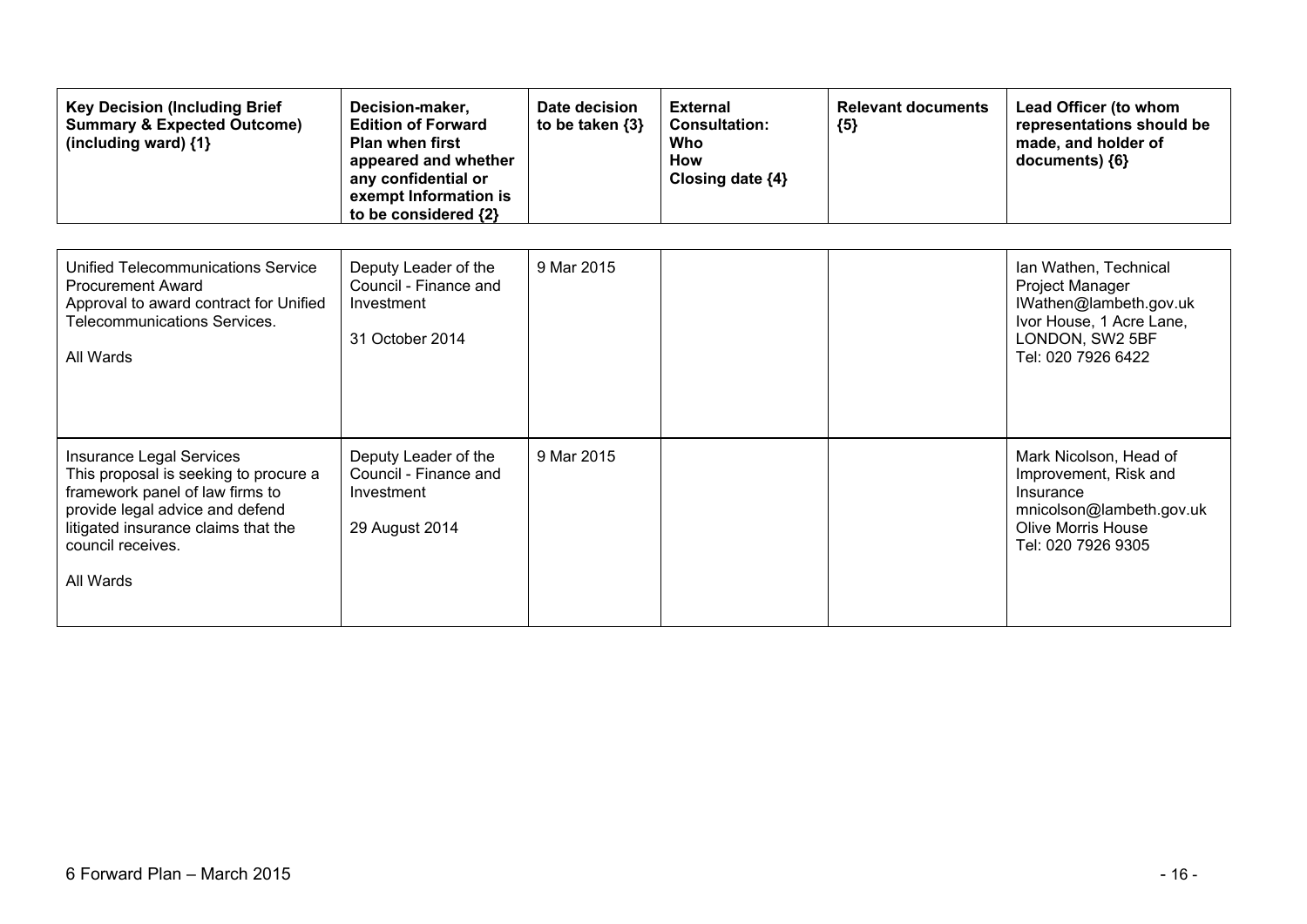| <b>Key Decision (Including Brief</b><br><b>Summary &amp; Expected Outcome)</b><br>(including ward) {1}                                                                                                                                                        | Decision-maker,<br><b>Edition of Forward</b><br><b>Plan when first</b><br>appeared and whether<br>any confidential or<br>exempt Information is<br>to be considered {2} | Date decision<br>to be taken $\{3\}$ | <b>External</b><br><b>Consultation:</b><br>Who<br><b>How</b><br>Closing date {4}                                                                                                                                                                               | <b>Relevant documents</b><br>${5}$ | Lead Officer (to whom<br>representations should be<br>made, and holder of<br>documents) {6}                            |
|---------------------------------------------------------------------------------------------------------------------------------------------------------------------------------------------------------------------------------------------------------------|------------------------------------------------------------------------------------------------------------------------------------------------------------------------|--------------------------------------|----------------------------------------------------------------------------------------------------------------------------------------------------------------------------------------------------------------------------------------------------------------|------------------------------------|------------------------------------------------------------------------------------------------------------------------|
| <b>Loss Adjuster Services</b><br>This proposal is seeking to procure a<br>panel of insurance loss adjusters to<br>provide loss adjusting services in<br>relation to a wide range of insurance<br>claims that the council deals with.<br>All Wards             | Deputy Leader of the<br>Council - Finance and<br>Investment<br>29 August 2014                                                                                          | 9 Mar 2015                           | As this is an area of<br>professional<br>expertise we have<br>consulted with some<br>schools who provided<br>independent<br>feedback on the loss<br>adjusting services<br>received in the last<br>year. No further<br>consultation will take<br>place on this. |                                    | Maureen Dennie, Insurance<br>Manager<br>mdennie@lambeth.gov.uk<br>Room 213, Lambeth Town<br>Hall<br>Tel: 020 7926 9846 |
| Procurement of contracts for servers,<br>storage & associated services and<br>software and associated services<br>Procurement of the or the servers,<br>storage and associated services<br>contract and the ICT software and<br>associated services contract. | Deputy Leader of the<br>Council - Finance and<br>Investment<br>12 September 2014                                                                                       | 9 Mar 2015                           | Procurement board                                                                                                                                                                                                                                              |                                    | Dhiraj Shah<br>dshah@lambeth.gov.uk<br>Tel: 020 7926 5742                                                              |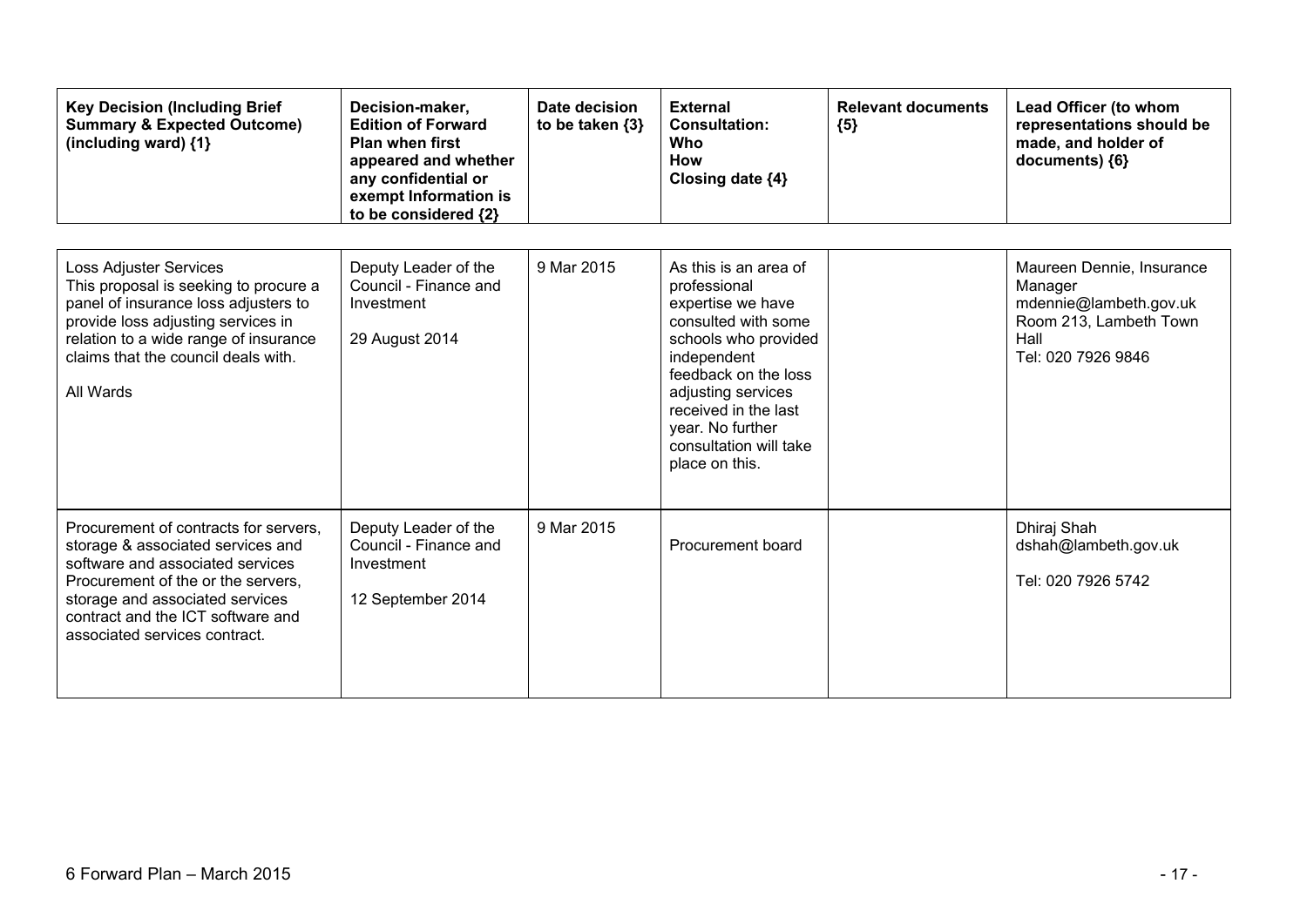| <b>Key Decision (Including Brief</b><br><b>Summary &amp; Expected Outcome)</b><br>(including ward) $\{1\}$                                                                                       | Decision-maker,<br><b>Edition of Forward</b><br><b>Plan when first</b><br>appeared and whether<br>any confidential or<br>exempt Information is<br>to be considered {2} | Date decision<br>to be taken $\{3\}$ | <b>External</b><br><b>Consultation:</b><br>Who<br>How<br>Closing date {4}                                                                                                                            | <b>Relevant documents</b><br>${5}$ | Lead Officer (to whom<br>representations should be<br>made, and holder of<br>documents) ${6}$                         |
|--------------------------------------------------------------------------------------------------------------------------------------------------------------------------------------------------|------------------------------------------------------------------------------------------------------------------------------------------------------------------------|--------------------------------------|------------------------------------------------------------------------------------------------------------------------------------------------------------------------------------------------------|------------------------------------|-----------------------------------------------------------------------------------------------------------------------|
| Supply and Delivery of Office<br>Stationery<br>Supply of office stationery including<br>general office stationery, office paper<br>and a limited range of educational<br>stationery<br>All Wards | Deputy Leader of the<br>Council - Finance and<br>Investment<br>14 November 2014                                                                                        | 9 Mar 2015                           | Consultation with all<br>Lambeth officers with<br>Office Depot user<br>survey based on<br>existing contract and<br>suggestions for the<br>new contract to be<br>procured closing date<br>is 14/11/14 |                                    | Helen Lee<br>hlee@lambeth.gov.uk<br>3rd Floor Olive Morris House,<br>Brixton Hill, London, SW2<br>1RL<br>Tel: 0207 92 |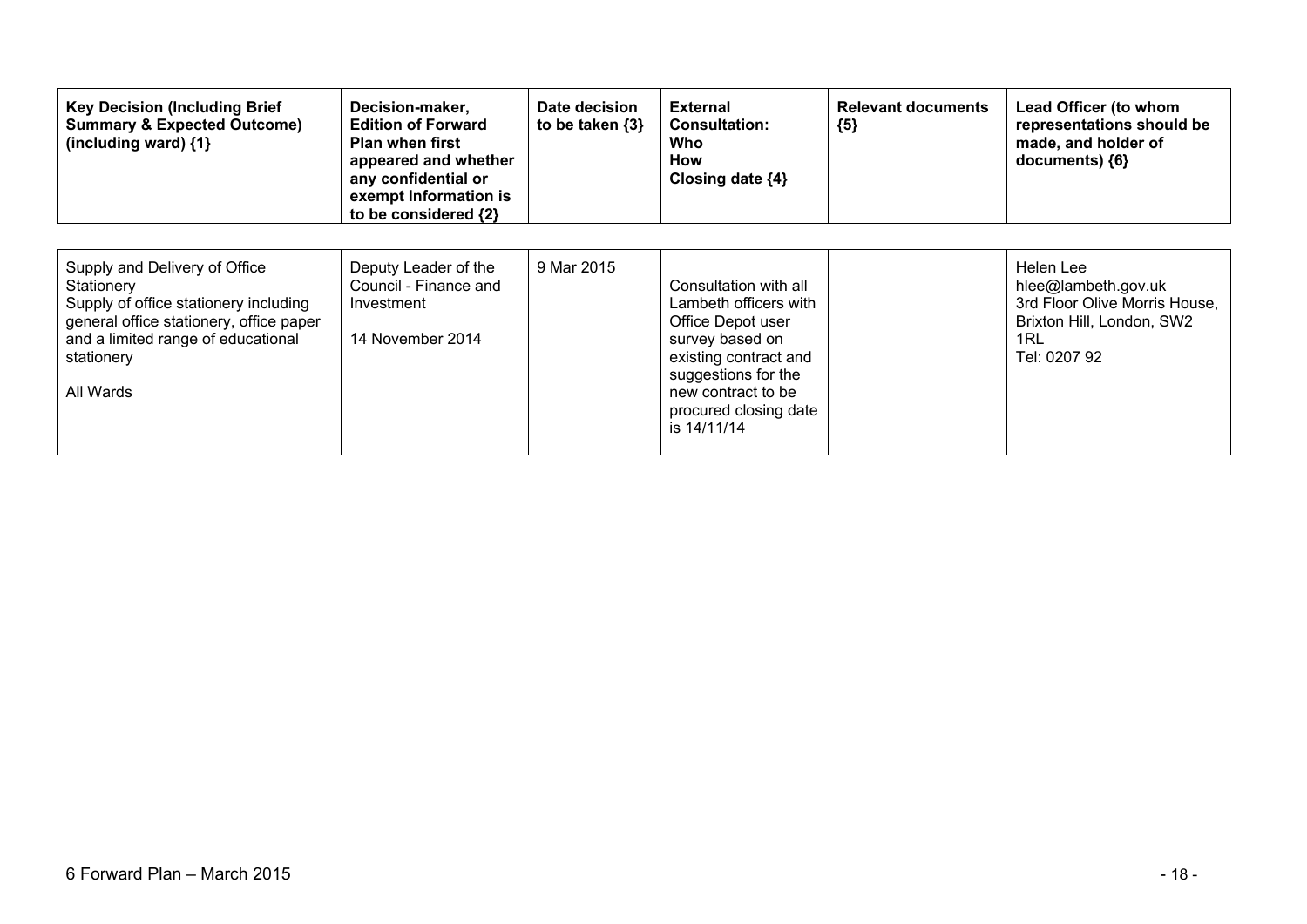| <b>Key Decision (Including Brief</b><br><b>Summary &amp; Expected Outcome)</b><br>(including ward) {1}                                                                                                                                                                                                                                                                                                                                                                                                                                                                                                                                                                                                            | Decision-maker,<br><b>Edition of Forward</b><br><b>Plan when first</b><br>appeared and whether<br>any confidential or<br>exempt Information is<br>to be considered {2} | Date decision<br>to be taken $\{3\}$                                       | <b>External</b><br><b>Consultation:</b><br>Who<br>How<br>Closing date {4} | <b>Relevant documents</b><br>${5}$ | Lead Officer (to whom<br>representations should be<br>made, and holder of<br>documents) {6}                                                                                     |
|-------------------------------------------------------------------------------------------------------------------------------------------------------------------------------------------------------------------------------------------------------------------------------------------------------------------------------------------------------------------------------------------------------------------------------------------------------------------------------------------------------------------------------------------------------------------------------------------------------------------------------------------------------------------------------------------------------------------|------------------------------------------------------------------------------------------------------------------------------------------------------------------------|----------------------------------------------------------------------------|---------------------------------------------------------------------------|------------------------------------|---------------------------------------------------------------------------------------------------------------------------------------------------------------------------------|
| International House: Essential<br>Compliance, Building and<br><b>Refurbishment Works</b><br>This report seeks approval to<br>waive contract standing orders to<br>vary the procured Total Facilities<br>Management (TFM) Hard FM<br>contract with Cofely GDF-Suez to<br>include the urgent Capital Works<br>required in International House<br>comprising of essential Life Cycle<br>maintenance, Health and Safety<br>compliance and Refurbishment<br>works. The value of this variation<br>is not to exceed £764k. The<br>project will be managed by<br>Interserve consulting, Lambeth's<br><b>TFM Project Management</b><br>Consultants. The TFM contract<br>portfolio is managed by Facilities<br>Management. | Deputy Leader of the<br>Council - Finance and<br>Investment                                                                                                            | 9 Mar 2015<br>Please select<br>date of when<br>decision would<br>be taken. |                                                                           |                                    | Patricia Anamoah, Head of<br><b>Business &amp; Facilities</b><br>Management<br>PAnamoah@lambeth.gov.uk<br>1st Floor, Olive Morris House,<br>18 Brixton Hill, London, SW2<br>1RL |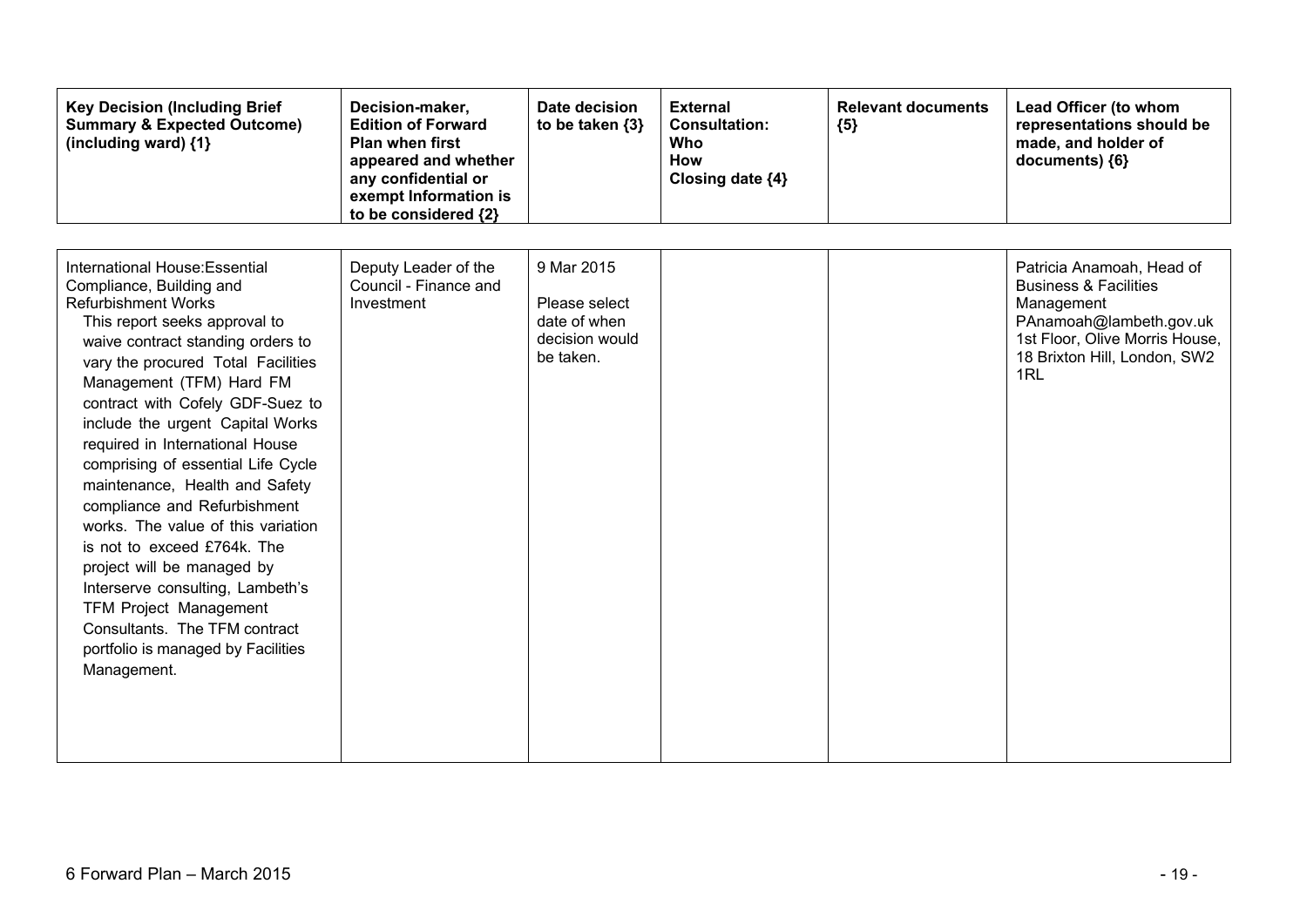| <b>Key Decision (Including Brief</b><br><b>Summary &amp; Expected Outcome)</b><br>(including ward) {1}                                                                                                                                                                                                                                                                   | Decision-maker,<br><b>Edition of Forward</b><br><b>Plan when first</b><br>appeared and whether<br>any confidential or<br>exempt Information is<br>to be considered {2} | Date decision<br>to be taken $\{3\}$                                                  | <b>External</b><br><b>Consultation:</b><br>Who<br><b>How</b><br>Closing date {4} | <b>Relevant documents</b><br>${5}$ | Lead Officer (to whom<br>representations should be<br>made, and holder of<br>documents) {6}                                                                                                          |
|--------------------------------------------------------------------------------------------------------------------------------------------------------------------------------------------------------------------------------------------------------------------------------------------------------------------------------------------------------------------------|------------------------------------------------------------------------------------------------------------------------------------------------------------------------|---------------------------------------------------------------------------------------|----------------------------------------------------------------------------------|------------------------------------|------------------------------------------------------------------------------------------------------------------------------------------------------------------------------------------------------|
| Award of contract for internal audit,<br>investigation and advisory services<br>To award a contract for the external<br>provision of internal audit,<br>investigation and advisory services for<br>four years from 01/04/15<br>All Wards                                                                                                                                 | Deputy Leader of the<br>Council - Finance and<br>Investment<br>19.02.15                                                                                                | Before 16 Mar<br>2015<br>Please select<br>date of when<br>decision would<br>be taken. |                                                                                  |                                    | David Hughes, Head of<br><b>Internal Audit and Counter</b><br>Fraud<br>dhughes@lambeth.gov.uk<br>3rd Floor, Olive Morris House<br>Tel: 020 7926 9892                                                 |
| Neighbourhood, Environment &<br><b>Sustainability Fees and Charges</b><br>Report<br>This report proposes amendments to<br>fees and charges levied for Highways<br>and Environmental Fees and Services<br>$-$ for the financial period 2015 $-$ 2016.<br>The report supports the Council's<br>income strategy and complies with<br>Lambeth Fees and Charges<br>Framework. | Deputy Leader of the<br>Council - Finance and<br>Investment<br>02/01/15                                                                                                | 16 Mar 2015<br>en.                                                                    |                                                                                  |                                    | Michael C Clarke, Public<br><b>Environment Manager</b><br>mcclarke@lambeth.gov.uk<br>1st Floor, Service Team<br>House, 185-205<br>Shakespeare Road, London,<br><b>SE24 0PZ</b><br>Tel: 020 7926 0528 |
| All Wards                                                                                                                                                                                                                                                                                                                                                                |                                                                                                                                                                        |                                                                                       |                                                                                  |                                    |                                                                                                                                                                                                      |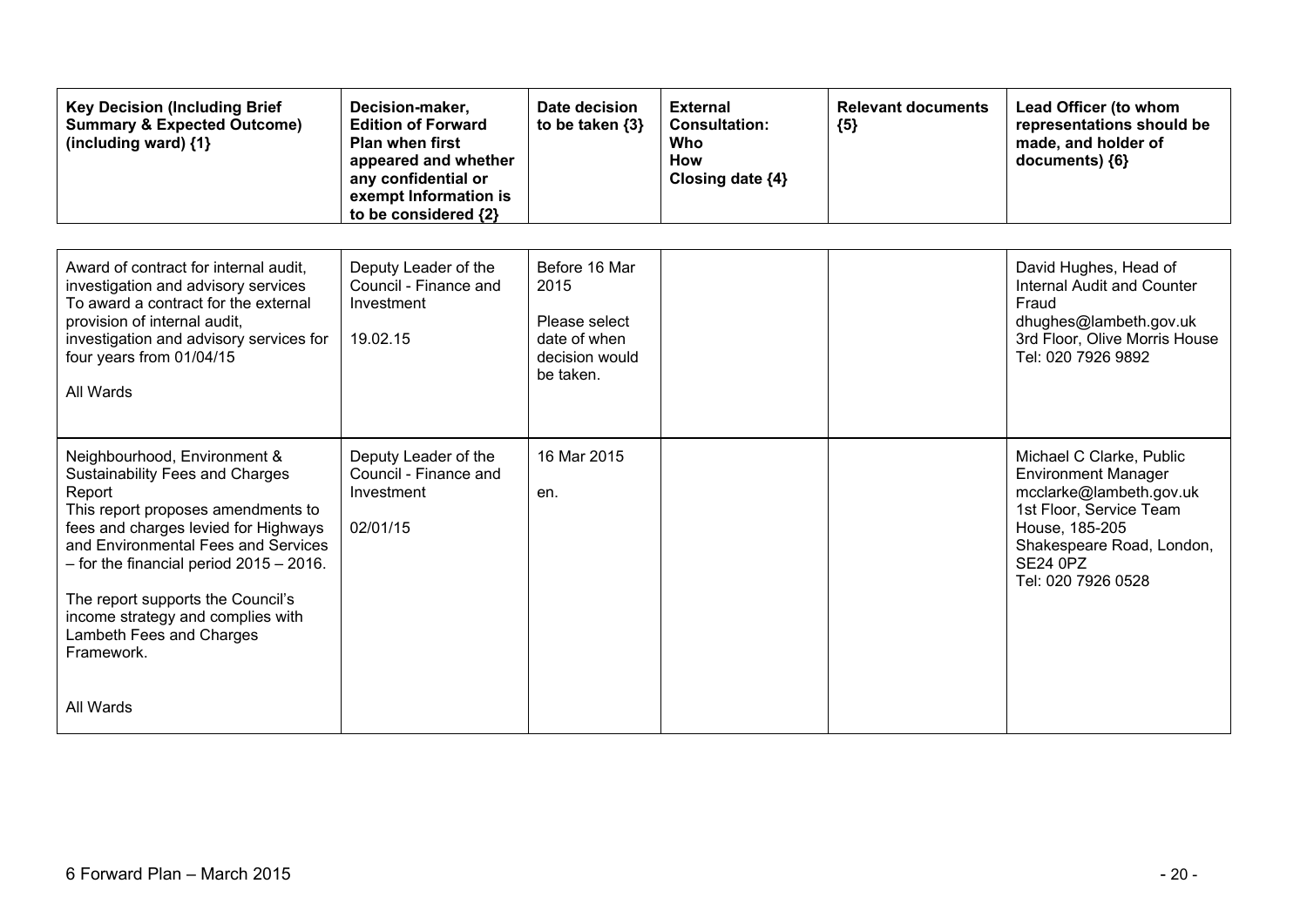| <b>Key Decision (Including Brief</b><br><b>Summary &amp; Expected Outcome)</b><br>(including ward) $\{1\}$                                                                                     | Decision-maker,<br><b>Edition of Forward</b><br><b>Plan when first</b><br>appeared and whether<br>any confidential or<br>exempt Information is<br>to be considered {2} | Date decision<br>to be taken $\{3\}$                                        | <b>External</b><br><b>Consultation:</b><br>Who<br>How<br>Closing date {4} | <b>Relevant documents</b><br>${5}$ | Lead Officer (to whom<br>representations should be<br>made, and holder of<br>documents) ${6}$                                                 |
|------------------------------------------------------------------------------------------------------------------------------------------------------------------------------------------------|------------------------------------------------------------------------------------------------------------------------------------------------------------------------|-----------------------------------------------------------------------------|---------------------------------------------------------------------------|------------------------------------|-----------------------------------------------------------------------------------------------------------------------------------------------|
| Managed Print Service<br>1. Ensure the Council's MFDs are fully<br>operational, safe and comply with<br>relevant environmental legislation.<br>2. Supports the delivery of Council<br>services | Deputy Leader of the<br>Council - Finance and<br>Investment                                                                                                            | 30 Mar 2015<br>Please select<br>date of when<br>decision would<br>be taken. |                                                                           |                                    | Paul Wickens, ICT Support<br>Services Manager<br>pwickens@lambeth.gov.uk<br>Ivor House, 1 Acre Lane,<br>LONDON, SW2 5SD<br>Tel: 020 7926 6442 |
| All Wards                                                                                                                                                                                      |                                                                                                                                                                        |                                                                             |                                                                           |                                    |                                                                                                                                               |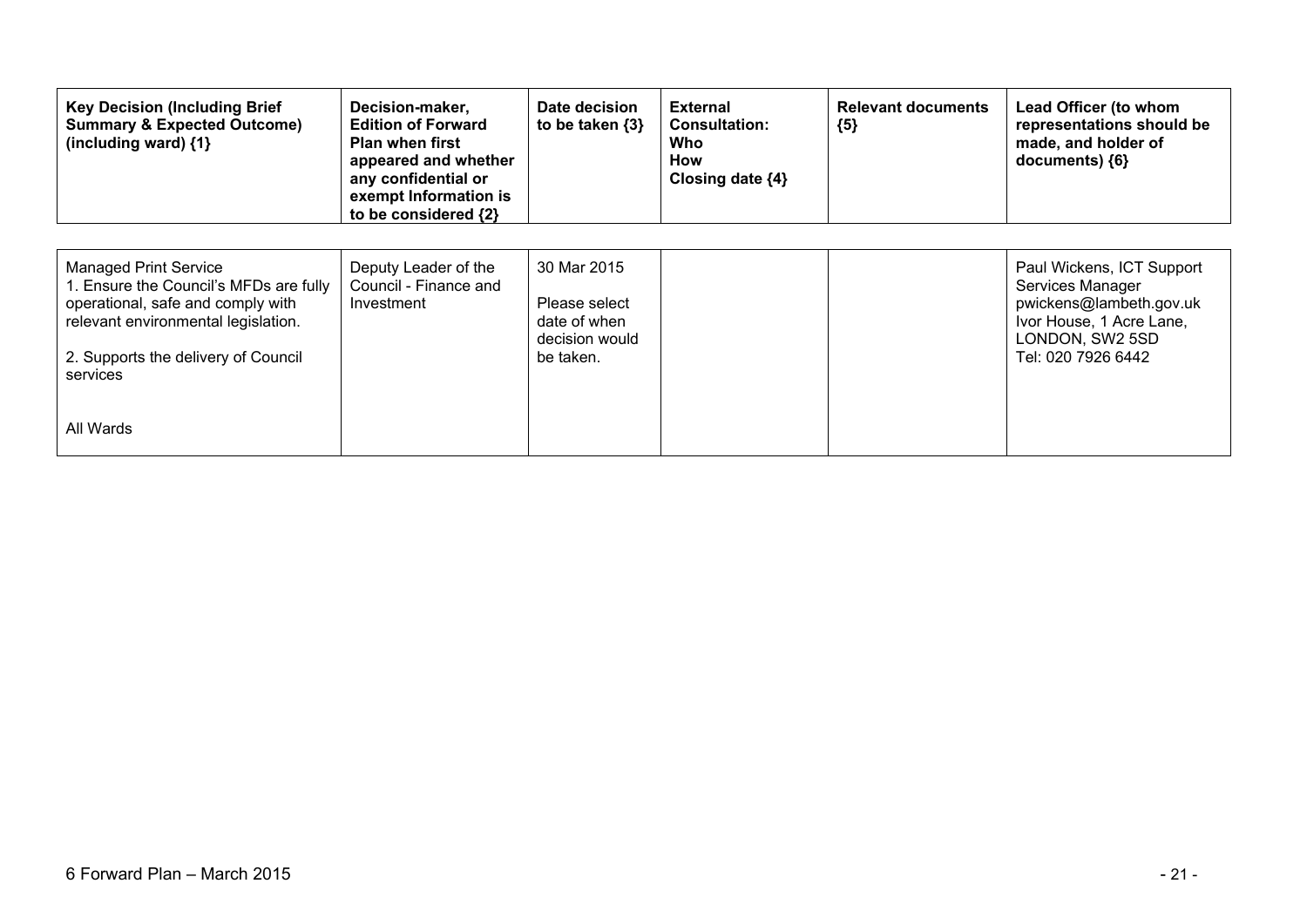| <b>Key Decision (Including Brief</b><br>Decision-maker,<br><b>Summary &amp; Expected Outcome)</b><br><b>Edition of Forward</b><br><b>Plan when first</b><br>(including ward) $\{1\}$<br>appeared and whether<br>any confidential or<br>exempt Information is<br>to be considered $\{2\}$ | Date decision<br>to be taken $\{3\}$ | <b>External</b><br><b>Consultation:</b><br>Who<br>How<br>Closing date $\{4\}$ | <b>Relevant documents</b><br>${5}$ | <b>Lead Officer (to whom</b><br>representations should be<br>made, and holder of<br>documents) {6} |
|------------------------------------------------------------------------------------------------------------------------------------------------------------------------------------------------------------------------------------------------------------------------------------------|--------------------------------------|-------------------------------------------------------------------------------|------------------------------------|----------------------------------------------------------------------------------------------------|
|------------------------------------------------------------------------------------------------------------------------------------------------------------------------------------------------------------------------------------------------------------------------------------------|--------------------------------------|-------------------------------------------------------------------------------|------------------------------------|----------------------------------------------------------------------------------------------------|

### **Children and Adult Services**

| <b>Contract Extension for Short Breaks</b><br>Services for Children with Disabilities<br>All Wards                                                                                                                                                                                                                                                                                                                                 | Cabinet Member for<br>Children and Adult<br><b>Services</b><br>March, 2012 | 9 Mar 2015 | n/a                                      | <b>Officer Delegated</b><br><b>Decision Report</b> | Angela Daley, Strategic<br><b>Commissioning Specialist</b><br><b>Services</b><br>adaley@lambeth.gov.uk<br>International House<br>Tel: 020 7926 5213 |
|------------------------------------------------------------------------------------------------------------------------------------------------------------------------------------------------------------------------------------------------------------------------------------------------------------------------------------------------------------------------------------------------------------------------------------|----------------------------------------------------------------------------|------------|------------------------------------------|----------------------------------------------------|-----------------------------------------------------------------------------------------------------------------------------------------------------|
| STR direct award to South Thames<br>Crossroads<br>The decision is to award a contract to<br>South Thames Crossroads for a<br>respite sitting service. The service has<br>operated in the borough for a number<br>of years, and is highly regarded by<br>carers and users. The workers are<br>fully trained to offer care and support<br>to people with disabilities, including<br>learning disabilities and dementia.<br>All Wards | Cabinet Member for<br>Children and Adult<br><b>Services</b>                | 9 Mar 2015 | South Thames<br>Crossroads<br>Carers Hub |                                                    | Elizabeth Clowes, Assistant<br>Director for Strategy &<br>Commissioning<br>eclowes@lambeth.gov.uk<br>3rd Floor, Phoenix House<br>Tel: 020 7926 4781 |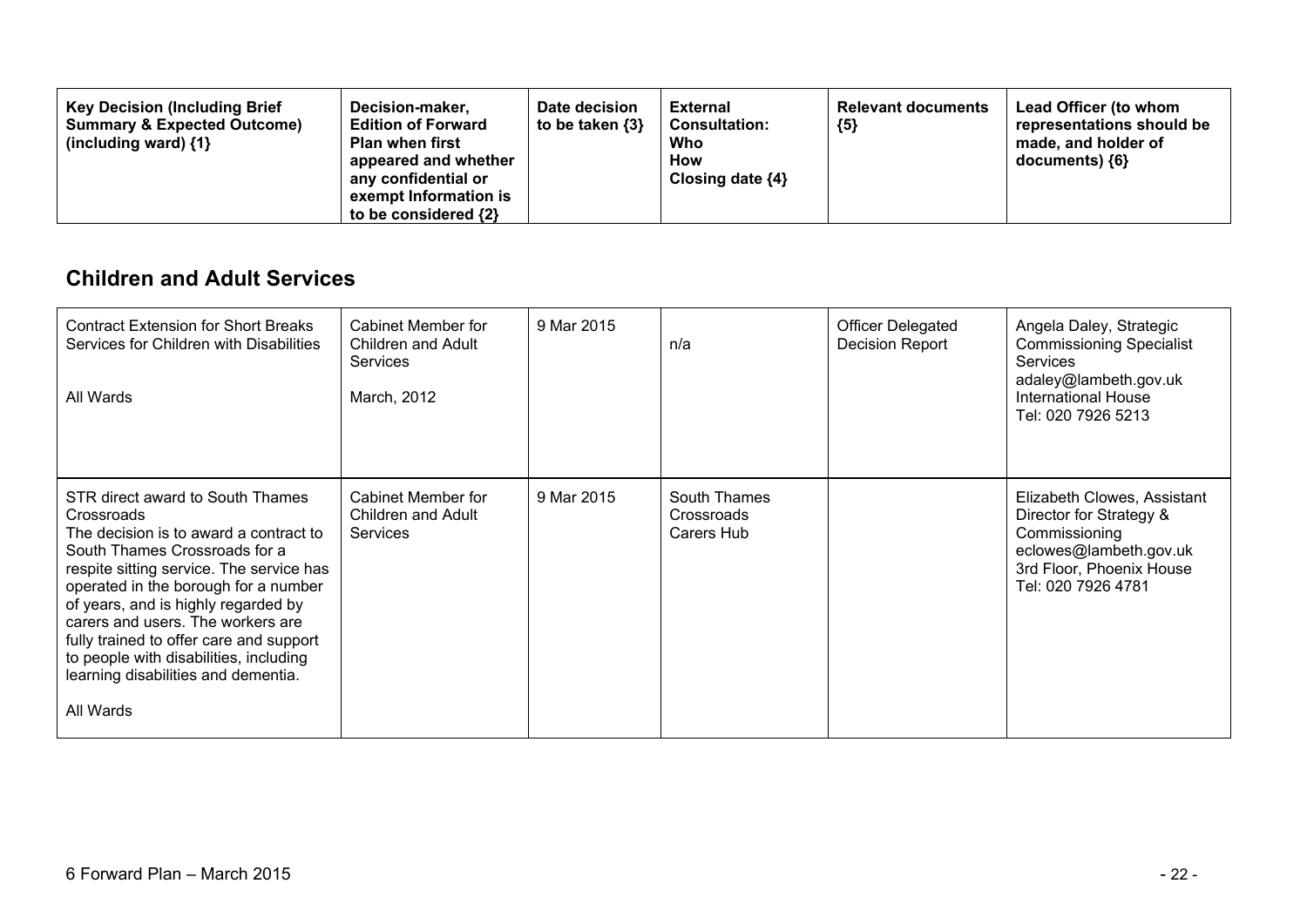| <b>Key Decision (Including Brief</b><br><b>Summary &amp; Expected Outcome)</b><br>(including ward) {1}                                                                                                                                | Decision-maker,<br><b>Edition of Forward</b><br><b>Plan when first</b><br>appeared and whether<br>any confidential or<br>exempt Information is<br>to be considered {2} | Date decision<br>to be taken $\{3\}$ | <b>External</b><br><b>Consultation:</b><br>Who<br><b>How</b><br>Closing date {4} | <b>Relevant documents</b><br>${5}$ | Lead Officer (to whom<br>representations should be<br>made, and holder of<br>documents) ${6}$                                                                                              |
|---------------------------------------------------------------------------------------------------------------------------------------------------------------------------------------------------------------------------------------|------------------------------------------------------------------------------------------------------------------------------------------------------------------------|--------------------------------------|----------------------------------------------------------------------------------|------------------------------------|--------------------------------------------------------------------------------------------------------------------------------------------------------------------------------------------|
| Provision of Community Equipment for<br>Health & Social Care<br>To vary the current contract for the<br>provison of community equipment<br>All Wards                                                                                  | <b>Cabinet Member for</b><br><b>Children and Adult</b><br>Services<br>9 May 2014                                                                                       | 9 Mar 2015                           |                                                                                  |                                    | David Worrall, Senior<br>Commissioning Manager,<br>Health and Wellbeing<br>dworrall@lambeth.gov.uk<br><b>Phoenix House</b><br>Tel: 020 7926 9978                                           |
| Semi Independent Living for 16+<br>Provision<br>The contract is to be extended to<br>enable one single tender of adults and<br>childrens' services. The extension will<br>allow time to prepare for a single<br>pathway.<br>All Wards | <b>Cabinet Member for</b><br>Children and Adult<br>Services<br>13 June 2014                                                                                            | 9 Mar 2015                           | A full consultation<br>process was<br>undertaken for the<br>original contract.   |                                    | Linnette Taylor, Strategiv<br><b>Commissioning Officer</b><br>LTaylor5@lambeth.gov.uk<br>Children & Young People<br>Services, 205 Stockwell<br>Road,, London,, SW9 9SL<br>Tel: 02079265214 |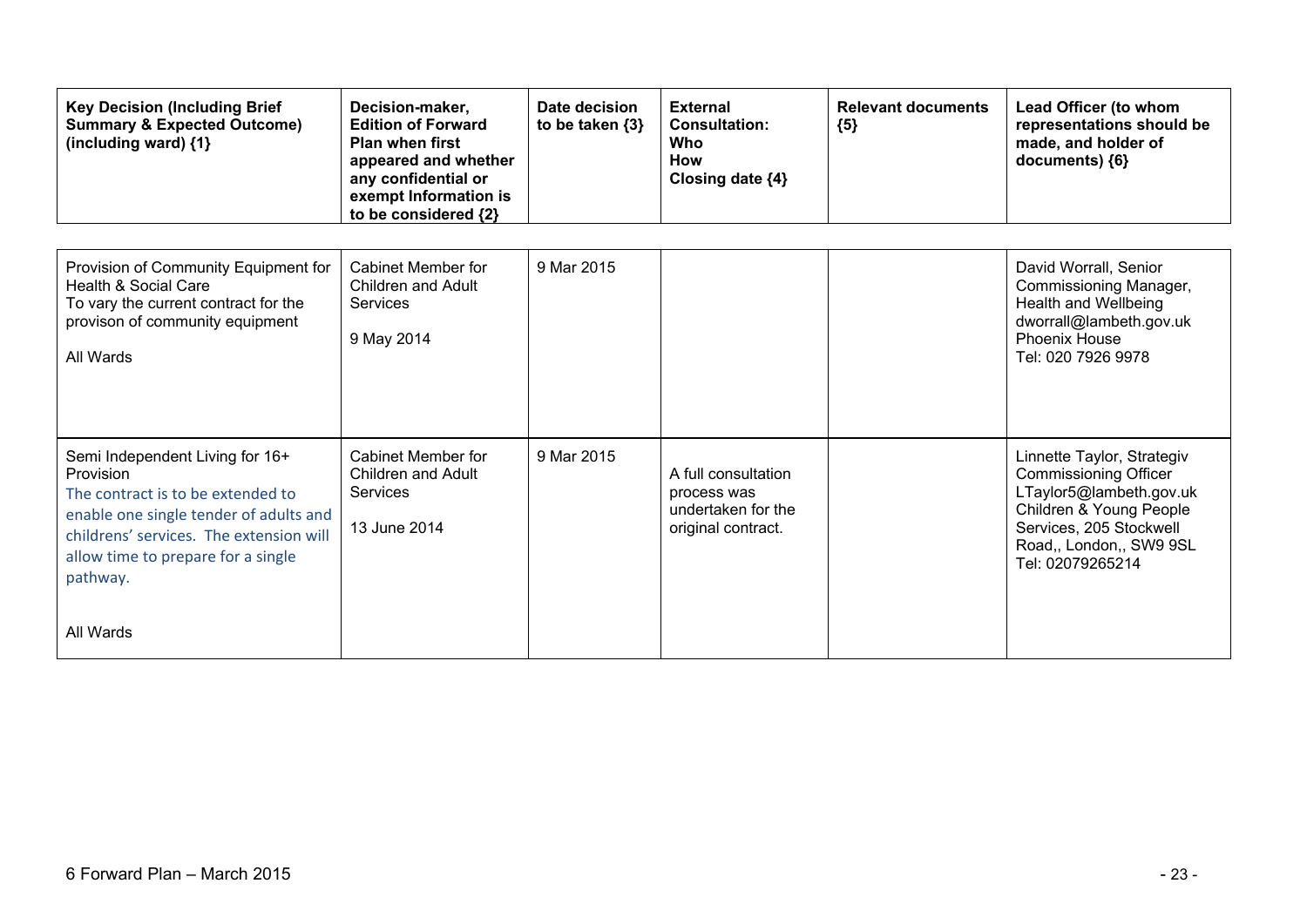| <b>Key Decision (Including Brief</b><br><b>Summary &amp; Expected Outcome)</b><br>(including ward) {1}                                                                                                                                           | Decision-maker,<br><b>Edition of Forward</b><br><b>Plan when first</b><br>appeared and whether<br>any confidential or<br>exempt Information is<br>to be considered {2} | Date decision<br>to be taken $\{3\}$ | <b>External</b><br><b>Consultation:</b><br>Who<br><b>How</b><br>Closing date {4} | <b>Relevant documents</b><br>${5}$ | Lead Officer (to whom<br>representations should be<br>made, and holder of<br>documents) {6}                                                                |
|--------------------------------------------------------------------------------------------------------------------------------------------------------------------------------------------------------------------------------------------------|------------------------------------------------------------------------------------------------------------------------------------------------------------------------|--------------------------------------|----------------------------------------------------------------------------------|------------------------------------|------------------------------------------------------------------------------------------------------------------------------------------------------------|
| Passenger Transport Services<br>contract extension<br>A waiver to procurement regulation, to<br>allow the current providers of<br>passenger transport services to<br>continue to provide the service, whilst<br>a tender process is carried out. | <b>Cabinet Member for</b><br>Children and Adult<br>Services<br>12 September 2014                                                                                       | 9 Mar 2015                           | Consultation with<br>providers and users<br>since March 2014                     |                                    | Kelly Renzullo, Senior<br><b>Commissioning Manager</b><br>3rd floor Phoenix House,<br>Wandsworth Road                                                      |
| <b>Short Breaks Service</b><br><b>Contract Extension for Short</b><br><b>Breaks Services for Children</b><br>with Disabilities<br>All Wards                                                                                                      | Cabinet Member for<br><b>Children and Adult</b><br>Services<br>12 September 2014                                                                                       | 9 Mar 2015                           |                                                                                  |                                    | Angela Daley, Strategic<br><b>Commissioning Specialist</b><br><b>Services</b><br>adaley@lambeth.gov.uk<br><b>International House</b><br>Tel: 020 7926 5213 |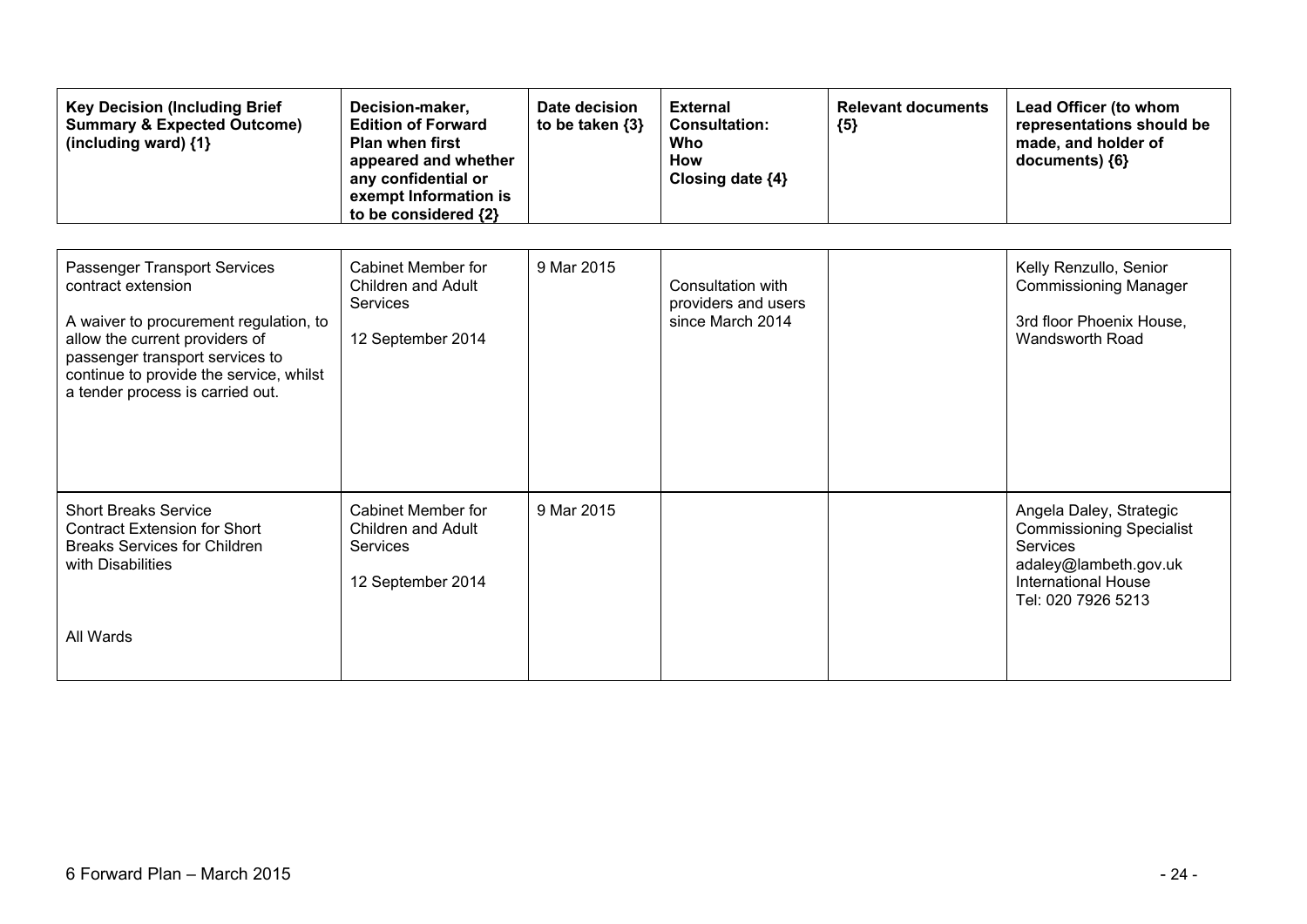| <b>Key Decision (Including Brief</b><br><b>Summary &amp; Expected Outcome)</b><br>(including ward) $\{1\}$                                                                                                                       | Decision-maker,<br><b>Edition of Forward</b><br>Plan when first<br>appeared and whether<br>any confidential or<br>exempt Information is<br>to be considered {2} | Date decision<br>to be taken {3}                                           | <b>External</b><br><b>Consultation:</b><br><b>Who</b><br>How<br>Closing date {4} | <b>Relevant documents</b><br>${5}$ | Lead Officer (to whom<br>representations should be<br>made, and holder of<br>documents) {6}                                                                                                |
|----------------------------------------------------------------------------------------------------------------------------------------------------------------------------------------------------------------------------------|-----------------------------------------------------------------------------------------------------------------------------------------------------------------|----------------------------------------------------------------------------|----------------------------------------------------------------------------------|------------------------------------|--------------------------------------------------------------------------------------------------------------------------------------------------------------------------------------------|
| Children with Disabilities Home<br>support services<br><b>Contract Extension for</b><br>Home Support Services for Children<br>with disabilities<br>All Wards                                                                     | Cabinet Member for<br><b>Children and Adult</b><br><b>Services</b><br>12 September 2014                                                                         | 9 Mar 2015                                                                 |                                                                                  |                                    | Angela Daley, Strategic<br><b>Commissioning Specialist</b><br>Services<br>adaley@lambeth.gov.uk<br><b>International House</b><br>Tel: 020 7926 5213                                        |
| Semi Independent Living for 16+<br>The contract is to be extended to<br>enable one single tender of adults and<br>childrens' services. The extension will<br>allow time to prepare for a single<br>pathway<br>All Wards          | <b>Cabinet Member for</b><br><b>Children and Adult</b><br>Services<br>12 September 2014                                                                         | 9 Mar 2015                                                                 | A full consultation<br>process was<br>undertaken for the<br>original contract.   |                                    | Linnette Taylor, Strategiv<br><b>Commissioning Officer</b><br>LTaylor5@lambeth.gov.uk<br>Children & Young People<br>Services, 205 Stockwell<br>Road,, London,, SW9 9SL<br>Tel: 02079265214 |
| Contract extension - Young Persons<br>Supported Accommodation Pathway<br>Contract extension for the Young<br>Persons Supported Accommodation<br>Pathway, incorporating YMCA,<br>Centrepoint & Look Ahead contracts.<br>All Wards | <b>Cabinet Member for</b><br><b>Children and Adult</b><br><b>Services</b>                                                                                       | 9 Mar 2015<br>Please select<br>date of when<br>decision would<br>be taken. |                                                                                  |                                    | Paul Davis, Commissioning<br><b>Manager Supporting People</b><br>pdavis2@lambeth.gov.uk<br>Phoenix House, 10<br>Wandsworth Road, London,<br>SW8 2LL<br>Tel: 020 7926 7538<br>020 7926 7526 |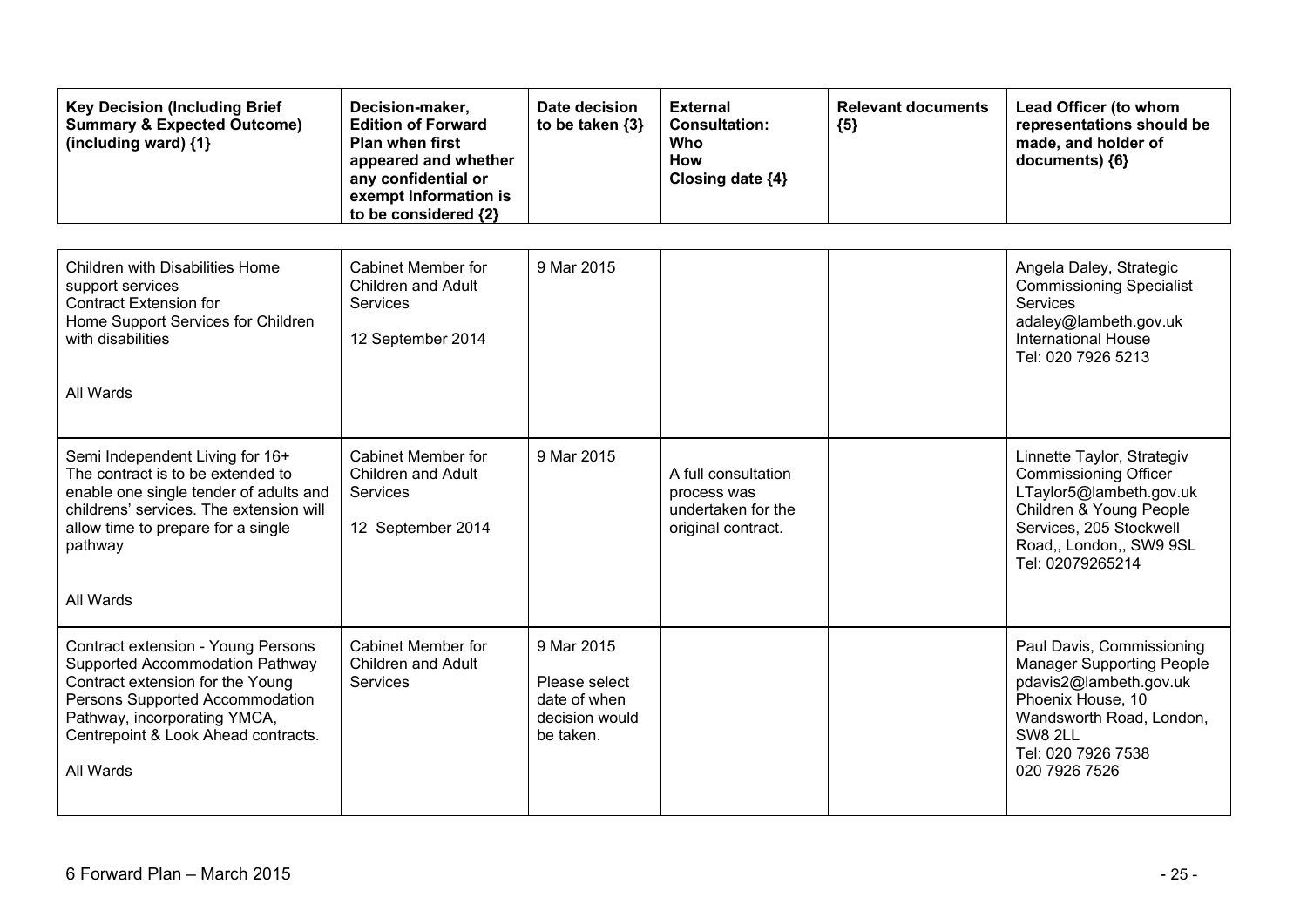| <b>Key Decision (Including Brief</b><br><b>Summary &amp; Expected Outcome)</b><br>(including ward) $\{1\}$ | Decision-maker,<br><b>Edition of Forward</b><br><b>Plan when first</b><br>appeared and whether<br>any confidential or<br>exempt Information is<br>to be considered {2} | Date decision<br>to be taken {3} | <b>External</b><br><b>Consultation:</b><br>Who<br>How<br>Closing date $\{4\}$ | <b>Relevant documents</b><br>${5}$ | Lead Officer (to whom<br>representations should be<br>made, and holder of<br>documents) {6} |
|------------------------------------------------------------------------------------------------------------|------------------------------------------------------------------------------------------------------------------------------------------------------------------------|----------------------------------|-------------------------------------------------------------------------------|------------------------------------|---------------------------------------------------------------------------------------------|
|------------------------------------------------------------------------------------------------------------|------------------------------------------------------------------------------------------------------------------------------------------------------------------------|----------------------------------|-------------------------------------------------------------------------------|------------------------------------|---------------------------------------------------------------------------------------------|

**Environment and Sustainability**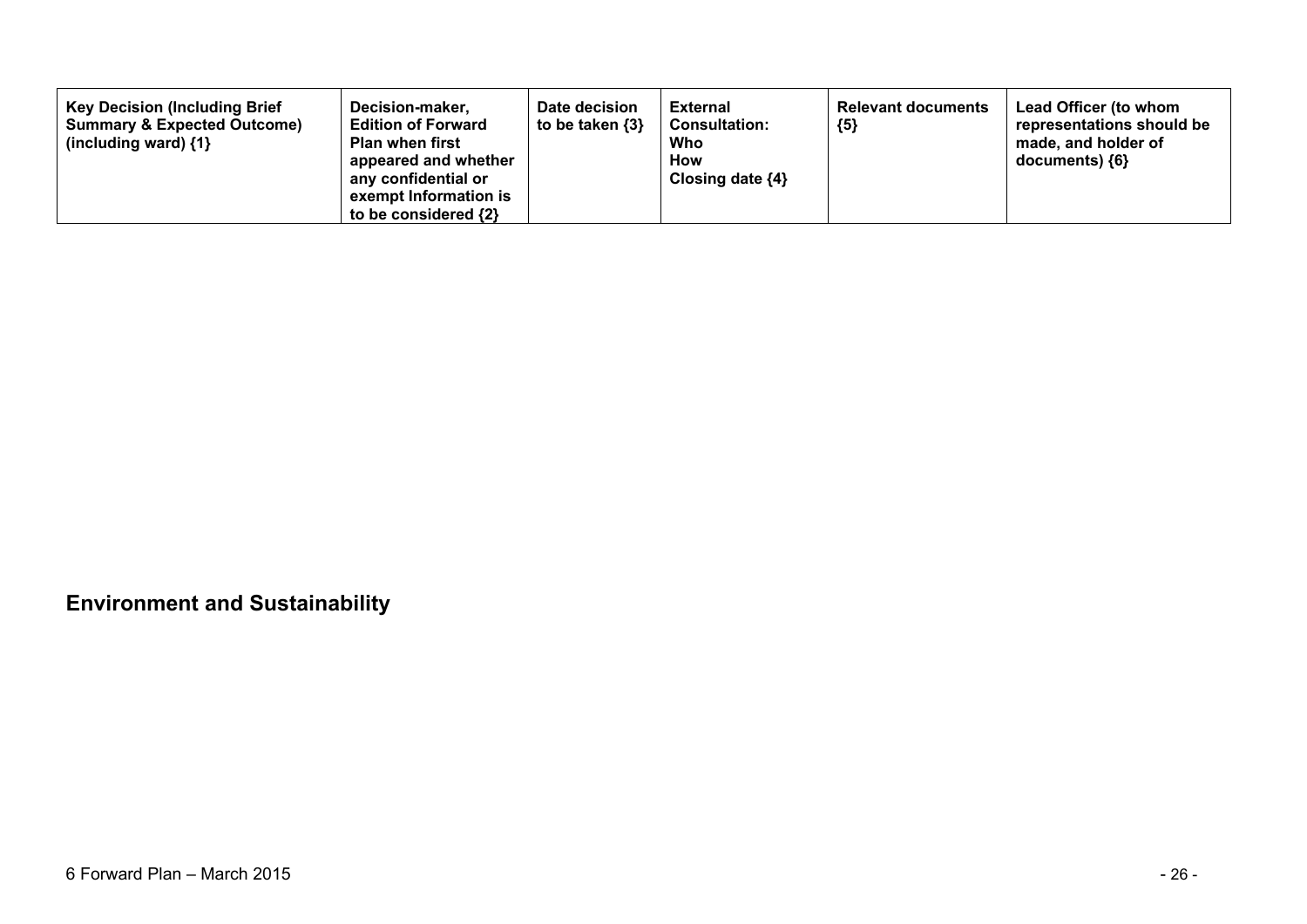| <b>Key Decision (Including Brief</b><br><b>Summary &amp; Expected Outcome)</b><br>(including ward) $\{1\}$                                                                                                                                                                                                                                                         | Decision-maker,<br><b>Edition of Forward</b><br><b>Plan when first</b><br>appeared and whether<br>any confidential or<br>exempt Information is<br>to be considered {2} | Date decision<br>to be taken {3} | <b>External</b><br><b>Consultation:</b><br>Who<br><b>How</b><br>Closing date {4}                                                                                                                                                                                                                                                                              | <b>Relevant documents</b><br>${5}$ | Lead Officer (to whom<br>representations should be<br>made, and holder of<br>documents) {6}                                  |
|--------------------------------------------------------------------------------------------------------------------------------------------------------------------------------------------------------------------------------------------------------------------------------------------------------------------------------------------------------------------|------------------------------------------------------------------------------------------------------------------------------------------------------------------------|----------------------------------|---------------------------------------------------------------------------------------------------------------------------------------------------------------------------------------------------------------------------------------------------------------------------------------------------------------------------------------------------------------|------------------------------------|------------------------------------------------------------------------------------------------------------------------------|
| Borough-Wide Feasibility Study of<br><b>Parking Stress</b><br>To agree a capital investment of<br>£600,000 from capital grant to<br>undertake a feasibility study for a<br>review of existing CPZs and parking<br>needs across the borough including<br>consultation to produce an evidence<br>base against which to review requests<br>for new CPZs.<br>All Wards | <b>Cabinet Member for</b><br>Environment and<br>Sustainability<br>06.02.15                                                                                             | 9 Mar 2015                       | Residents and ward<br>councillors.<br>Consultation with<br>residents living in<br>existing CPZs. There<br>will then be a wider<br>engagement, the<br>outcomes of which<br>will be used to inform<br>the evidence base.                                                                                                                                        |                                    | Mark Trevethan, Transport<br>Policy Manager<br>mtrevethan@lambeth.gov.uk<br>2nd floor, Blue Star House<br>Tel: 020 7926 4067 |
| Experimental Road closures in<br>Loughborough Junction and Myatt's<br>Field Neighbourhoods<br>The proposed road closures have<br>been designed to facilitate the creation<br>of a meaningful town centre in the<br>heart of Loughborough Junction and<br>reduce the through traffic from using<br>the wider area.<br>Coldharbour; Herne Hill; Vassall              | <b>Cabinet Member for</b><br>Environment and<br>Sustainability<br>06.02.15                                                                                             | 9 Mar 2015                       | Residents and ward<br>councillors<br>The proposed<br>closures were subject<br>of an informal public<br>consultation in<br>September/October<br>2014 and were<br>supported by over<br>65% of residents. On<br>the commencement<br>of the Experimental<br><b>Traffic Management</b><br>Order (TMO) the<br>statutory six month<br>consultation will<br>commence. |                                    | George Wright, Project<br>Manager<br>gwright@lambeth.gov.uk<br>1st floor, Blue Star House<br>Tel: 020 7926 0728              |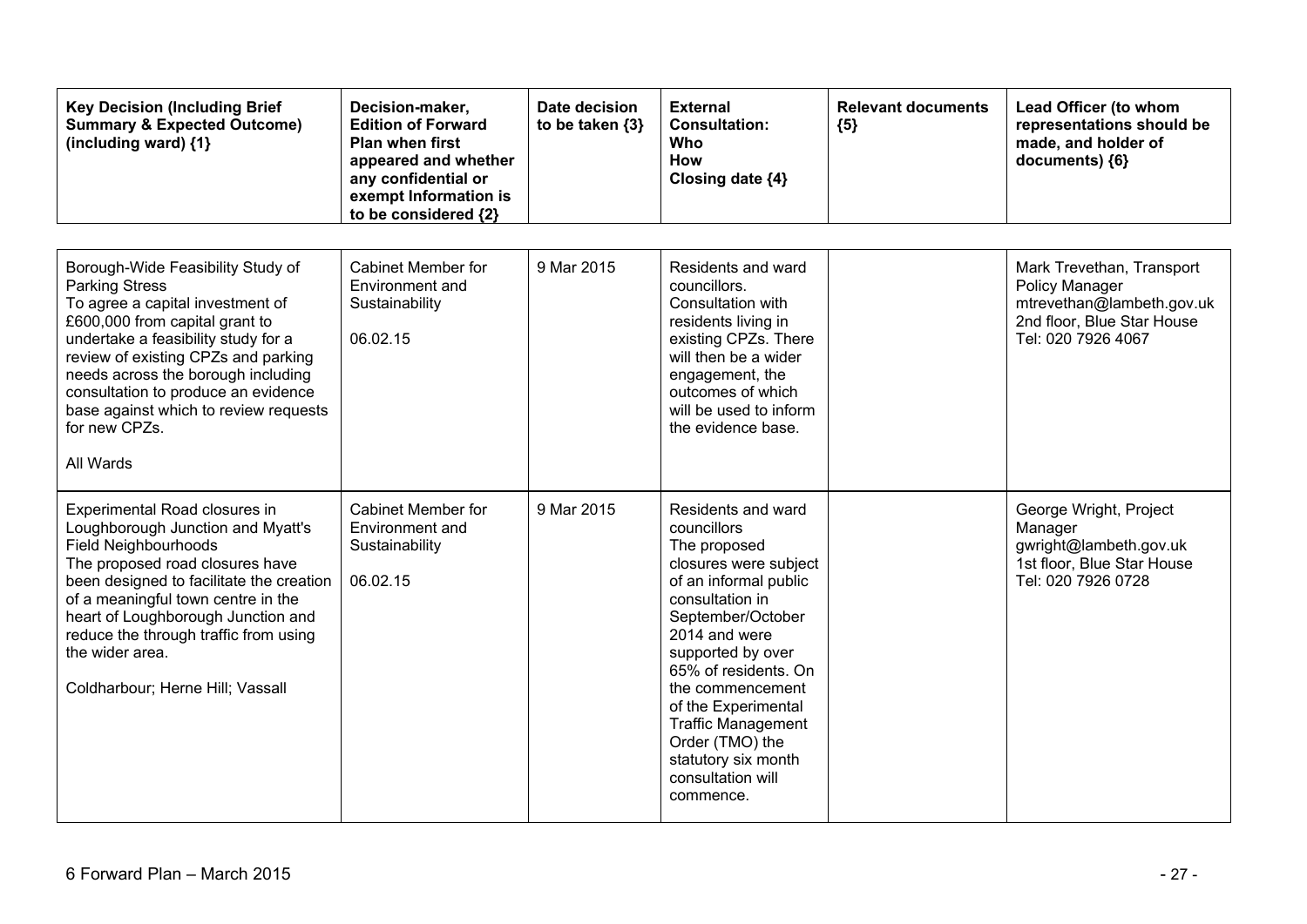| <b>Key Decision (Including Brief</b><br><b>Summary &amp; Expected Outcome)</b><br>(including ward) $\{1\}$                                                                                                                                                                                         | Decision-maker,<br><b>Edition of Forward</b><br><b>Plan when first</b><br>appeared and whether<br>any confidential or<br>exempt Information is<br>to be considered {2} | Date decision<br>to be taken $\{3\}$ | <b>External</b><br><b>Consultation:</b><br>Who<br>How<br>Closing date ${4}$ | <b>Relevant documents</b><br>${5}$ | Lead Officer (to whom<br>representations should be<br>made, and holder of<br>documents) ${6}$                                                                                                 |
|----------------------------------------------------------------------------------------------------------------------------------------------------------------------------------------------------------------------------------------------------------------------------------------------------|------------------------------------------------------------------------------------------------------------------------------------------------------------------------|--------------------------------------|-----------------------------------------------------------------------------|------------------------------------|-----------------------------------------------------------------------------------------------------------------------------------------------------------------------------------------------|
| Excess waste on estates -<br>Responsibility transfer<br>The report sets out a case for the<br>transfer of waste management<br>responsibility to the local estate<br>management teams to encourage the<br>reduction in excess waste being<br>generated through enforcement and<br>financial levers. | Cabinet Member for<br>Environment and<br>Sustainability<br>17 October 2014                                                                                             | 9 Mar 2015                           | Discussion with<br>reprsentatives from<br>Housing<br>management             |                                    | Michael C Clarke, Public<br><b>Environment Manager</b><br>mcclarke@lambeth.gov.uk<br>1st Floor, Service Team<br>House, 185-205<br>Shakespeare Road, London,<br>SE24 0PZ<br>Tel: 020 7926 0528 |
| All Wards                                                                                                                                                                                                                                                                                          |                                                                                                                                                                        |                                      |                                                                             |                                    |                                                                                                                                                                                               |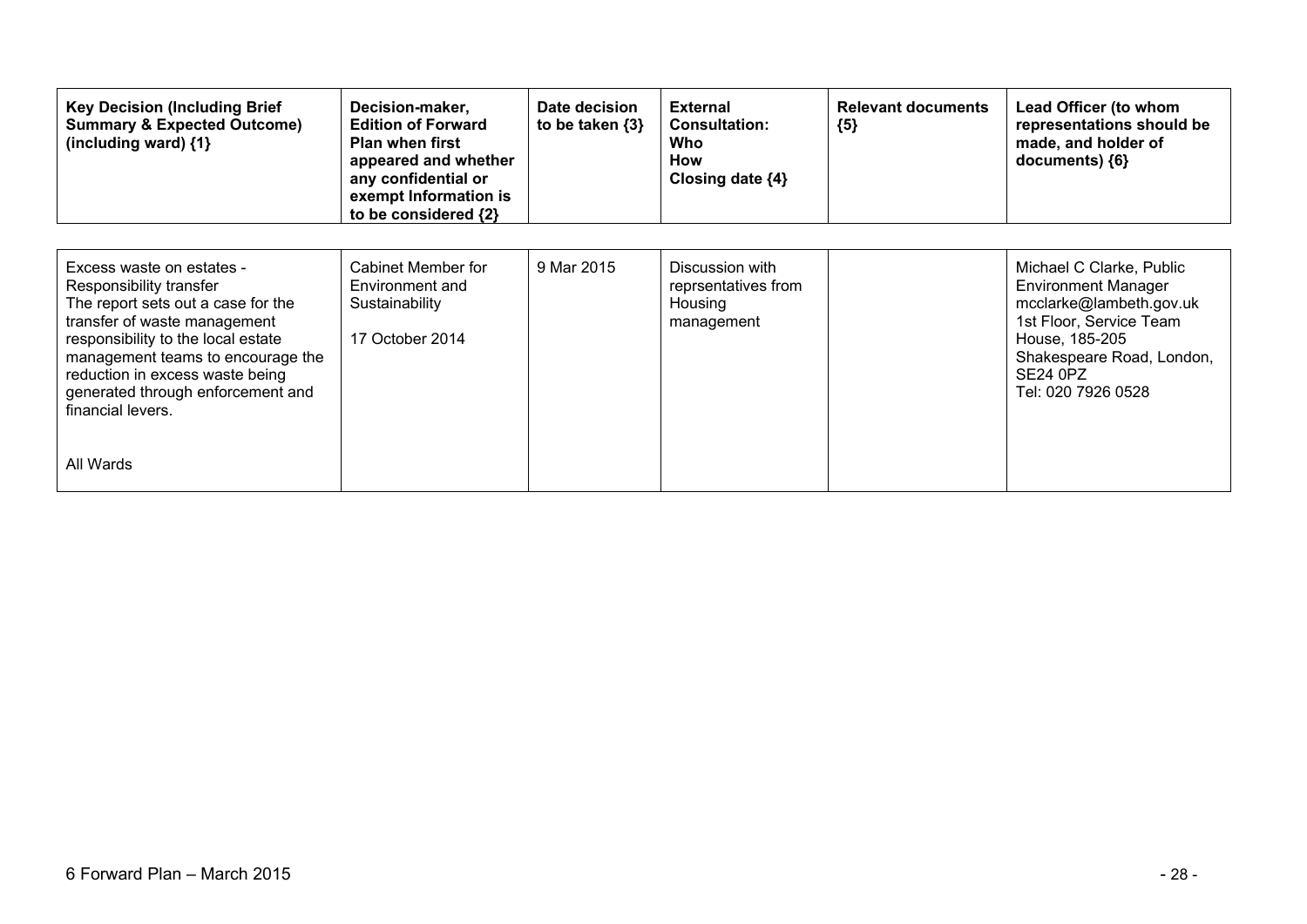| <b>Key Decision (Including Brief</b><br><b>Summary &amp; Expected Outcome)</b><br>(including ward) {1}                                                                                                                                                                                                                                                                                                                                                                                                                                                                                                                                                                                                                                                                                                 | Decision-maker,<br><b>Edition of Forward</b><br><b>Plan when first</b><br>appeared and whether<br>any confidential or<br>exempt Information is<br>to be considered {2} | Date decision<br>to be taken $\{3\}$                                       | <b>External</b><br><b>Consultation:</b><br>Who<br>How<br>Closing date {4}                                                                                                                    | <b>Relevant documents</b><br>${5}$ | Lead Officer (to whom<br>representations should be<br>made, and holder of<br>documents) {6}                |
|--------------------------------------------------------------------------------------------------------------------------------------------------------------------------------------------------------------------------------------------------------------------------------------------------------------------------------------------------------------------------------------------------------------------------------------------------------------------------------------------------------------------------------------------------------------------------------------------------------------------------------------------------------------------------------------------------------------------------------------------------------------------------------------------------------|------------------------------------------------------------------------------------------------------------------------------------------------------------------------|----------------------------------------------------------------------------|----------------------------------------------------------------------------------------------------------------------------------------------------------------------------------------------|------------------------------------|------------------------------------------------------------------------------------------------------------|
| <b>Brixton Depots Rationalisation -</b><br><b>Procurement of Construction Works</b><br>This report aims for the procurement<br>board to grant approval for the<br>Somerleyton Road project team to<br>undertake a competitive tender, with<br>the assistance of Veolia, for a<br>contractor to undertake the<br>construction works of the<br>rationalisation of the Brixton depots<br>which involves the reconfiguration of<br>Shakespeare Road depot and<br>Mahatma Ghandi depot in order to<br>accommodate the facilities being<br>relocated from the Angela Davis and<br>(potentially) Wanless Road depots.<br>Approval is also being requested to<br>procure a contractor for the demolition<br>works of Angela Davis depot once its<br>facilities have been relocated.<br>Coldharbour; Herne Hill | <b>Cabinet Member for</b><br>Environment and<br>Sustainability                                                                                                         | 9 Mar 2015<br>Please select<br>date of when<br>decision would<br>be taken. | During the planning<br>application process<br>consultations will be<br>undertaken with the<br>public and<br>surrounding<br>communities.<br>Consultation with<br>ward councillors<br>ongoing. |                                    | Neil Vokes, Regeneration<br>Project Manager (Housing)<br>nvokes@lambeth.gov.uk<br>1st floor, Phoenix House |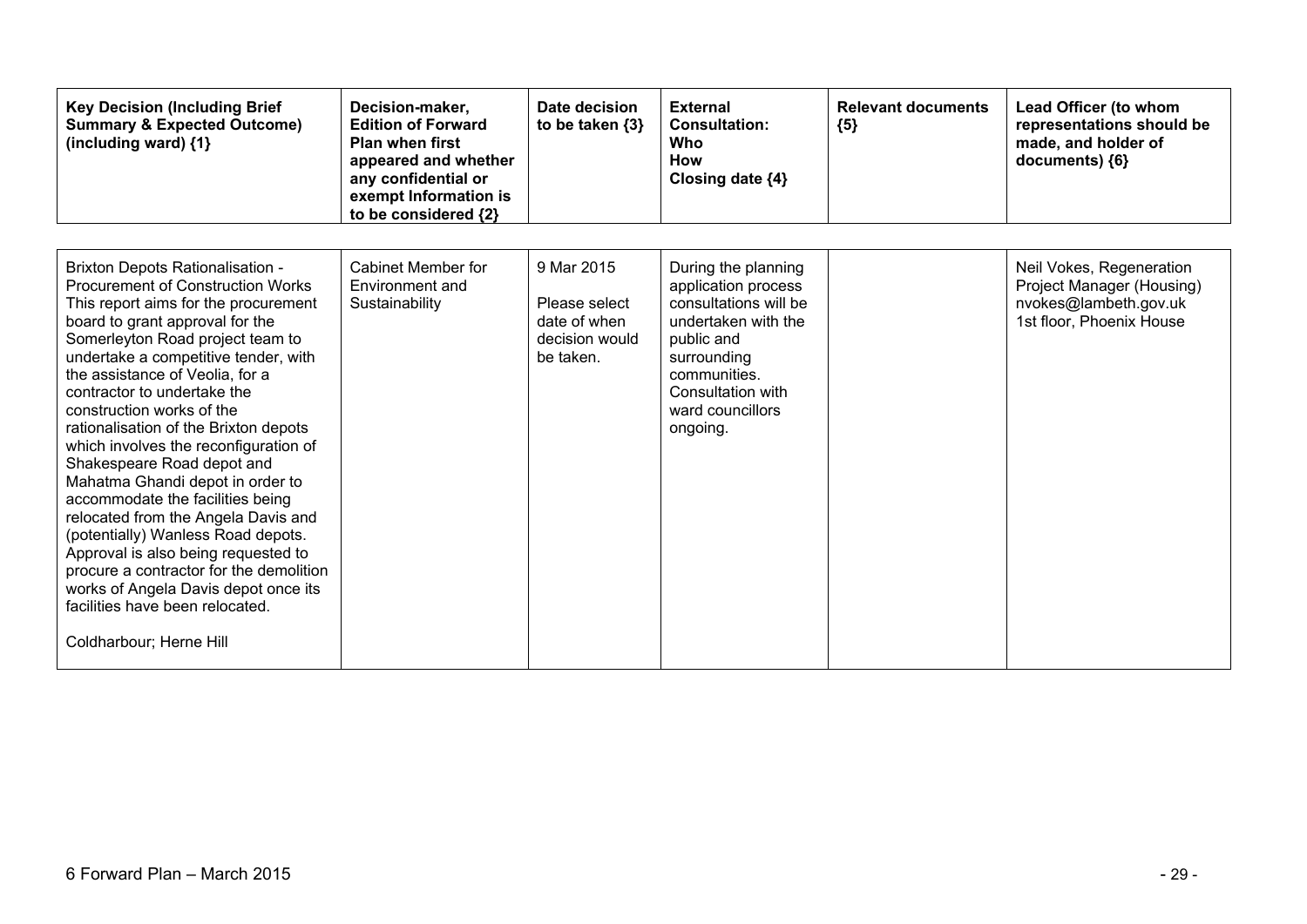| <b>Key Decision (Including Brief</b><br>Decision-maker,<br><b>Summary &amp; Expected Outcome)</b><br><b>Edition of Forward</b><br><b>Plan when first</b><br>(including ward) $\{1\}$<br>appeared and whether<br>any confidential or<br>exempt Information is<br>to be considered {2} | Date decision<br>to be taken {3} | External<br><b>Consultation:</b><br>Who<br>How<br>Closing date $\{4\}$ | <b>Relevant documents</b><br>${5}$ | Lead Officer (to whom<br>representations should be<br>made, and holder of<br>documents) {6} |
|--------------------------------------------------------------------------------------------------------------------------------------------------------------------------------------------------------------------------------------------------------------------------------------|----------------------------------|------------------------------------------------------------------------|------------------------------------|---------------------------------------------------------------------------------------------|
|--------------------------------------------------------------------------------------------------------------------------------------------------------------------------------------------------------------------------------------------------------------------------------------|----------------------------------|------------------------------------------------------------------------|------------------------------------|---------------------------------------------------------------------------------------------|

## **Health and Wellbeing**

| Transfer of 2013/14 funding from NHS<br>to Lambeth<br>Transfer of funding via s256 for<br>2013/14 from NHS England to London<br>Borough of Lambeth<br>All Wards   | Cabinet Member for<br>Health and Wellbeing<br>7 February 2014 | 9 Mar 2015 | Engagement with<br>LINk/ HealthWatch<br>roundtables, CCG<br>engagement on<br>planning and the BIG<br>Lambeth Health<br>Debate, SLIC<br>Citizens' panel work<br>and Lambeth Living<br>Well Collaborative<br>co-productive work<br>on mental health.<br>This work is ongoing<br>and developing. |                                                                                                                           |
|-------------------------------------------------------------------------------------------------------------------------------------------------------------------|---------------------------------------------------------------|------------|-----------------------------------------------------------------------------------------------------------------------------------------------------------------------------------------------------------------------------------------------------------------------------------------------|---------------------------------------------------------------------------------------------------------------------------|
| Mental Health Accommodation and<br>Community Support contract.<br>Extension of the Mental Health<br>Accommodation and Community<br>Support contract.<br>All Wards | <b>Cabinet Member for</b><br>Health and Wellbeing<br>16.05.14 | 9 Mar 2015 |                                                                                                                                                                                                                                                                                               | Denis O'Rourke, Assistant<br>Director Integrated<br>Commissioning - Adult<br><b>Mental Health</b><br>denisorourke@nhs.net |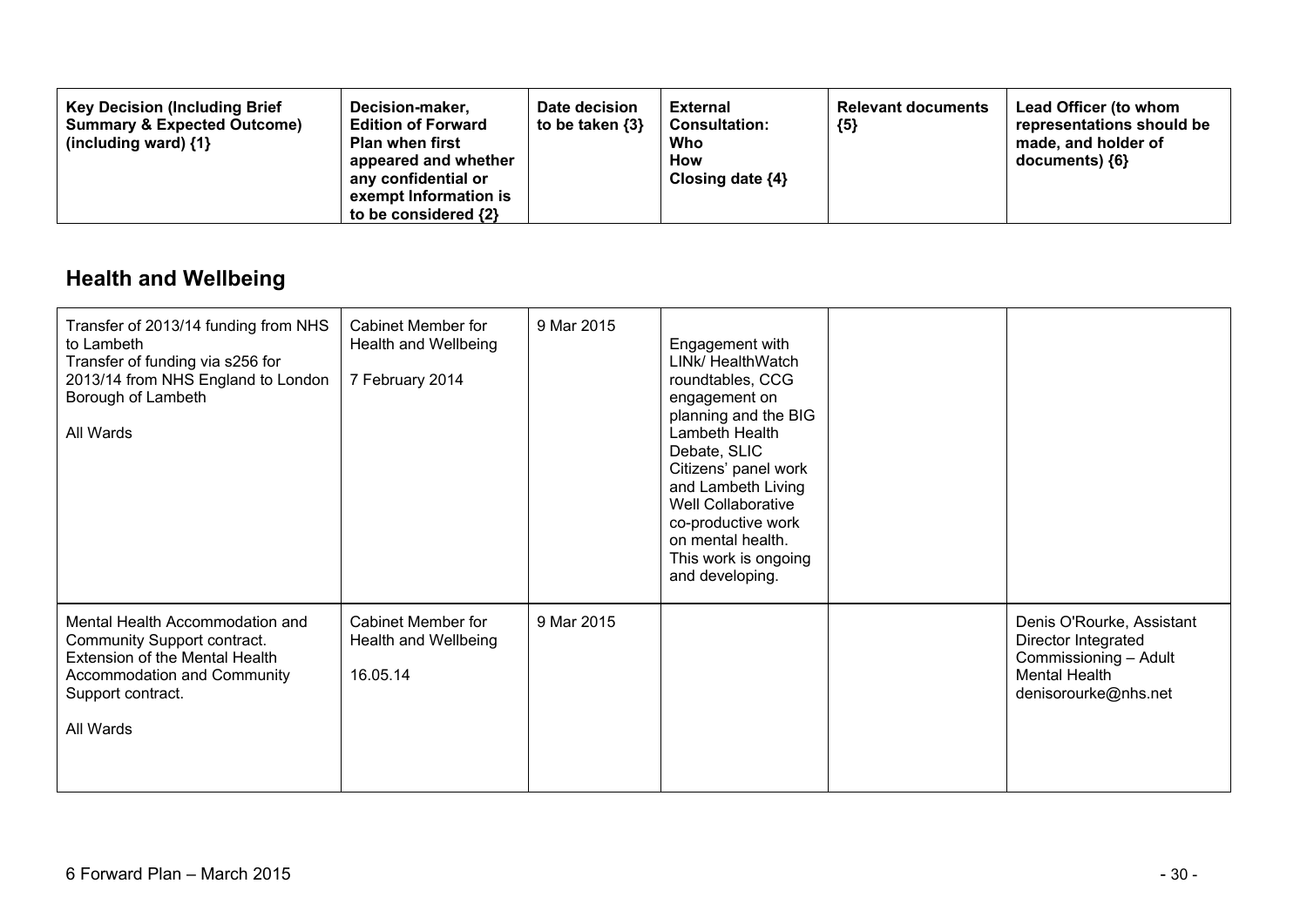| <b>Key Decision (Including Brief</b><br><b>Summary &amp; Expected Outcome)</b><br>(including ward) {1}                                      | Decision-maker,<br><b>Edition of Forward</b><br><b>Plan when first</b><br>appeared and whether<br>any confidential or<br>exempt Information is<br>to be considered {2} | Date decision<br>to be taken $\{3\}$ | <b>External</b><br><b>Consultation:</b><br>Who<br>How<br>Closing date {4}                                                                                                                                                                                                                     | <b>Relevant documents</b><br>${5}$ | Lead Officer (to whom<br>representations should be<br>made, and holder of<br>documents) ${6}$ |
|---------------------------------------------------------------------------------------------------------------------------------------------|------------------------------------------------------------------------------------------------------------------------------------------------------------------------|--------------------------------------|-----------------------------------------------------------------------------------------------------------------------------------------------------------------------------------------------------------------------------------------------------------------------------------------------|------------------------------------|-----------------------------------------------------------------------------------------------|
| <b>Better Care Fund</b><br>To finalise and agree the approach to<br>developing the Better Care Fund for<br>Lambeth for 2014-16<br>All Wards | Cabinet Member for<br>Health and Wellbeing<br>7 February 2014                                                                                                          | 9 Mar 2015                           | Engagement with<br>LINk/ HealthWatch<br>roundtables, CCG<br>engagement on<br>planning and the BIG<br>Lambeth Health<br>Debate, SLIC<br>Citizens' panel work<br>and Lambeth Living<br>Well Collaborative<br>co-productive work<br>on mental health.<br>This work is ongoing<br>and developing. |                                    | Moira McGrath, Director of<br><b>Integrated Commissioning</b><br>moira.mcgrath@nhs.net        |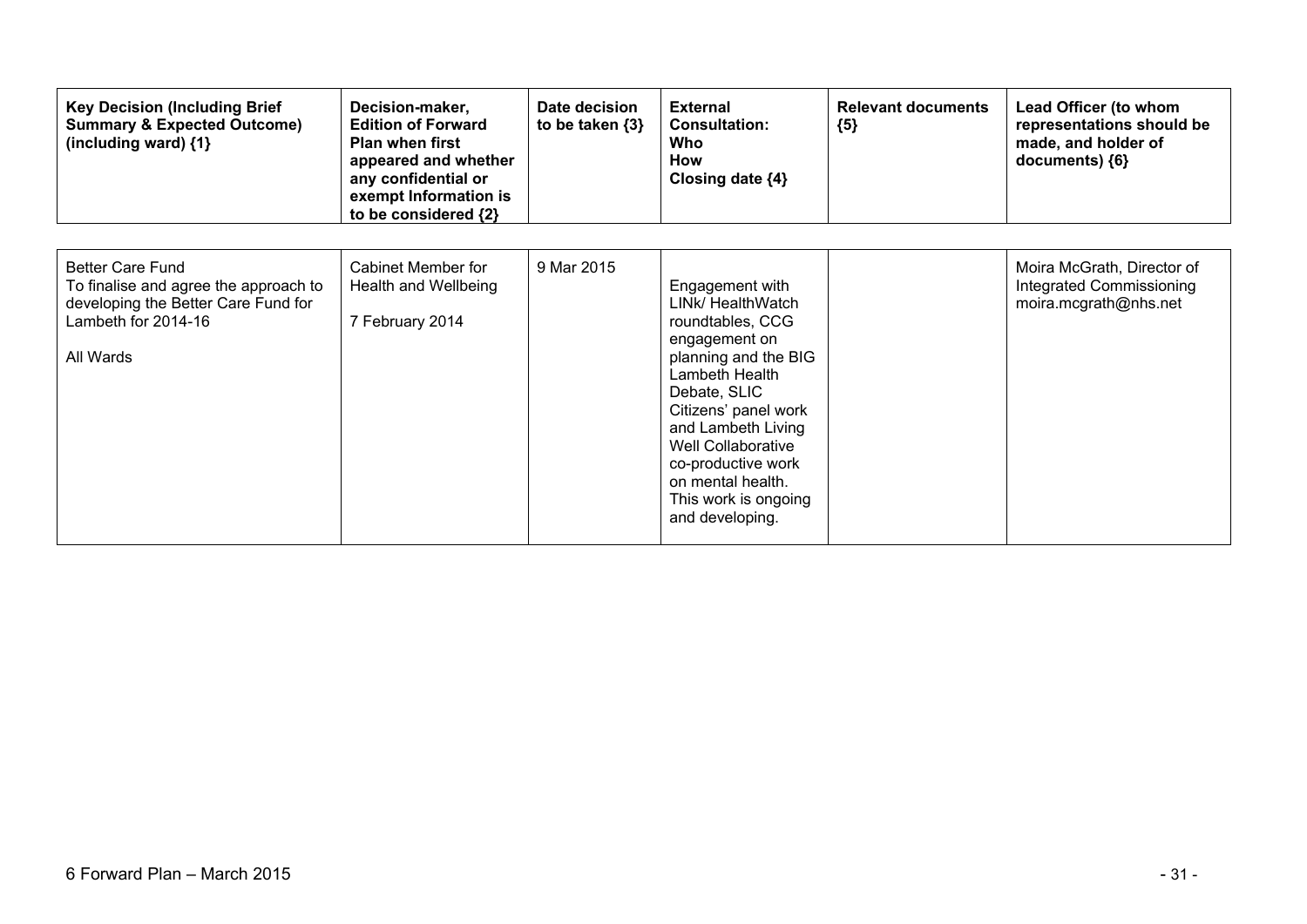| <b>Key Decision (Including Brief</b><br><b>Summary &amp; Expected Outcome)</b><br>(including ward) $\{1\}$                                                                                                                                                                                                                                                                                                                                                                                                     | Decision-maker,<br><b>Edition of Forward</b><br><b>Plan when first</b><br>appeared and whether<br>any confidential or<br>exempt Information is<br>to be considered {2} | Date decision<br>to be taken $\{3\}$ | <b>External</b><br><b>Consultation:</b><br>Who<br><b>How</b><br>Closing date {4}                                                                                                                                                                                                                                              | <b>Relevant documents</b><br>${5}$ | Lead Officer (to whom<br>representations should be<br>made, and holder of<br>documents) {6}                                                                                                |
|----------------------------------------------------------------------------------------------------------------------------------------------------------------------------------------------------------------------------------------------------------------------------------------------------------------------------------------------------------------------------------------------------------------------------------------------------------------------------------------------------------------|------------------------------------------------------------------------------------------------------------------------------------------------------------------------|--------------------------------------|-------------------------------------------------------------------------------------------------------------------------------------------------------------------------------------------------------------------------------------------------------------------------------------------------------------------------------|------------------------------------|--------------------------------------------------------------------------------------------------------------------------------------------------------------------------------------------|
| Extension to pilot level 3 specialist<br>weight management service for<br>children<br>Decision to extend the above contract<br>for 2 years. This contract is part of a<br>healthy weight programme that was<br>set up as a pilot following a tender that<br>was carried out in 2011. The pilot will<br>be evaluated over the next year and a<br>tender will be carried out again in<br>2016 (for the full healthy weight<br>programme) following analysis of the<br>findings from the evaluation.<br>All Wards | <b>Cabinet Member for</b><br>Health and Wellbeing<br>13 June 2014                                                                                                      | 9 Mar 2015                           | Qualitative data is<br>being captured<br>through the<br>evaluation.<br>Programme<br>participants provide<br>feedback following<br>their involvement.<br>Relevant<br>professionals and<br>stakeholders will be<br>consulted during the<br>evaluation and during<br>the tender process<br>which will be carried<br>out in 2016. |                                    | <b>Candice Clark</b><br>candiceclark@nhs.net                                                                                                                                               |
| Independent Living and Carers<br>Partnership (Social Care Hub)<br>Provision of a hub service offering<br>information, advice and advocacy to<br>older people, people with disabilities<br>and carers.<br>All Wards                                                                                                                                                                                                                                                                                             | <b>Cabinet Member for</b><br>Health and Wellbeing<br>13/08/2014                                                                                                        | 9 Mar 2015                           | Co-Production<br>sessions with service<br>users, staff and<br>providers between<br>April & July 2014                                                                                                                                                                                                                          |                                    | Paul Davis, Commissioning<br><b>Manager Supporting People</b><br>pdavis2@lambeth.gov.uk<br>Phoenix House, 10<br>Wandsworth Road, London,<br>SW8 2LL<br>Tel: 020 7926 7538<br>020 7926 7526 |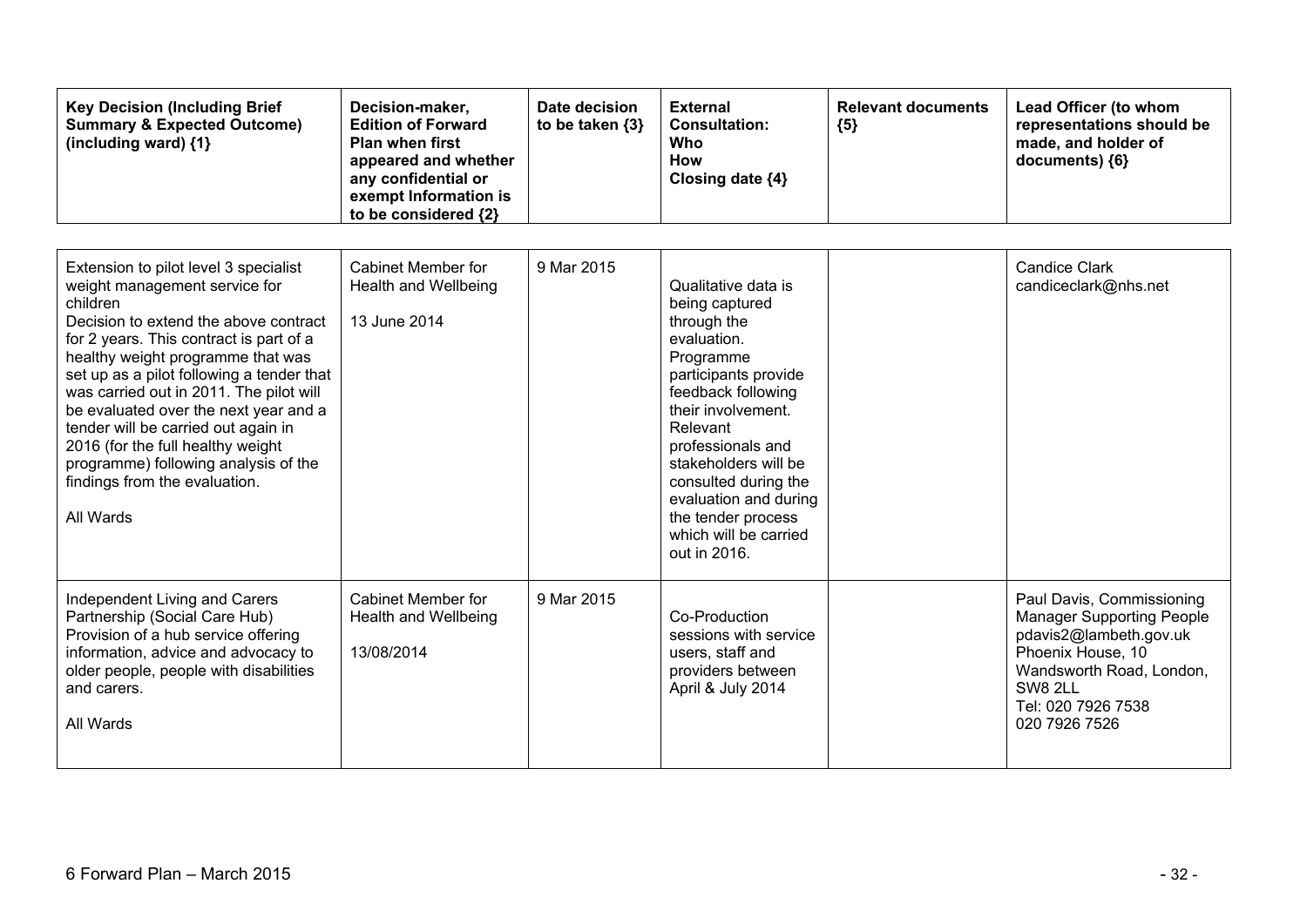| <b>Key Decision (Including Brief</b><br><b>Summary &amp; Expected Outcome)</b><br>(including ward) {1}                                                                                                                                                                              | Decision-maker,<br><b>Edition of Forward</b><br><b>Plan when first</b><br>appeared and whether<br>any confidential or<br>exempt Information is<br>to be considered {2} | Date decision<br>to be taken $\{3\}$                                       | <b>External</b><br><b>Consultation:</b><br>Who<br><b>How</b><br>Closing date {4} | <b>Relevant documents</b><br>${5}$ | Lead Officer (to whom<br>representations should be<br>made, and holder of<br>documents) {6} |
|-------------------------------------------------------------------------------------------------------------------------------------------------------------------------------------------------------------------------------------------------------------------------------------|------------------------------------------------------------------------------------------------------------------------------------------------------------------------|----------------------------------------------------------------------------|----------------------------------------------------------------------------------|------------------------------------|---------------------------------------------------------------------------------------------|
| Mental health long-term supported<br>housing – patch A<br>2-year contract extension to start on<br>30/1/15 and run until 29/1/17. This<br>Social Inclusion (SP) service will be<br>provided by Family Mosaic.<br>Bishop's; Clapham Town; Ferndale;<br>Larkhall; Prince's            | Cabinet Member for<br>Health and Wellbeing<br>12/12/2014                                                                                                               | 9 Mar 2015<br>Please select<br>date of when<br>decision would<br>be taken. |                                                                                  |                                    | Karen Clarke<br>KClarke1@lambeth.gov.uk                                                     |
| Mental health long-term supported<br>housing $-$ patch B<br>2-year contract extension to start on<br>30/1/15 and run until 29/1/17. This<br>Social Inclusion (SP) service will be<br>provided by Look Ahead<br>Coldharbour; Gipsy Hill; Herne Hill;<br>Streatham Hill; Thurlow Park | Cabinet Member for<br>Health and Wellbeing<br>12/12/15                                                                                                                 | 9 Mar 2015                                                                 |                                                                                  |                                    | Karen Clarke<br>KClarke1@lambeth.gov.uk                                                     |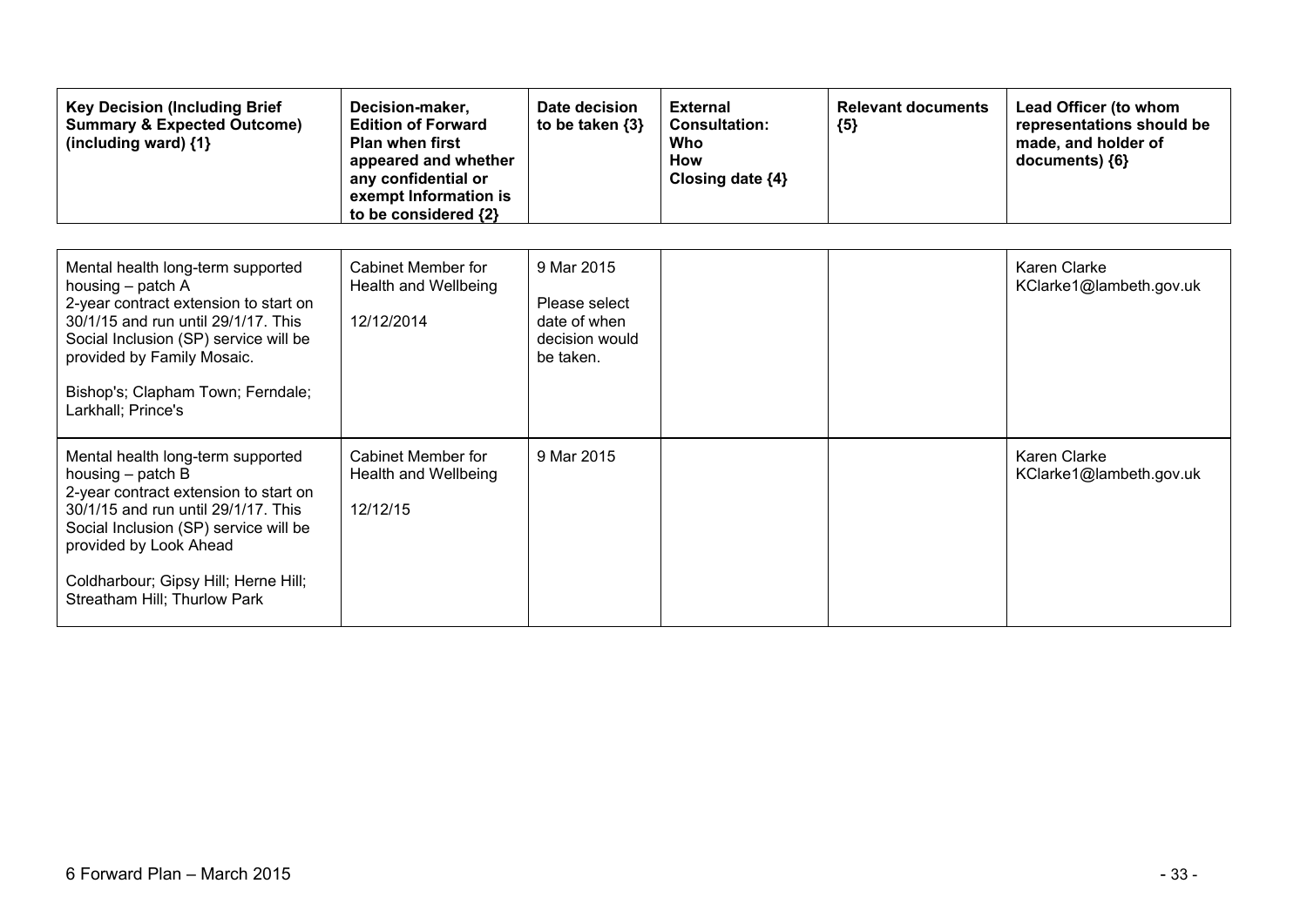| <b>Key Decision (Including Brief</b><br><b>Summary &amp; Expected Outcome)</b><br>(including ward) {1}                                                                                                                                                                                                                                                                                                                                                                                                                                                                                                          | Decision-maker,<br><b>Edition of Forward</b><br><b>Plan when first</b><br>appeared and whether<br>any confidential or<br>exempt Information is<br>to be considered {2} | Date decision<br>to be taken {3}                                           | <b>External</b><br><b>Consultation:</b><br>Who<br>How<br>Closing date ${4}$ | <b>Relevant documents</b><br>${5}$ | Lead Officer (to whom<br>representations should be<br>made, and holder of<br>documents) {6}                                                         |
|-----------------------------------------------------------------------------------------------------------------------------------------------------------------------------------------------------------------------------------------------------------------------------------------------------------------------------------------------------------------------------------------------------------------------------------------------------------------------------------------------------------------------------------------------------------------------------------------------------------------|------------------------------------------------------------------------------------------------------------------------------------------------------------------------|----------------------------------------------------------------------------|-----------------------------------------------------------------------------|------------------------------------|-----------------------------------------------------------------------------------------------------------------------------------------------------|
| Recommissioning Healthchecks<br>Healthchecks is a health screening<br>initiative for people aged 45-74 who<br>are not already diagnosed with a<br>cardio-vascular disease or diabetes.<br>Currently GPs and pharmacies offer<br>the service, and GSTT are<br>commissioned to provide a specialist<br>service to hard to reach communities.<br>The proposed decision is $-$ in<br>partnership with Southwark - to<br>recommission the healthchecks<br>provided by community services into a<br>cluster configuration, and to retender<br>the specialist service. Southwark will<br>lead the procurement process. | Cabinet Member for<br>Health and Wellbeing                                                                                                                             | 9 Mar 2015<br>Please select<br>date of when<br>decision would<br>be taken. | Via Community<br><b>Wellbeing Outcomes</b><br>panel                         |                                    | Elizabeth Clowes, Assistant<br>Director for Strategy &<br>Commissioning<br>eclowes@lambeth.gov.uk<br>3rd Floor, Phoenix House<br>Tel: 020 7926 4781 |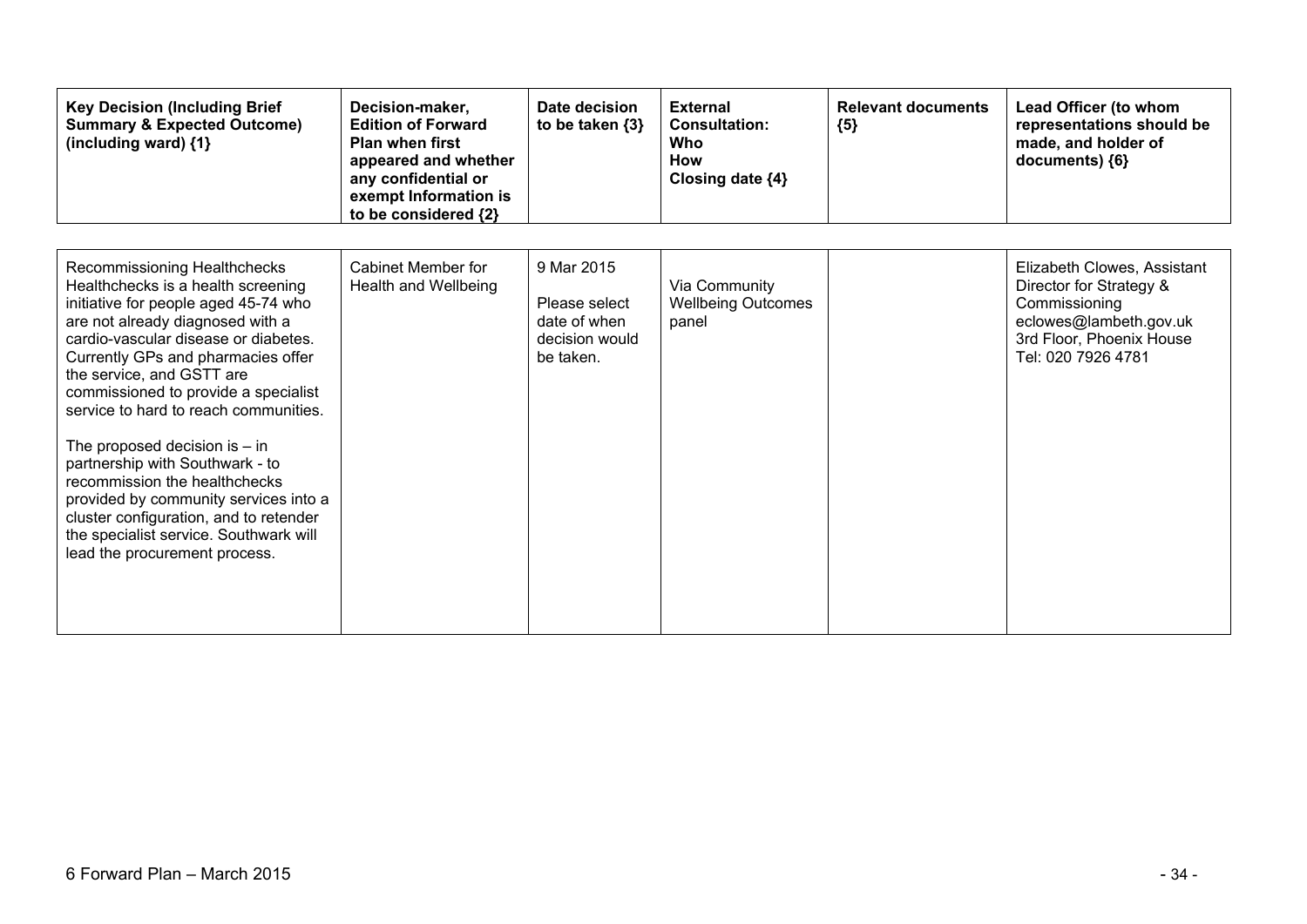| <b>Key Decision (Including Brief</b><br><b>Summary &amp; Expected Outcome)</b><br>(including ward) $\{1\}$ | Decision-maker,<br><b>Edition of Forward</b><br><b>Plan when first</b><br>appeared and whether<br>any confidential or<br>exempt Information is<br>to be considered {2} | Date decision<br>to be taken $\{3\}$ | <b>External</b><br><b>Consultation:</b><br>Who<br><b>How</b><br>Closing date $\{4\}$ | <b>Relevant documents</b><br>${5}$ | Lead Officer (to whom<br>representations should be<br>made, and holder of<br>documents) {6} |
|------------------------------------------------------------------------------------------------------------|------------------------------------------------------------------------------------------------------------------------------------------------------------------------|--------------------------------------|--------------------------------------------------------------------------------------|------------------------------------|---------------------------------------------------------------------------------------------|
|------------------------------------------------------------------------------------------------------------|------------------------------------------------------------------------------------------------------------------------------------------------------------------------|--------------------------------------|--------------------------------------------------------------------------------------|------------------------------------|---------------------------------------------------------------------------------------------|

## **Housing**

| Tender Approval for Building Surveyor<br>Services Lead in a Multi Disciplinary<br>Team through Lewisham Framework<br>(Lot 2)<br>Approval is to be sought to award the<br>contract for this service across the<br>borough for the proposed remaining<br>two year programme both of LHS and<br>Lewisham Framework<br>All Wards | Cabinet Member for<br>Housing | 7 Mar 2015<br>Please select<br>date of when<br>decision would<br>be taken. | Utilising an already<br>established<br>framework via<br>Lewisham enables<br>Lambeth to meet its<br>statutory<br>requirements for<br>health and safety<br>related works, as well<br>as the option to<br>access other<br>Construction related<br>professional services<br>as and when it's<br>required forLHS<br>prioritised works. |  | Abigail Acosta, Strategic<br><b>Contract Management</b><br><b>Procurement Officer</b><br>AAcosta@lambeth.gov.uk |
|------------------------------------------------------------------------------------------------------------------------------------------------------------------------------------------------------------------------------------------------------------------------------------------------------------------------------|-------------------------------|----------------------------------------------------------------------------|-----------------------------------------------------------------------------------------------------------------------------------------------------------------------------------------------------------------------------------------------------------------------------------------------------------------------------------|--|-----------------------------------------------------------------------------------------------------------------|
|------------------------------------------------------------------------------------------------------------------------------------------------------------------------------------------------------------------------------------------------------------------------------------------------------------------------------|-------------------------------|----------------------------------------------------------------------------|-----------------------------------------------------------------------------------------------------------------------------------------------------------------------------------------------------------------------------------------------------------------------------------------------------------------------------------|--|-----------------------------------------------------------------------------------------------------------------|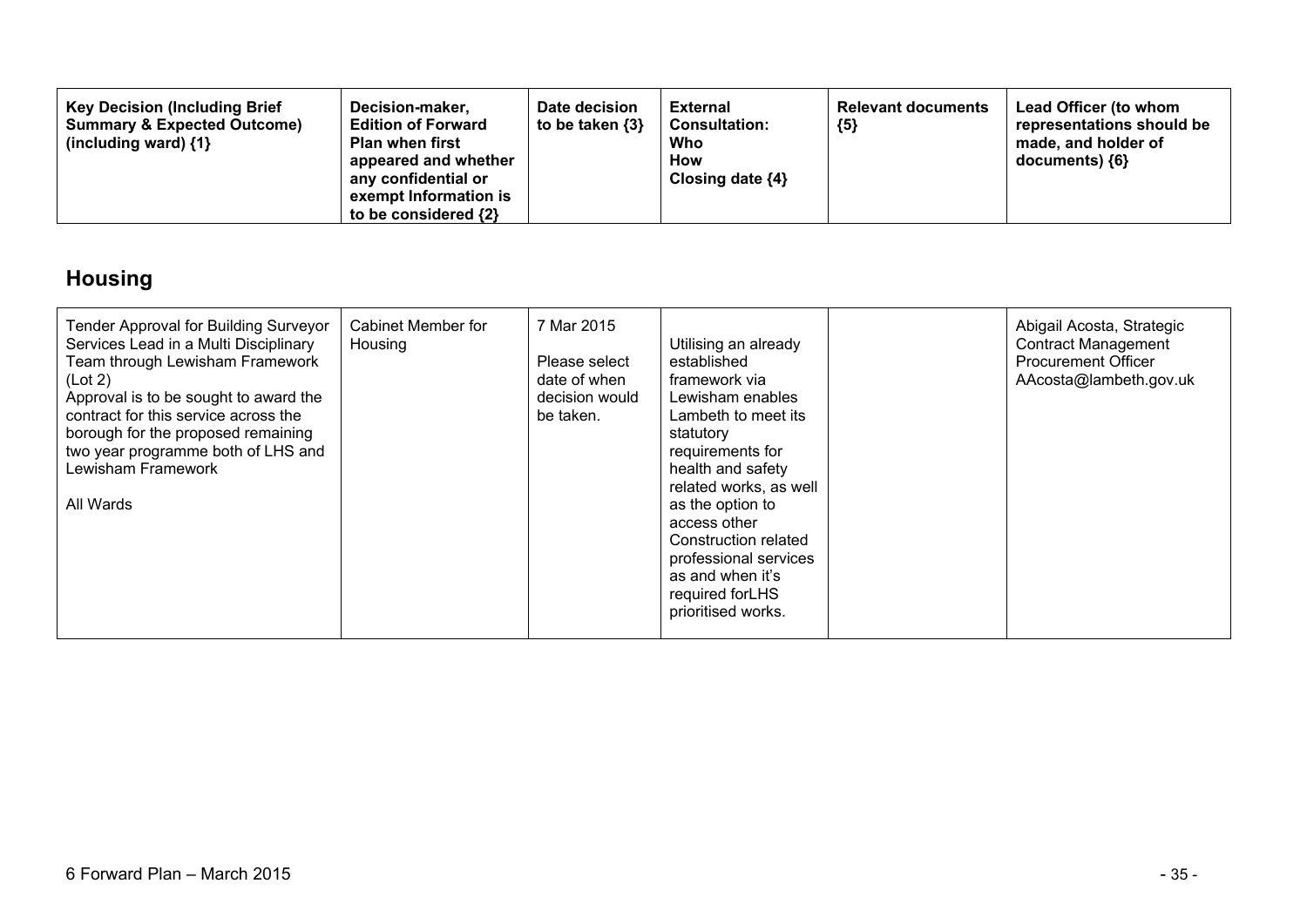| <b>Key Decision (Including Brief</b><br><b>Summary &amp; Expected Outcome)</b><br>(including ward) {1}                                                                                                                                                                                                                                                                                                                                                                                                                                   | Decision-maker,<br><b>Edition of Forward</b><br><b>Plan when first</b><br>appeared and whether<br>any confidential or<br>exempt Information is<br>to be considered {2} | Date decision<br>to be taken $\{3\}$                                       | <b>External</b><br><b>Consultation:</b><br>Who<br><b>How</b><br>Closing date $\{4\}$                                                                                                                                                                                                                                                 | <b>Relevant documents</b><br>${5}$ | Lead Officer (to whom<br>representations should be<br>made, and holder of<br>documents) {6}                     |
|------------------------------------------------------------------------------------------------------------------------------------------------------------------------------------------------------------------------------------------------------------------------------------------------------------------------------------------------------------------------------------------------------------------------------------------------------------------------------------------------------------------------------------------|------------------------------------------------------------------------------------------------------------------------------------------------------------------------|----------------------------------------------------------------------------|--------------------------------------------------------------------------------------------------------------------------------------------------------------------------------------------------------------------------------------------------------------------------------------------------------------------------------------|------------------------------------|-----------------------------------------------------------------------------------------------------------------|
| <b>Tender Approval for Building Services</b><br>Engineer Duties through Lewisham<br>Framework (Lot 7a)<br>Lambeth Living Ltd secures Building<br>Services Engineer Duties as part of<br>the Arm's Length Management<br>Organisation (ALMO) management<br>agreement to provide sufficiency of<br>skills, resources and expertise to<br>undertake a range of construction<br>related projects.<br>Approval is sought to award the<br>contract for this service across the<br>borough for the proposed remaining<br>programme.<br>All Wards | Cabinet Member for<br>Housing                                                                                                                                          | 7 Mar 2015<br>Please select<br>date of when<br>decision would<br>be taken. | Utilising an already<br>established<br>framework via<br>Lewisham enables<br>Lambeth to meet its<br>statutory<br>requirements for<br>health and safety<br>related works, as well<br>as the option of<br>accessing other<br>Construction related<br>professional services<br>as and when it's<br>required for LHS<br>prioritised works |                                    | Abigail Acosta, Strategic<br><b>Contract Management</b><br><b>Procurement Officer</b><br>AAcosta@lambeth.gov.uk |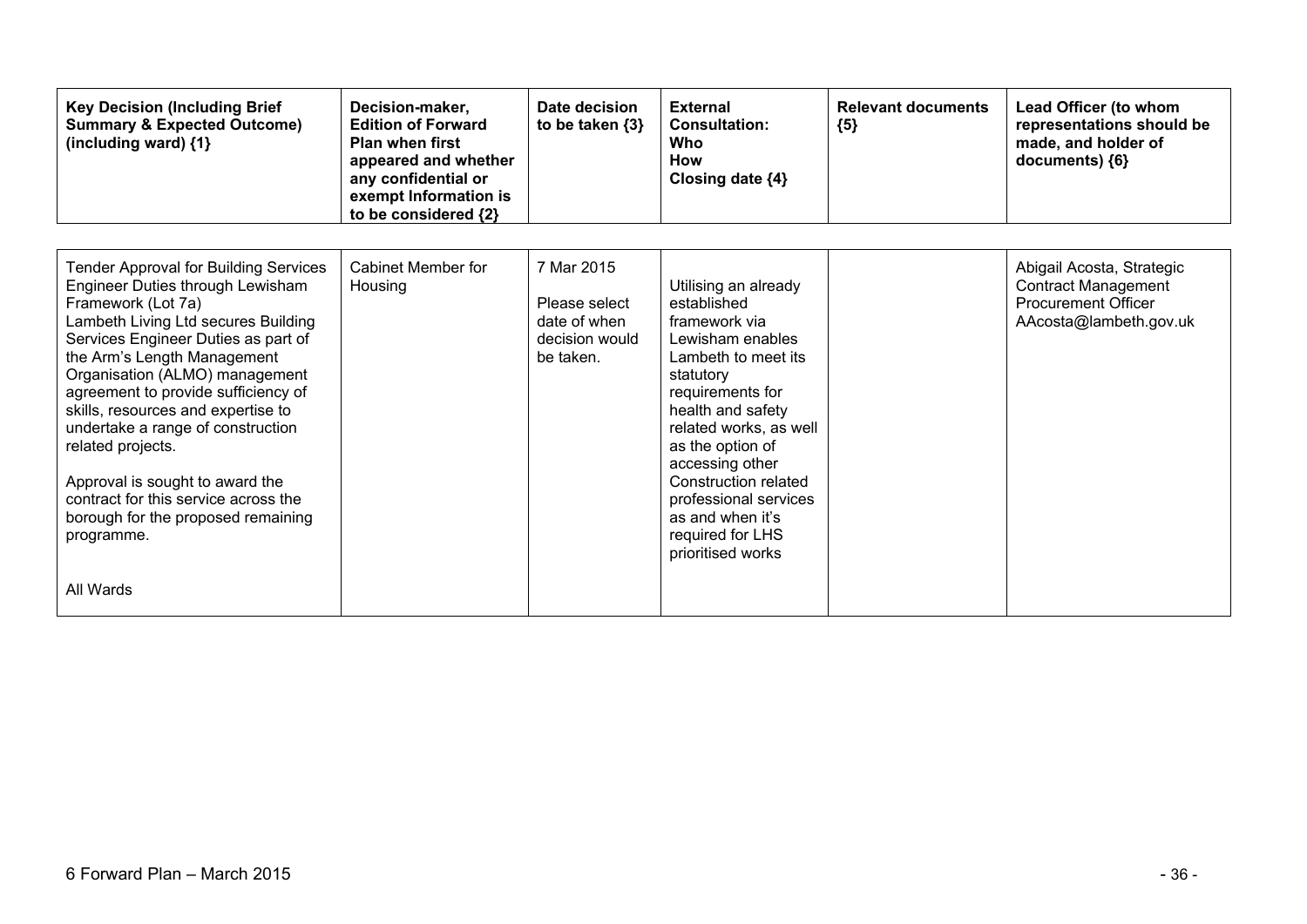| <b>Key Decision (Including Brief</b><br><b>Summary &amp; Expected Outcome)</b><br>(including ward) {1}                                                                                                                                                                                                                               | Decision-maker,<br><b>Edition of Forward</b><br><b>Plan when first</b><br>appeared and whether<br>any confidential or<br>exempt Information is<br>to be considered {2} | Date decision<br>to be taken {3}                                           | <b>External</b><br><b>Consultation:</b><br>Who<br><b>How</b><br>Closing date {4}                                                                                                                                                                                                                                                       | <b>Relevant documents</b><br>${5}$ | Lead Officer (to whom<br>representations should be<br>made, and holder of<br>documents) {6}                                                 |
|--------------------------------------------------------------------------------------------------------------------------------------------------------------------------------------------------------------------------------------------------------------------------------------------------------------------------------------|------------------------------------------------------------------------------------------------------------------------------------------------------------------------|----------------------------------------------------------------------------|----------------------------------------------------------------------------------------------------------------------------------------------------------------------------------------------------------------------------------------------------------------------------------------------------------------------------------------|------------------------------------|---------------------------------------------------------------------------------------------------------------------------------------------|
| <b>Tender Approval for Building Engineer</b><br>Services Lead in a Multi Disciplinary<br>Team through Lewisham Framework<br>(Lot 3)<br>Approval is to be sought to award the<br>contract for this service across the<br>borough for the proposed remaining<br>two year programme both of LHS and<br>Lewisham Frameworks<br>All Wards | <b>Cabinet Member for</b><br>Housing                                                                                                                                   | 7 Mar 2015<br>Please select<br>date of when<br>decision would<br>be taken. | Utilising an already<br>established<br>framework via<br>Lewisham enables<br>Lambeth to meet its<br>statutory<br>requirements for<br>health and safety<br>related works, as well<br>as the option<br>toaccess other<br><b>Construction related</b><br>professional services<br>as and when it's<br>required forLHS<br>prioritised works |                                    | Abigail Acosta, Strategic<br><b>Contract Management</b><br><b>Procurement Officer</b><br>AAcosta@lambeth.gov.uk                             |
| Increase in Subsistence Payments<br>Paid to Families with No Recourse to<br><b>Public Funds</b><br>The reports recommends an an uplift<br>payment to be made to no recourse to<br>public funds (NRPF) households.<br>All Wards                                                                                                       | <b>Cabinet Member for</b><br>Housing<br>19.02.15                                                                                                                       | 9 Mar 2015<br>Please select<br>date of when<br>decision would<br>be taken. |                                                                                                                                                                                                                                                                                                                                        |                                    | Neil Wightman, Head of<br><b>Housing Needs</b><br>NWightman@lambeth.gov.uk<br>Hambrook House, Porden<br>Road, Brixton<br>Tel: 020 7926 7051 |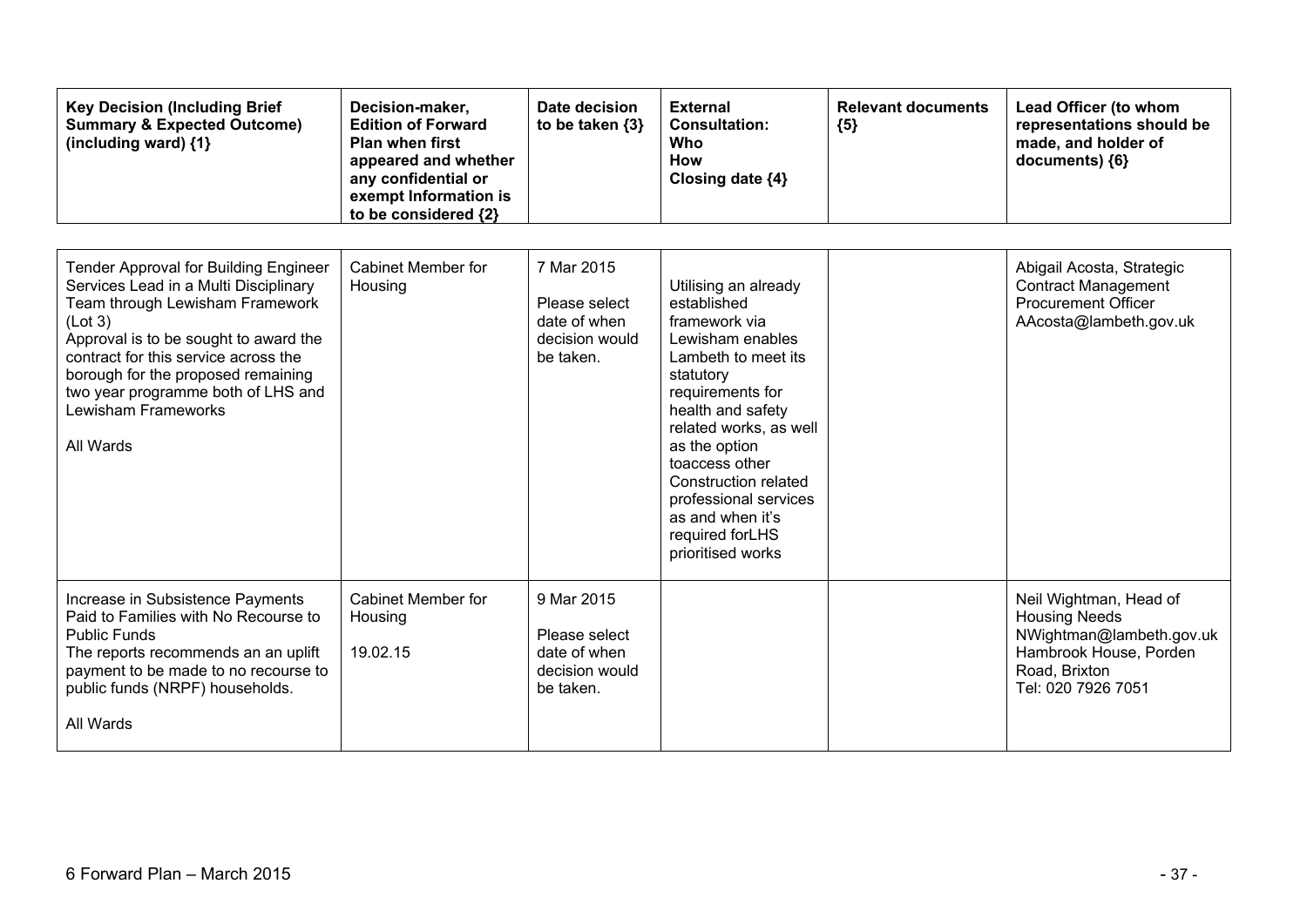| <b>Key Decision (Including Brief</b><br><b>Summary &amp; Expected Outcome)</b><br>(including ward) {1}                                                                                                                                                                                                                                                                                                                                                                                                                                                                                                                                                                                                                                                                                                            | Decision-maker,<br><b>Edition of Forward</b><br><b>Plan when first</b><br>appeared and whether<br>any confidential or<br>exempt Information is<br>to be considered {2} | Date decision<br>to be taken $\{3\}$                                       | <b>External</b><br><b>Consultation:</b><br>Who<br>How<br>Closing date {4}                                                                                                                                                                                                                                                                                                                                                                                                     | <b>Relevant documents</b><br>${5}$ | Lead Officer (to whom<br>representations should be<br>made, and holder of<br>documents) {6}                                                      |
|-------------------------------------------------------------------------------------------------------------------------------------------------------------------------------------------------------------------------------------------------------------------------------------------------------------------------------------------------------------------------------------------------------------------------------------------------------------------------------------------------------------------------------------------------------------------------------------------------------------------------------------------------------------------------------------------------------------------------------------------------------------------------------------------------------------------|------------------------------------------------------------------------------------------------------------------------------------------------------------------------|----------------------------------------------------------------------------|-------------------------------------------------------------------------------------------------------------------------------------------------------------------------------------------------------------------------------------------------------------------------------------------------------------------------------------------------------------------------------------------------------------------------------------------------------------------------------|------------------------------------|--------------------------------------------------------------------------------------------------------------------------------------------------|
| Extra Care Housing Developments at<br><b>Elderberry Grove and Denby Court</b><br>A competitive selection process is<br>planned in order to identify a suitably<br>experienced and qualified Registered<br>Provider of Social Housing to design,<br>build and operate two extra care<br>housing schemes on the sites of<br>current sheltered housing schemes<br>which are in the process of being<br>decommissioned. The proposed<br>selection process is robust and<br>transparent and described in a<br>Procurement Strategy report to be<br>approved by the Council's<br>Procurement Board. Following the<br>selection process a decision will be<br>required to enter into formal contract<br>negotiations including land transfer,<br>development and nomination<br>agreements with the successful<br>bidder. | Cabinet Member for<br>Housing<br>19.02.15                                                                                                                              | 9 Mar 2015<br>Please select<br>date of when<br>decision would<br>be taken. | Co production with<br>tenants on service<br>requirement has<br>been underway since<br>decision to redevelop<br>schemes was taken<br>in November 2013.<br>Tenants'<br>representatives are<br>included in<br>production of tender<br>documentation and<br>will be included in the<br>valuation and<br>selection process.<br>Shortlisted providers<br>will be required to<br>present to wider<br>tenants group and<br>feedback will<br>contribute to the<br>selection of the RP. |                                    | David Worrall, Senior<br>Commissioning Manager,<br><b>Health and Wellbeing</b><br>dworrall@lambeth.gov.uk<br>Phoenix House<br>Tel: 020 7926 9978 |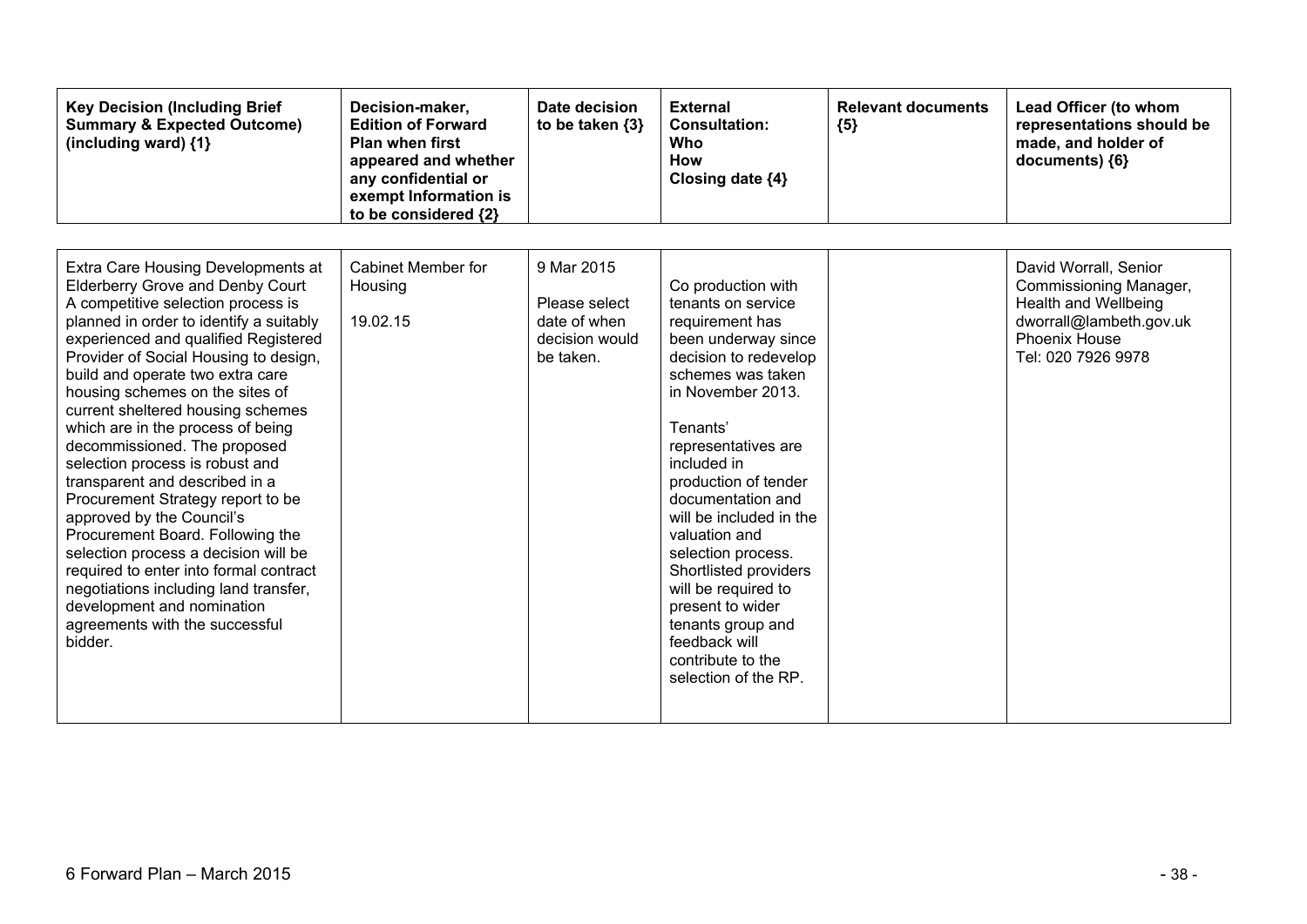| <b>Key Decision (Including Brief</b><br><b>Summary &amp; Expected Outcome)</b><br>(including ward) {1}                                                                                    | Decision-maker,<br><b>Edition of Forward</b><br><b>Plan when first</b><br>appeared and whether<br>any confidential or<br>exempt Information is<br>to be considered {2} | Date decision<br>to be taken $\{3\}$                                       | <b>External</b><br><b>Consultation:</b><br>Who<br><b>How</b><br>Closing date {4}                                                                                                                                                                                                                                      | <b>Relevant documents</b><br>${5}$                                                   | Lead Officer (to whom<br>representations should be<br>made, and holder of<br>documents) {6}                                           |
|-------------------------------------------------------------------------------------------------------------------------------------------------------------------------------------------|------------------------------------------------------------------------------------------------------------------------------------------------------------------------|----------------------------------------------------------------------------|-----------------------------------------------------------------------------------------------------------------------------------------------------------------------------------------------------------------------------------------------------------------------------------------------------------------------|--------------------------------------------------------------------------------------|---------------------------------------------------------------------------------------------------------------------------------------|
| LHS & ECO Works: Sharing Costs<br>To share delivery costs for the<br>external wall cladding, and external<br>refurbishment works at the Cedars<br>Road estate.<br>Clapham Town            | Cabinet Member for<br>Housing                                                                                                                                          | 9 Mar 2015<br>Please select<br>date of when<br>decision would<br>be taken. | Residents at the<br>Cedars Road estate<br>have been regularly<br>consulted on the<br>proposed work and<br>improvements to their<br>estate. A leaseholder<br>consultation meeting<br>was held on 5th<br>November 2014, at<br>which the<br>methodology for<br>calculating their<br>Section 20 Notices<br>was explained. |                                                                                      | <b>Nick Simons</b><br>NSimons@lambeth.gov.uk                                                                                          |
| Approval of Lollard Street<br>Development Agreement for provision<br>of new homes and nursery school<br>The General Exception procedure is<br>likely to be followed<br>Bishop's; Prince's | <b>Cabinet Member for</b><br>Housing<br>11 October 2013                                                                                                                | 9 Mar 2015                                                                 | Princes and Bishops<br><b>Ward Members</b>                                                                                                                                                                                                                                                                            | Resolution to grant<br>planning permission for<br><b>Shell Centre</b><br>development | Lesley Johnson, Interim<br><b>Housing Regeneration</b><br>Manager<br>Ljohnson3@lambeth.gov.uk<br>Hambrook House<br>Tel: 020 7926 3765 |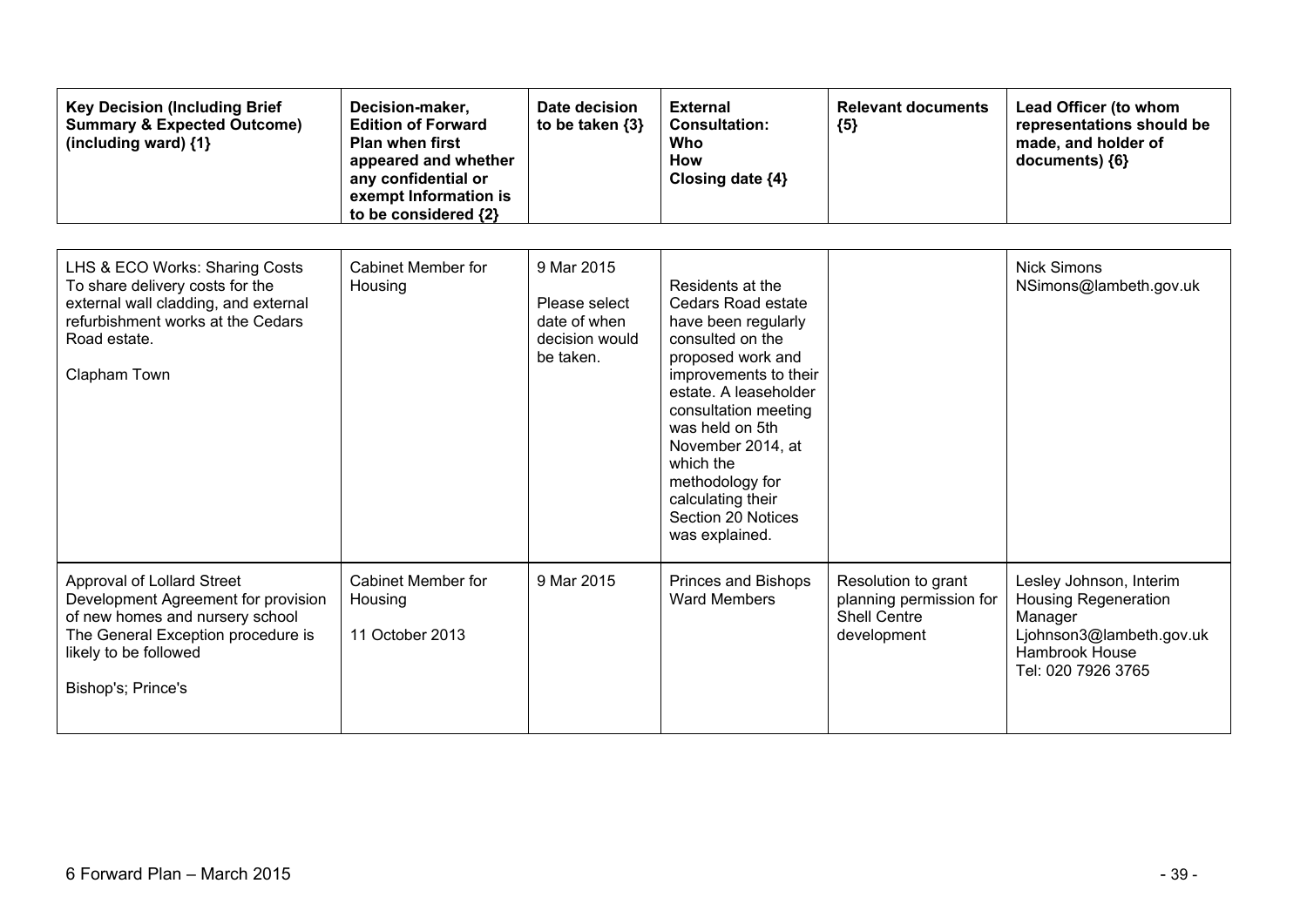| <b>Key Decision (Including Brief</b><br><b>Summary &amp; Expected Outcome)</b><br>(including ward) {1}                                                                                                        | Decision-maker,<br><b>Edition of Forward</b><br><b>Plan when first</b><br>appeared and whether<br>any confidential or<br>exempt Information is<br>to be considered {2} | Date decision<br>to be taken $\{3\}$ | <b>External</b><br><b>Consultation:</b><br>Who<br>How<br>Closing date ${4}$                                                                                                                                                                                                                                                           | <b>Relevant documents</b><br>${5}$ | Lead Officer (to whom<br>representations should be<br>made, and holder of<br>documents) {6}                                           |
|---------------------------------------------------------------------------------------------------------------------------------------------------------------------------------------------------------------|------------------------------------------------------------------------------------------------------------------------------------------------------------------------|--------------------------------------|---------------------------------------------------------------------------------------------------------------------------------------------------------------------------------------------------------------------------------------------------------------------------------------------------------------------------------------|------------------------------------|---------------------------------------------------------------------------------------------------------------------------------------|
| Development Options Appraisal -<br><b>Fenwick Estate</b><br>To approve the opportunity sites in<br>Fenwick estate as the location for<br>offsite affordable housing provision by<br>Sainsbury/TfL<br>Larkhall | Cabinet Member for<br>Housing<br>2 May 2014                                                                                                                            | 9 Mar 2015                           | Local residents and<br>ward councillors<br>Resident participation<br>in the project will be<br>designed in close<br>liaison with the TRA.<br>A communications<br>plan will be<br>developed by the<br>project team<br>involving drop in,<br>newsletters, events<br>etc to engage with<br>residents and<br>coproduce a project<br>plan. |                                    | Lesley Johnson, Interim<br><b>Housing Regeneration</b><br>Manager<br>Ljohnson3@lambeth.gov.uk<br>Hambrook House<br>Tel: 020 7926 3765 |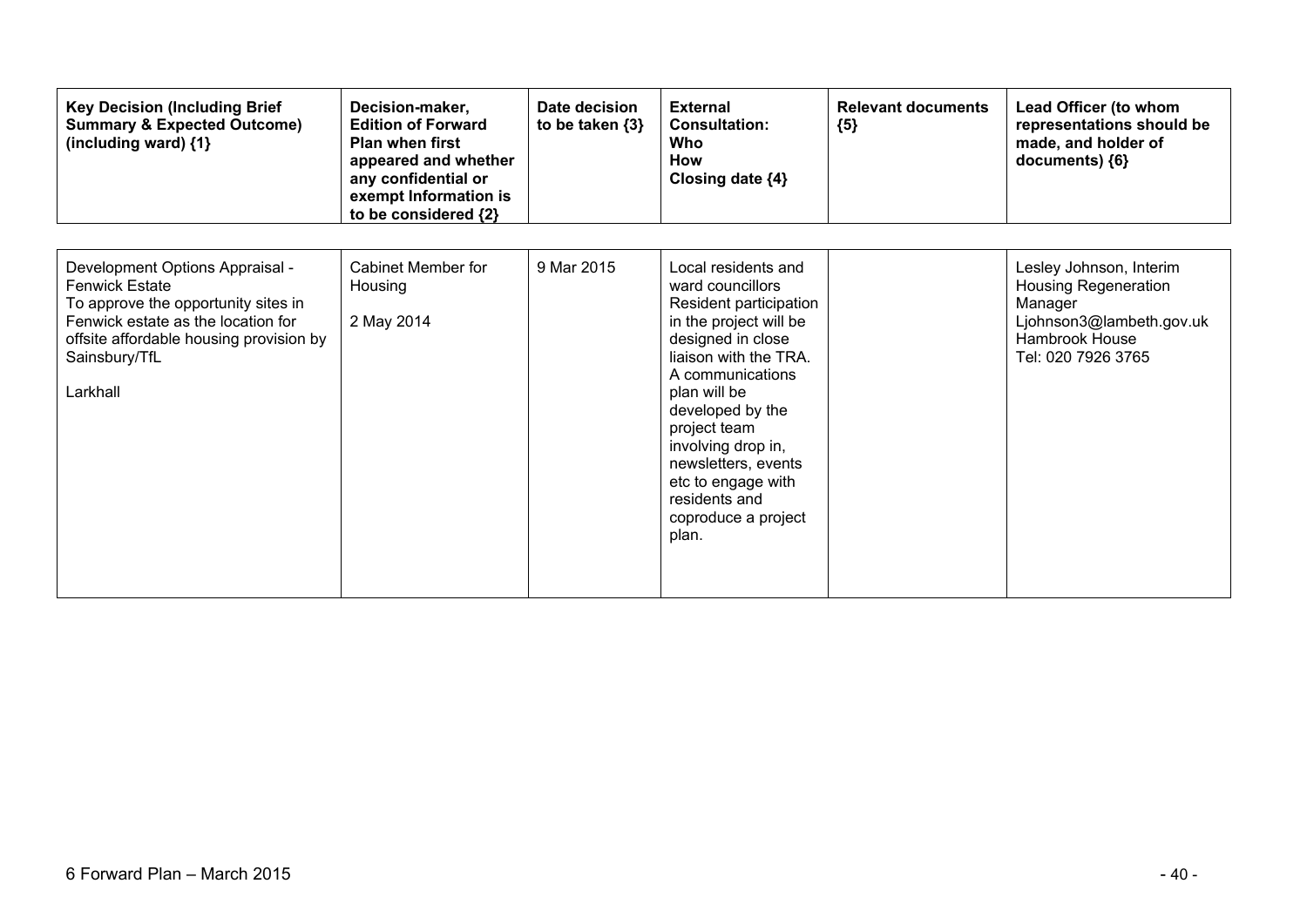| <b>Key Decision (Including Brief</b><br><b>Summary &amp; Expected Outcome)</b><br>(including ward) {1}                                                                                                                                                                                                                                                                                                                                     | Decision-maker,<br><b>Edition of Forward</b><br><b>Plan when first</b><br>appeared and whether<br>any confidential or<br>exempt Information is<br>to be considered {2} | Date decision<br>to be taken $\{3\}$                                       | <b>External</b><br><b>Consultation:</b><br>Who<br><b>How</b><br>Closing date {4}  | <b>Relevant documents</b><br>${5}$ | Lead Officer (to whom<br>representations should be<br>made, and holder of<br>documents) {6}                                                        |
|--------------------------------------------------------------------------------------------------------------------------------------------------------------------------------------------------------------------------------------------------------------------------------------------------------------------------------------------------------------------------------------------------------------------------------------------|------------------------------------------------------------------------------------------------------------------------------------------------------------------------|----------------------------------------------------------------------------|-----------------------------------------------------------------------------------|------------------------------------|----------------------------------------------------------------------------------------------------------------------------------------------------|
| Authorisation to proceed to sign the<br>New Modular Management<br>Agreement<br>It is proposed that authorisation is<br>given to help proceed with the signing<br>of the new Modular Management<br>Agreement. Although a Management<br>Agreement is already in place with<br>these TMOs, the policies and<br>procedures within those agreements<br>require urgent update.<br>Brixton Hill; Clapham Town;<br>Coldharbour; Ferndale; Prince's | Cabinet Member for<br>Housing                                                                                                                                          | 9 Mar 2015<br>Please select<br>date of when<br>decision would<br>be taken. | Other than with<br>CETRA, all planned<br>external consultation<br>have concluded. |                                    | Paula Phillips<br>pphillips@lambeth.gov.uk<br>3rd Floor, Hambrook House,<br>Proden Road, London, SW2<br>5RW<br>Tel: 020 7926 3628                  |
| Proposal to Appoint Mears Ltd<br>(Interim) for South Area - Waiver<br>An urgent waiver report has been<br>prepared recommending Mears Ltd to<br>take over delivery of repairs and voids<br>works in the south as an interim<br>arrangement only for a period of 18<br>months.<br>All Wards                                                                                                                                                 | Cabinet Member for<br>Housing<br>20 June 2014                                                                                                                          | 9 Mar 2015                                                                 | High-level meetings<br>with Cabinet<br>Member/ LL Board/<br>Contractor            |                                    | Ola Akinfe, Director of<br><b>Property Services</b><br>OAkinfe@lambethliving.org.u<br>k<br>Lambeth Living, Hambrook<br>House<br>Tel: 0207 926 3427 |

### **Jobs and Growth**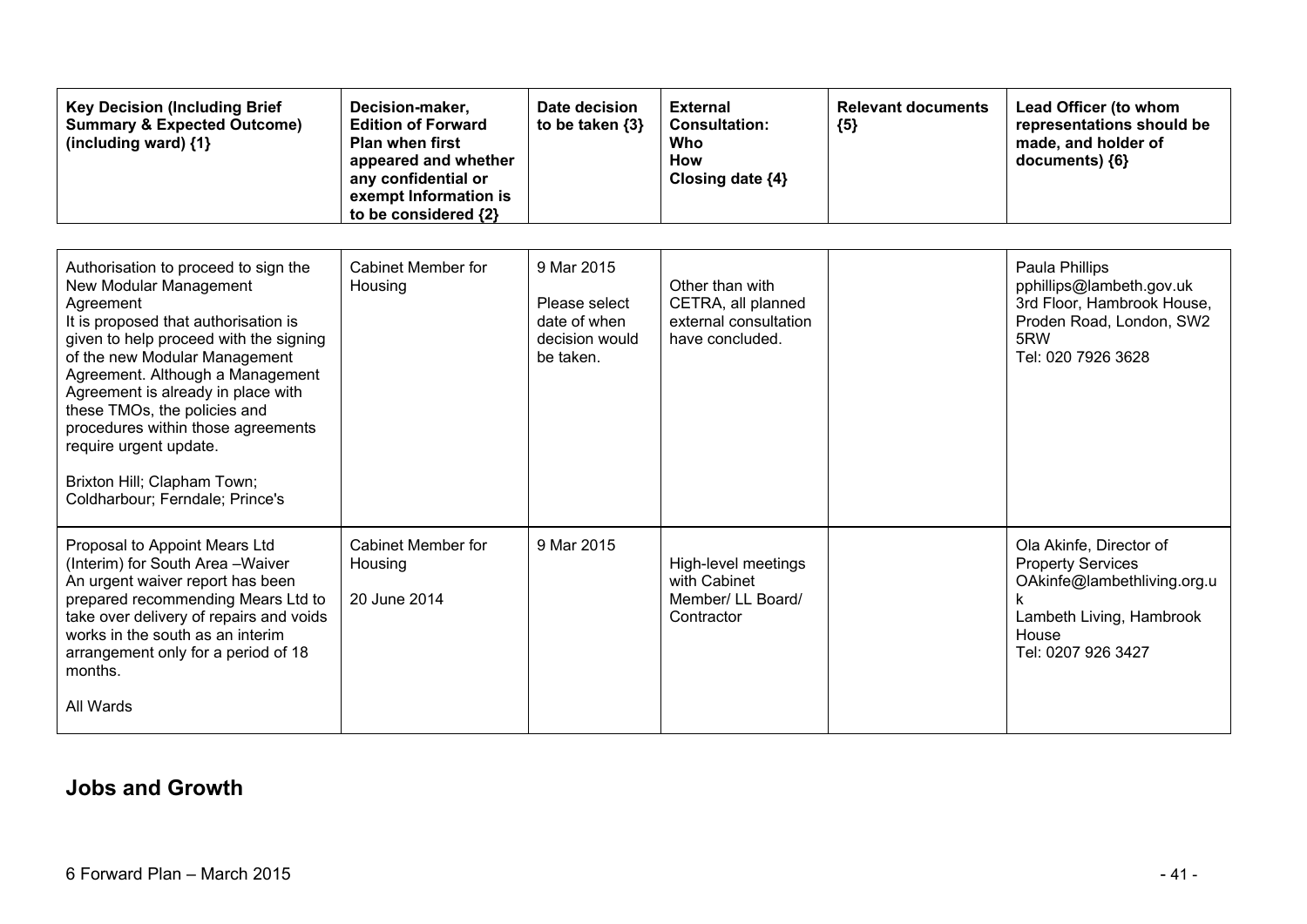| <b>Key Decision (Including Brief</b><br><b>Summary &amp; Expected Outcome)</b><br>(including ward) {1}                                                                                                                                                 | Decision-maker,<br><b>Edition of Forward</b><br><b>Plan when first</b><br>appeared and whether<br>any confidential or<br>exempt Information is<br>to be considered {2} | Date decision<br>to be taken $\{3\}$                                        | <b>External</b><br><b>Consultation:</b><br>Who<br><b>How</b><br>Closing date {4}                                                            | <b>Relevant documents</b><br>${5}$ | Lead Officer (to whom<br>representations should be<br>made, and holder of<br>documents) {6}                        |
|--------------------------------------------------------------------------------------------------------------------------------------------------------------------------------------------------------------------------------------------------------|------------------------------------------------------------------------------------------------------------------------------------------------------------------------|-----------------------------------------------------------------------------|---------------------------------------------------------------------------------------------------------------------------------------------|------------------------------------|--------------------------------------------------------------------------------------------------------------------|
| <b>Dangerous Structures Provision</b><br>To award the contract for dangerous<br>stuctures under the Framework<br>Agreement drawn up by the<br>Dangerous Structures (Consortium)<br>London (DSCL) for the period April<br>2014 for 5 years<br>All Wards | <b>Cabinet Member for</b><br>Jobs and Growth<br>17/10/14                                                                                                               | 9 Mar 2015                                                                  | No consultation -<br>the aim will be to<br>align with the<br>DSCL tender in<br>order to secure the<br>dangerous<br>structures<br>provision. |                                    | <b>Catherine Neal</b><br>cneal@lambeth.gov.uk                                                                      |
| Section 106 Spend on Employment<br>and Training 2014/15<br>To approve the draw down of s106<br>spend for general employment and<br>training initiatives. A total spend of<br>£777,423 has been identified for<br>2014/15.<br>All Wards                 | Cabinet Member for<br>Jobs and Growth                                                                                                                                  | 30 Mar 2015<br>Please select<br>date of when<br>decision would<br>be taken. |                                                                                                                                             |                                    | Angela McKeever, Interim<br>Head of Employment and<br>Enterprise<br>amckeever@lambeth.gov.uk<br>Tel: 0207 926 2870 |

## **Neighbourhoods**